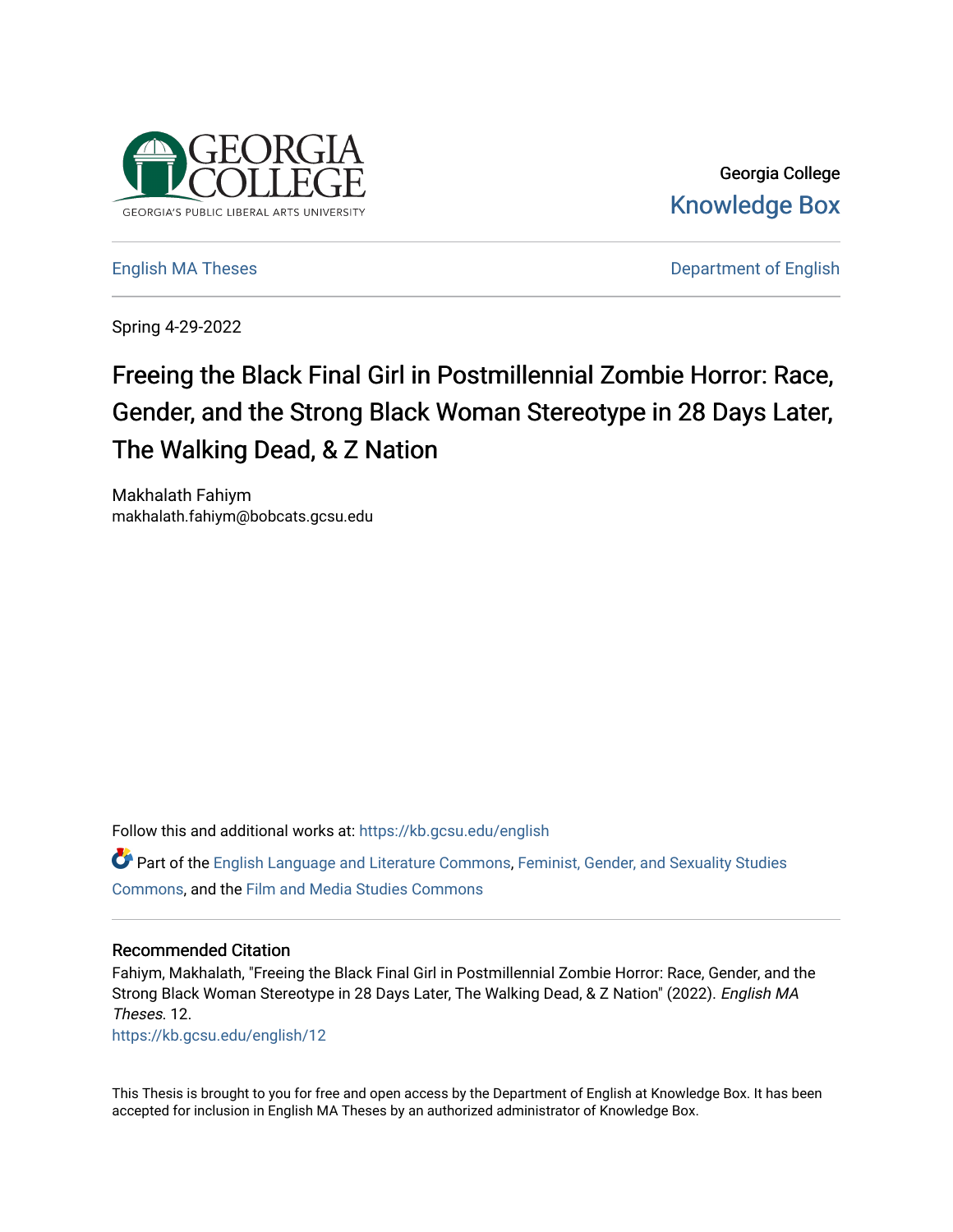Freeing the Black Final Girl in Postmillennial Zombie Horror: Race, Gender, and the Strong Black Woman Stereotype in *28 Days Later, The Walking Dead,* & *Z Nation*

> Makhalath Fahiym M.A. Candidate Spring 2022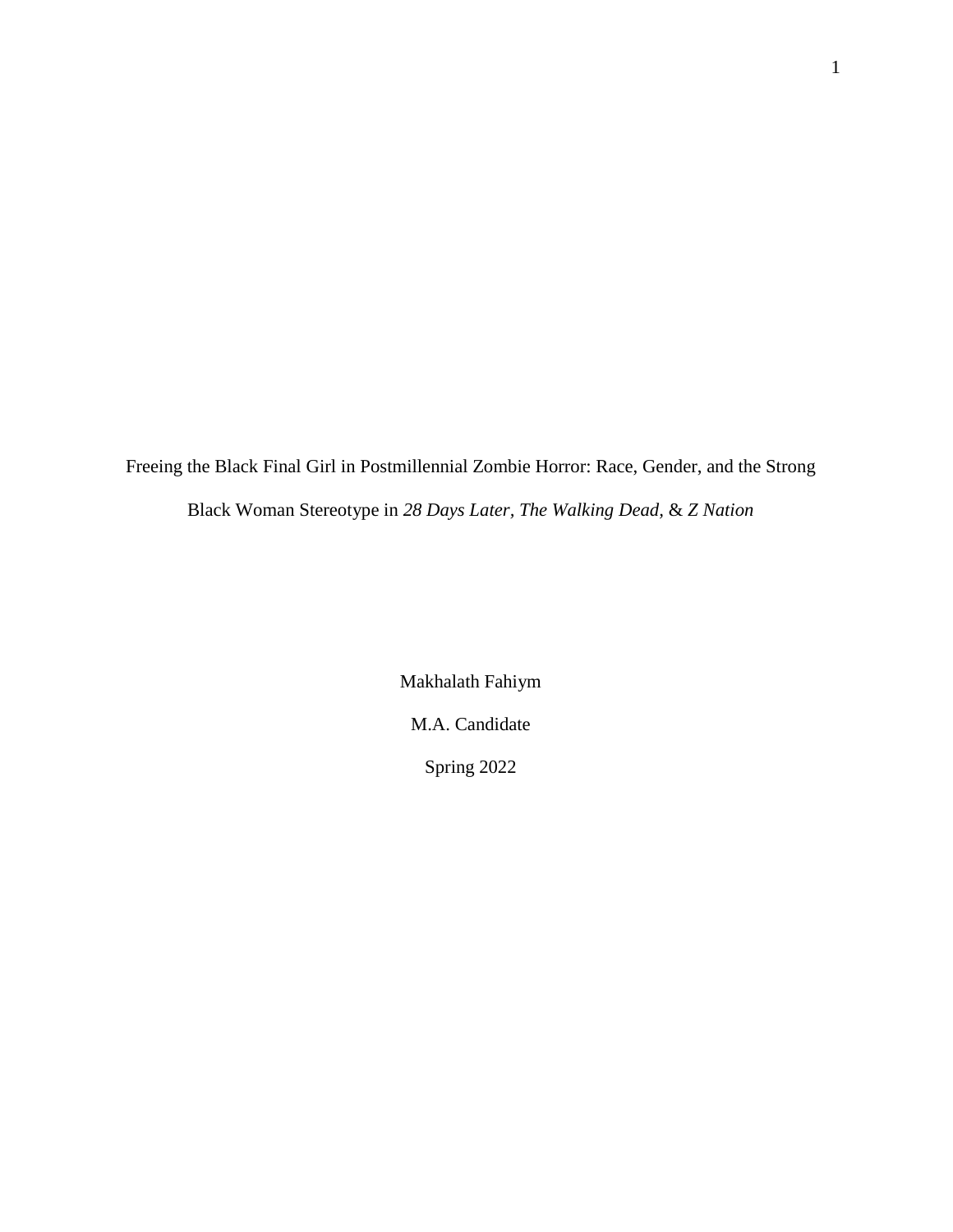# **Table of Contents**

| $\sim$ 3                                                                                        |    |
|-------------------------------------------------------------------------------------------------|----|
| Chapter 1 The Last Shall Be First: Framing the Black Final Girl in 28 Days Later ___________ 23 |    |
| Chapter 2 Lay Her Burden Down: (Un)Laboring the Black Final Girl in The Walking Dead _ 34       |    |
| Chapter 3 Lay Her Burden Down: (Un)Laboring the Black Final Girl in Z Nation ___________ 50     |    |
|                                                                                                 |    |
|                                                                                                 | 63 |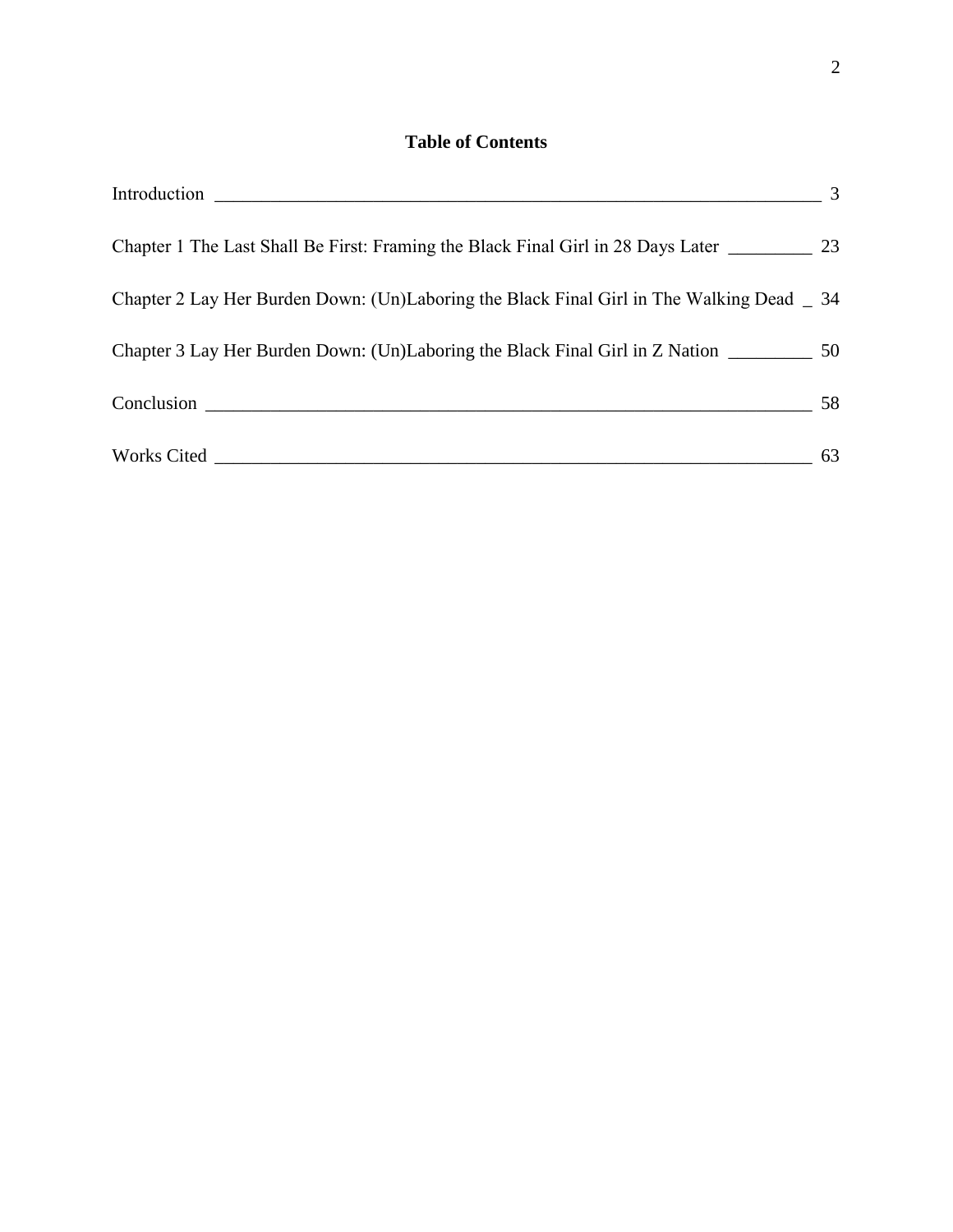# <span id="page-3-0"></span>**Introduction**

In the now cult-classic British indie film *28 Days Later* (2002), the character of Selena is the sole black woman, and her uncommon presence in its post-apocalyptic landscape is startling and unusual. Watching *28 Days Later* for the very first time as a teenager, I remember the surprise and excitement I felt when Selena, played by black British actress Naomie Harris, appeared on the screen. Already inured to the absence of black women in film, her presence felt like a thrilling anomaly. My initial excitement was almost immediately met with apprehension as I cautioned myself not to get too invested in her character because *28 Days Later* was a horror movie. My distrust was not unfounded. Horror, as a genre, was often not too kind to its black female characters. It was a genre well-known for its trope of black death, for punishing its black characters who, to borrow a term from writer Niela Orr, "knew too much" and who dared to ask questions (87). Characters who perhaps had the foresight and intelligence to run away from danger still somehow managed to meet a gory end despite their intuition and resourcefulness. I knew that this trope increased the likelihood that Selena, as the film's only black female character, could die within the first fifteen minutes. Or, even if she was not the first to die, as was the rule for black characters in horror cinema regardless of gender, the odds of her surviving to the end of the film were slim. As a black female spectator and avid horror movie fan, I had internalized this facet of the politics of black representation in film and popular culture. By and large, the mainstream horror genre has neglected black female characters. When black female characters are represented at all, I thoroughly expect an abject and fatalistic trajectory for them. I assumed that Selena's narrative resolution would come to a typical and disappointing end. The ubiquity of this felt like more than just an overused trope. It seemed inevitable. As much as I desired to see more black women represented in horror films, that visibility and presence often came with its own set of problems and common stereotypical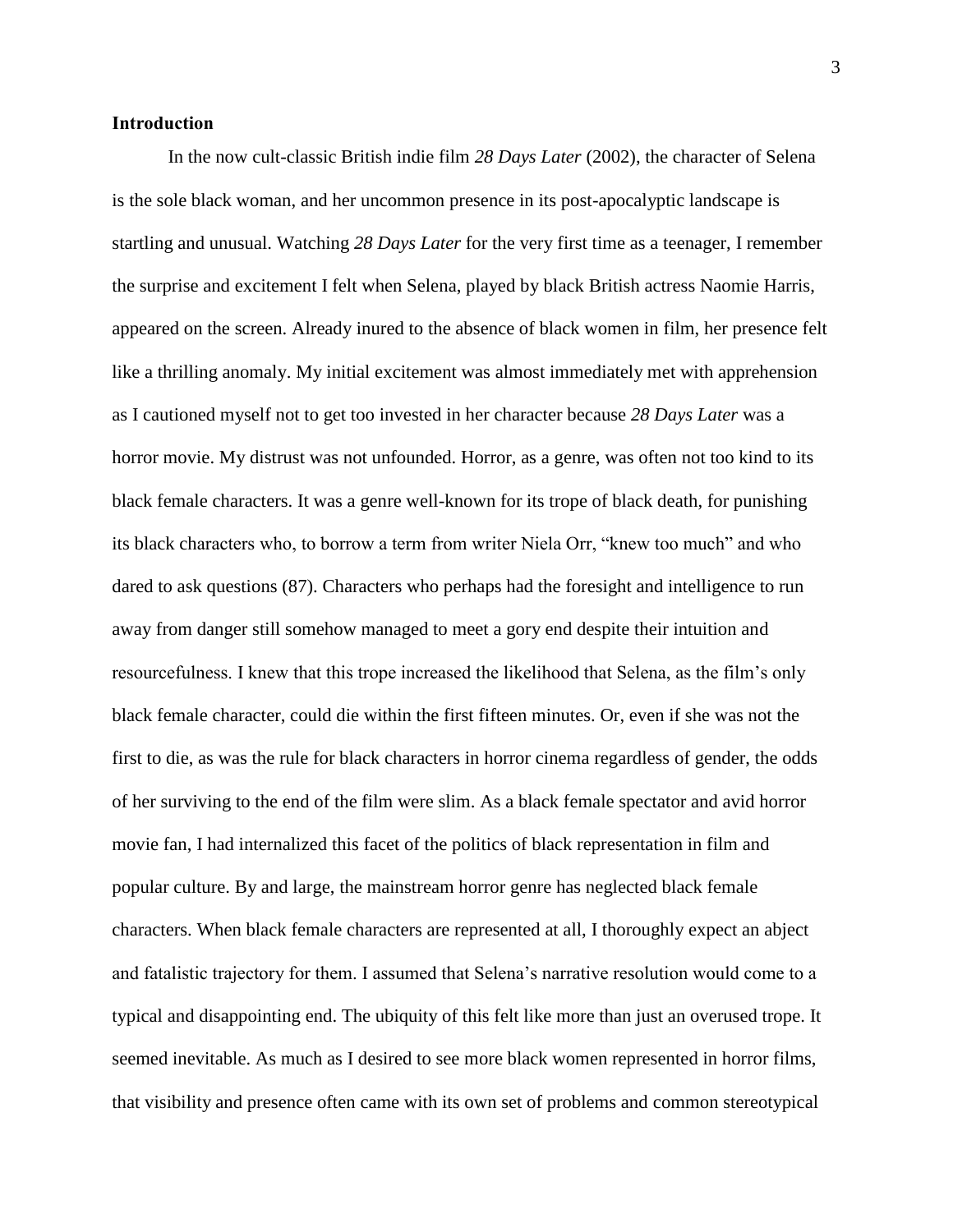depictions—it almost seemed better if black women were not included at all. When a black woman was represented, my learned instinct was to be suspicious. Surely, at some point in *28 Days Later* the moment would come where Selena would die a horrible or needless death while sacrificing herself for the sake of the white main character(s). There are no black Final Girls.  

Contrary to this well-established pattern of erasure, death, and abjection for black female characters in horror, Selena did not die in the first fifteen minutes or by the end of the film. Selena was, in fact, a Final Girl. Selena stood out to me not just because she was the rare black woman in a post-apocalyptic zombie film, but because she was black and the Last Woman Standing.<sup>1</sup> Her uniqueness as a black Final Girl falls within the scope of Carol Clover's original theory of the Final Girl in her influential essay "Her Body, Himself: Gender in the Slasher Film," which defines the Final Girl as the sole female character who survives against all odds, unlike the other male and female characters. Unlike the traditional gendered damsel in distress, the Final Girl exhibits the "masculine" qualities of intelligence, resourcefulness, and perseverance that are typically ascribed to the male phallic hero, which allow her to triumph over terrifying and traumatic experiences (35). Selena and how she can be interpreted as a black Final Girl also goes beyond the limitations of Clover's original concept, which emphasizes white normativity. The original Final Girl concept is predicated on how white femininity has traditionally been defined as fragile, demure, and in need of protection. Black femininity has historically been defined against white femininity. In particular, black femininity has, unlike white femininity, been portrayed preternaturally strong. By incorporating black feminist theories of intersectionality, subjectivity, and looking relations into an examination of race, gender, and the Final Girl, deepen the Final Girl concept and its

<sup>1</sup>Selena is the only adult woman in the story. Hannah (Meagan Burns) is the only adolescent girl.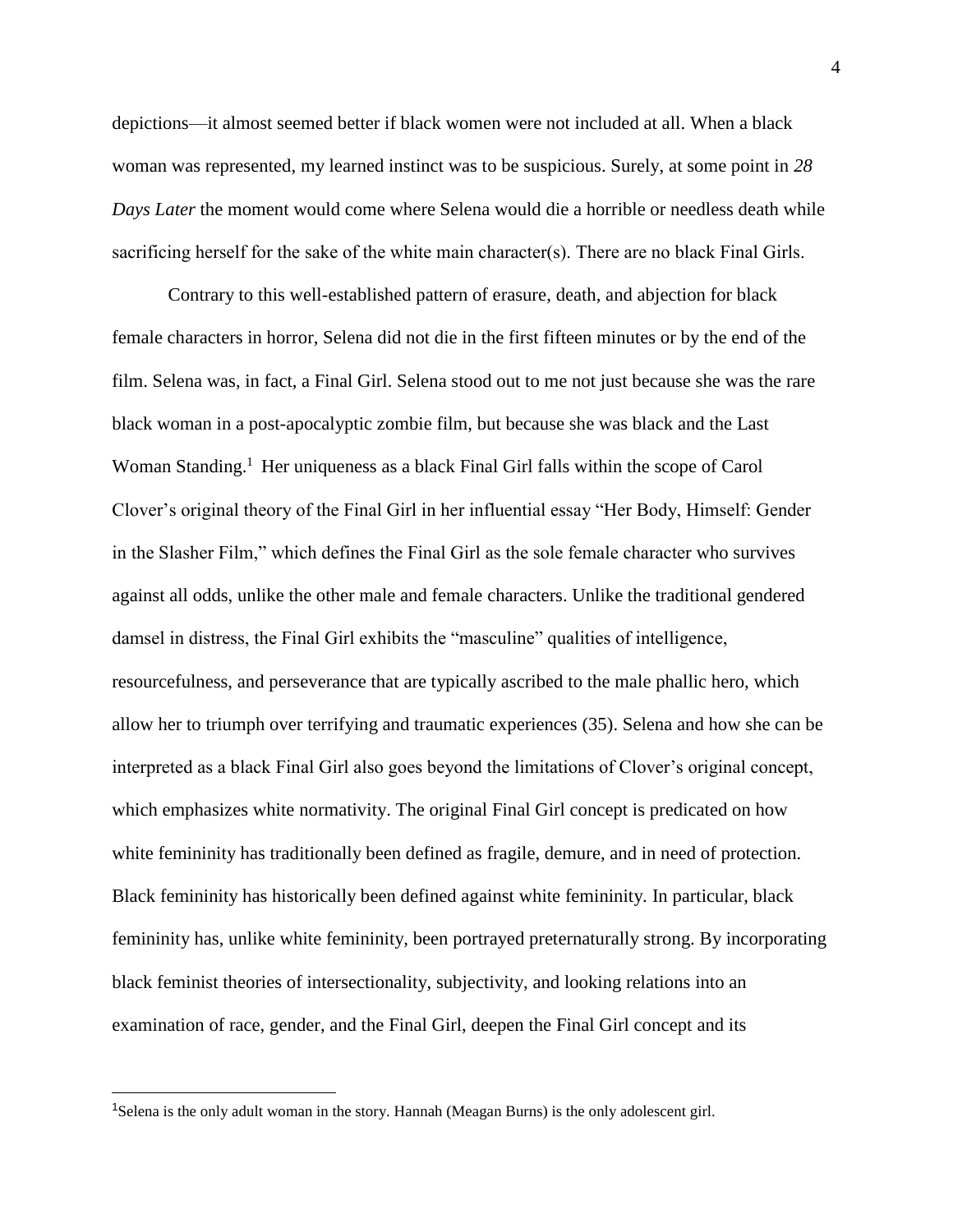application to BIPOC female characters. Selena is the ultimate black Final Girl because she survives and triumphs on both terms of her blackness and her femaleness. She also reveals the mixture of strength and vulnerability that are key aspects of how black femininity is depicted. Her representation as a black woman in post-apocalyptic horror counters the invisibility and erasure of black women in speculative genres, where there never seems to be a black woman in the future. It also shatters the cycle of the Dark Other, a theory correlative to horror's trope of black death and abjection, which asserts that the black characters, or the Dark Other, are a problem that must be resolved with violence, and which disallows the Dark Other from experiencing a narrative fulfillment (Thomas 6). Not only does Selena remain alive, but she is also pivotal to the story. I began to allow myself to be hopeful and my hesitancy to become attached to her character dissipated. The ending of *28 Days Later* lingered with me long after I watched it and I know that its impact is because of Selena's survival. It was the first time that I could remember being able to experience and fully participate in the narrative payoff of being the Final Girl, an experience that is often denied black female spectators. But it also begs the question of why there were, and perhaps still are, so few black Final Girls? Even with the postcivil rights increase of BIPOC representation and inclusion and the era of multiculturalism of the nineties, why is it that, in an early 21st -century horror film like *28 Days Later,* a black Final Girl is a rare occurrence? According to Diane Adesola Mafe in her book titled *Where No Black Woman Has Gone Before*, "white female characters and (less frequently) black male characters continue to find more empowered lead roles" in horror but "black female characters rarely do" (141). Since the eighties, there have been a plethora of iconic contemporary horror movies with white Final Girls or strong female heroines who fight monsters and the bad guys, like Jamie Lee Curtis as Laurie Strode in *Halloween* (1978), Sigourney Weaver as Ripley in *Alien* (1979),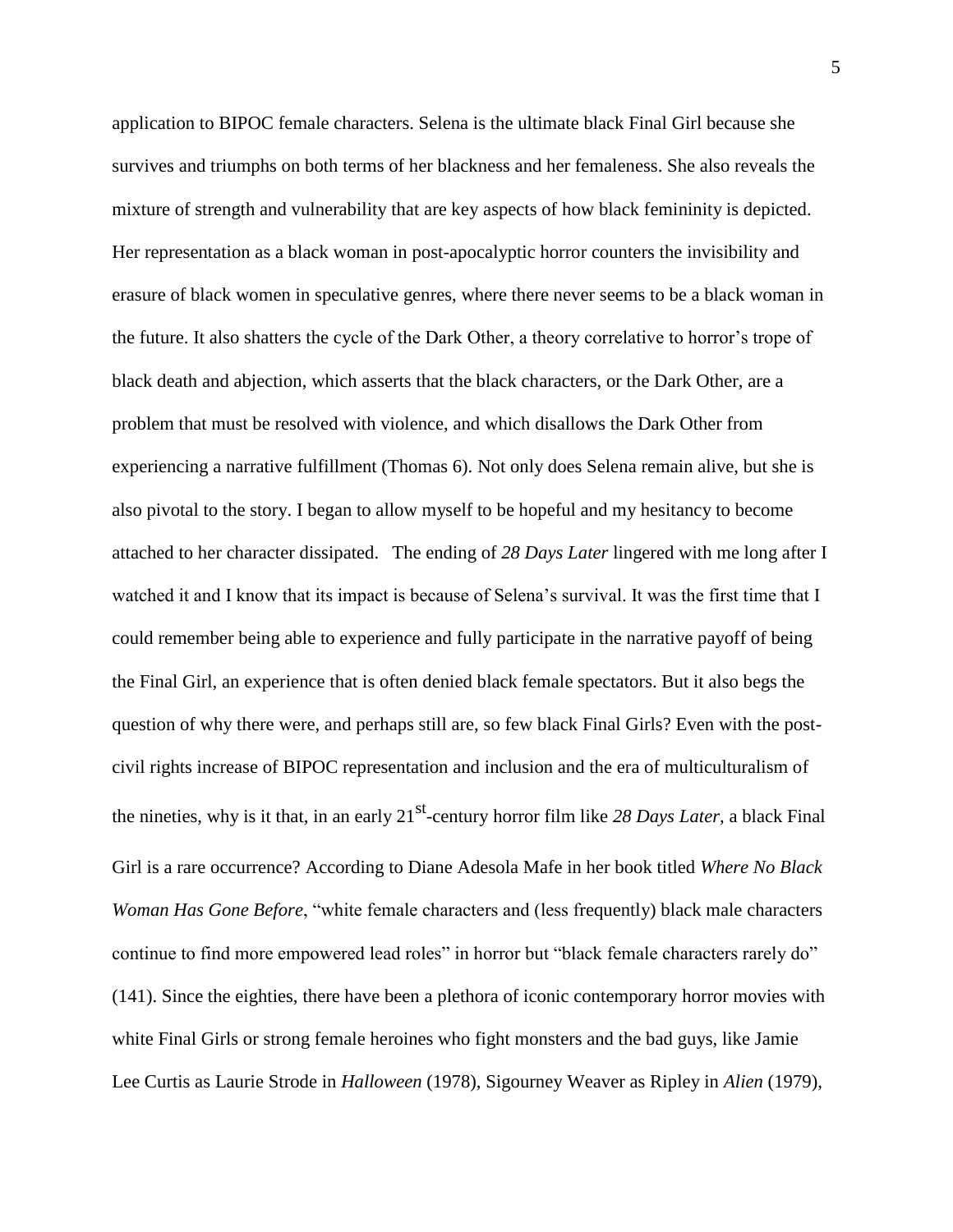and Jodie Foster as Clarice Starling in *Silence of the Lambs* (1991). Concurrently, black male representation saw growth and expansion in horror as well, extending from classic horror films like *Night of the Living Dead* (1968) and *Dawn of the Dead* (1978) to *The Thing* (1982) and *The People Under the Stairs* (1991)*.* Horror films, as the *Therapy for Black Girls* podcast episode "How Horror Films Help Us Process Life," discusses, are meant to offer the viewer the opportunity to make sense of what can be imagined and survived (Bradford). But if black female characters, who fall in the interstices of race and gender identities, are not even featured, what does the black female spectator get to imagine and survive?

The diegetic scarcity of black women in horror mirrors the non-diegetic invisibility of black women in the real world. Both inform and reinforce the other creating a film imaginary and social reality loop where, to quote the title of Gloria T. Hull's pioneering volume of black feminist research on issues of racial bias, sexism, and homophobia, "all the women are white, and all the blacks are men." Because black women frequently occupy a space of alterity that is obscured by both race and gender, the rare instances where, like Selena in *28 Days Later,* a black woman is a present and central figure in horror, or other speculative works, are significant and worthy of examination. Since the release of *28 Days Later*, other notable examples of black Final Girls in postmillennial zombie horror include Michonne (Danai Gurira) in the popular AMC television series *The Walking Dead* and Lt. Roberta Warren (Kellita Smith) in the SYFY television series *Z Nation.* A gritty neo-Western zombie drama, *The Walking Dead* explores moral ambiguity in a kill-or-be-killed world and *Z Nation* has a distinctive humorous and entertaining style and questions the humanity of the sentient zombie. All three bring to the forefront the black Final Girl through their central black female characters. Selena, Michonne, and Roberta serve as unusual and significant examples of black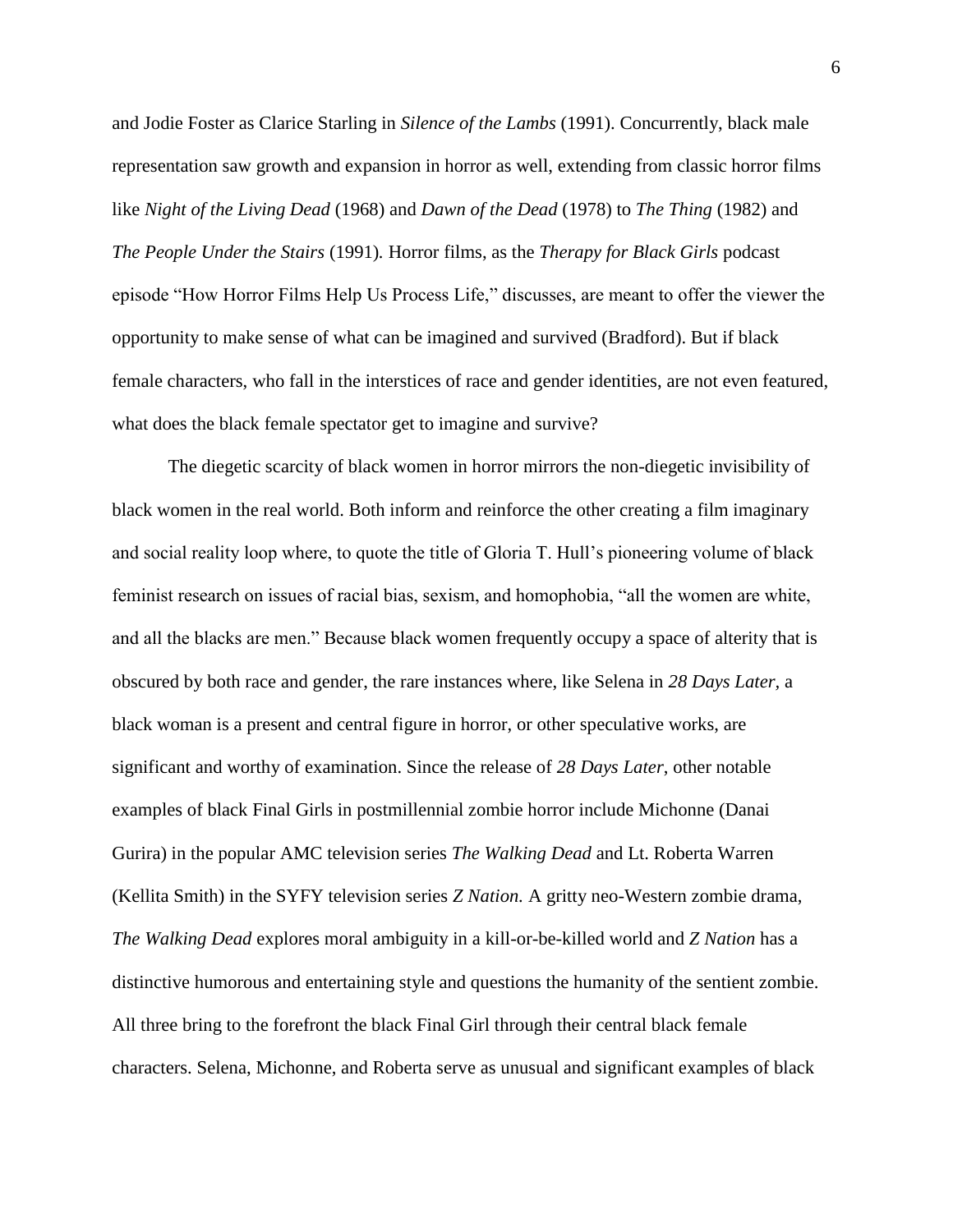female characters who imagine and survive in situations where typically they are not present, are not in leading roles, or are pigeon-holed into one-dimensional tropes and stereotypes.

I chose to examine Selena, Michonne, and Roberta because they provide an effective cross-section of black female representation in post-millennial, post-apocalyptic zombie horror in the 21<sup>st</sup>-century. Starting with 28 Days Later in the early 2000s and ending with Michonne's 2021 exit in season 10 of *The Walking Dead*,  $2$  I consider these two decades as bridging the gap between the shifting trends in the representation of 20th-century contemporary horror and the current post*-Get Out "*golden-age of black horror" (Means-Coleman 9). This renaissance in black horror has seen a greater representation of black female characters by black creators and with a focus on black culture. The space that Selena, Michonne, and Roberta occupy is significant because horror film and television has "lagged behind other genres in its ability to do or show anything fresh regarding black subjectivities…despite the fact that speculative material can often take the most poetic license" (Mafe 140). I suggest that Selena, Michonne, and Roberta are an early part of this burgeoning shift in representation, although they are black female characters created by white male authors. Their characterizations are unique in how they challenge racialized horror tropes of death and abjection, approach a level of subjectivity, and complicate the marginalization of the black femme in horror.

Specifically, post-apocalyptic zombie horror films and television include all three elements of the speculative genres: fear, fantasy, and the future. This merging of speculative elements makes zombie horror a uniquely generative subgenre for examination of what society is afraid of, what it desires, and what it can imagine in ways other genres of horror are not.

 $\overline{a}$ 

<sup>2</sup> Season 10 of *The Walking Dead* premiered October 2019 and concluded April 2021. Michonne exits the show in Episode 13, "What We Become." The show's final season 11 is set to end this year.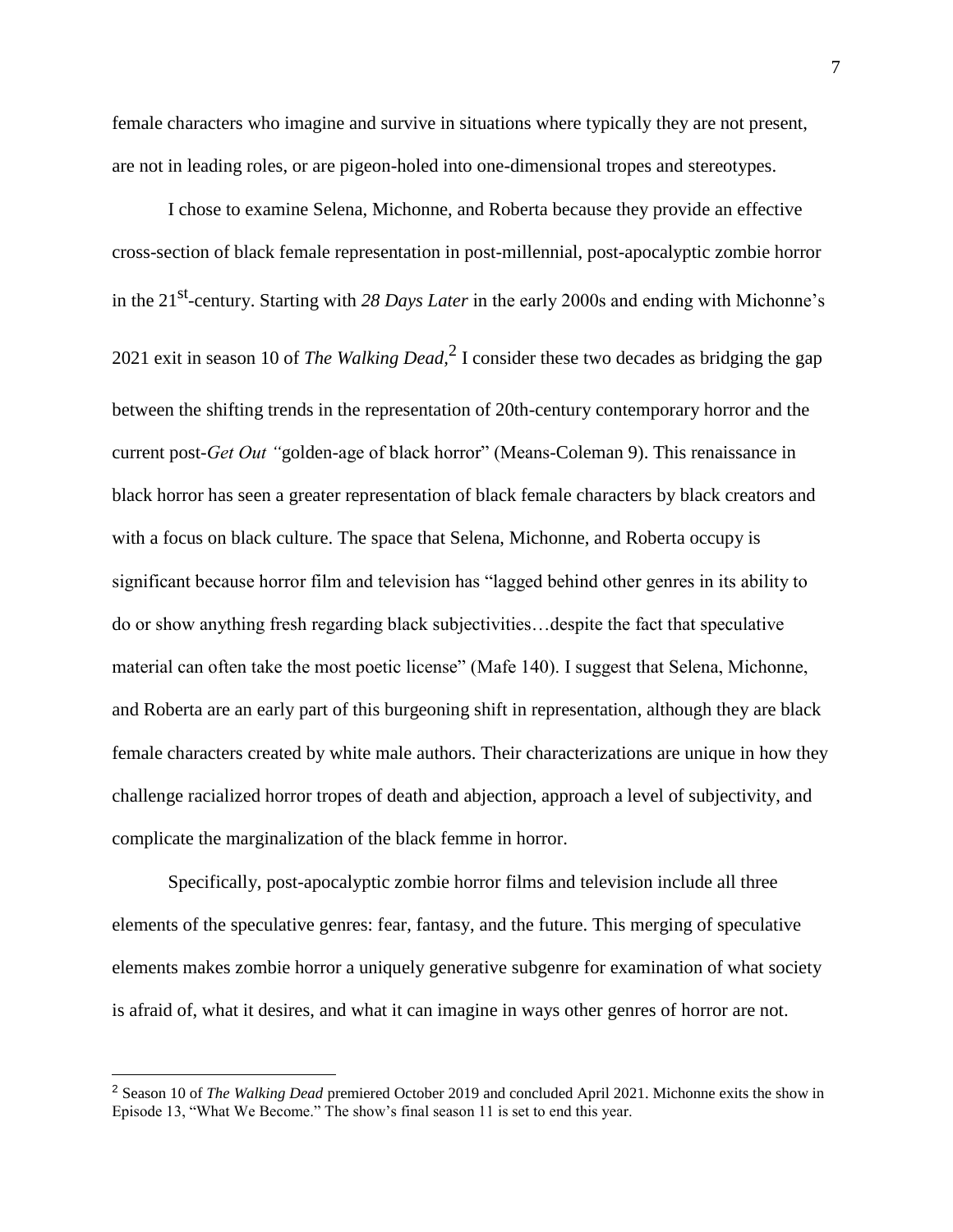Because zombie horror typically involves an apocalyptic event that creates a dystopian future, and it usually does so in a setting that is strikingly contemporary and parallels current reality and contemporary societal issues. It creates a borderland or gray area that combines the speculative element of the "future" commonly associated with science fiction, the monstrous aspect distinctive to the horror genre, and the normative elements of quasi-realism. Zombies have served as metaphors for otherness that threaten white normativity and are linked to racial anxieties surrounding miscegenation and black retribution, as well as xenophobic fears about immigration and the changing face of Western societies from the earliest feature-length zombie film (Guerrero  $56-57$ ).<sup>3</sup> The subtext of zombie horror has always been racial anxieties and the metaphoric substitution of the monstrous Other with the racial Other. Black female representation as the non-monstrous Other, yet Dark Other in zombie horror heightens the presence of alterity and the opportunity for interactions that emphasize difference.

In analyzing these characters in popular film and television, I posit that postapocalyptic zombie horror is an important site of possibility to deconstruct the virulence of controlling images of black femininity, particularly, the Strong Black Woman (SBW) stereotype. Drawing on Kara Keeling's theory of the black femme as a figure whose image and representation has the power to subvert cinema's reinforcement of hegemonic structures and present alternative possibilities, I insist that Selena, Michonne, and Roberta are transgressive characters who push against parameters of normativity, gender binaries, and racialized sexual politics prescribed to the black femme. While the urgency of day-to-day survival is emphasized in the apocalyptic zombie setting and precludes the need for a certain degree of toughness, it

<sup>&</sup>lt;sup>3</sup> For more detailed examination of the alien or supernatural Other as racial allegory in  $20<sup>th</sup>$  century horror see Ed Guerrero's "Slaves, Monsters, and Others: Racial Fragment, Metaphor, and Allegory on the Commercial Screen," in *Framing Blackness*.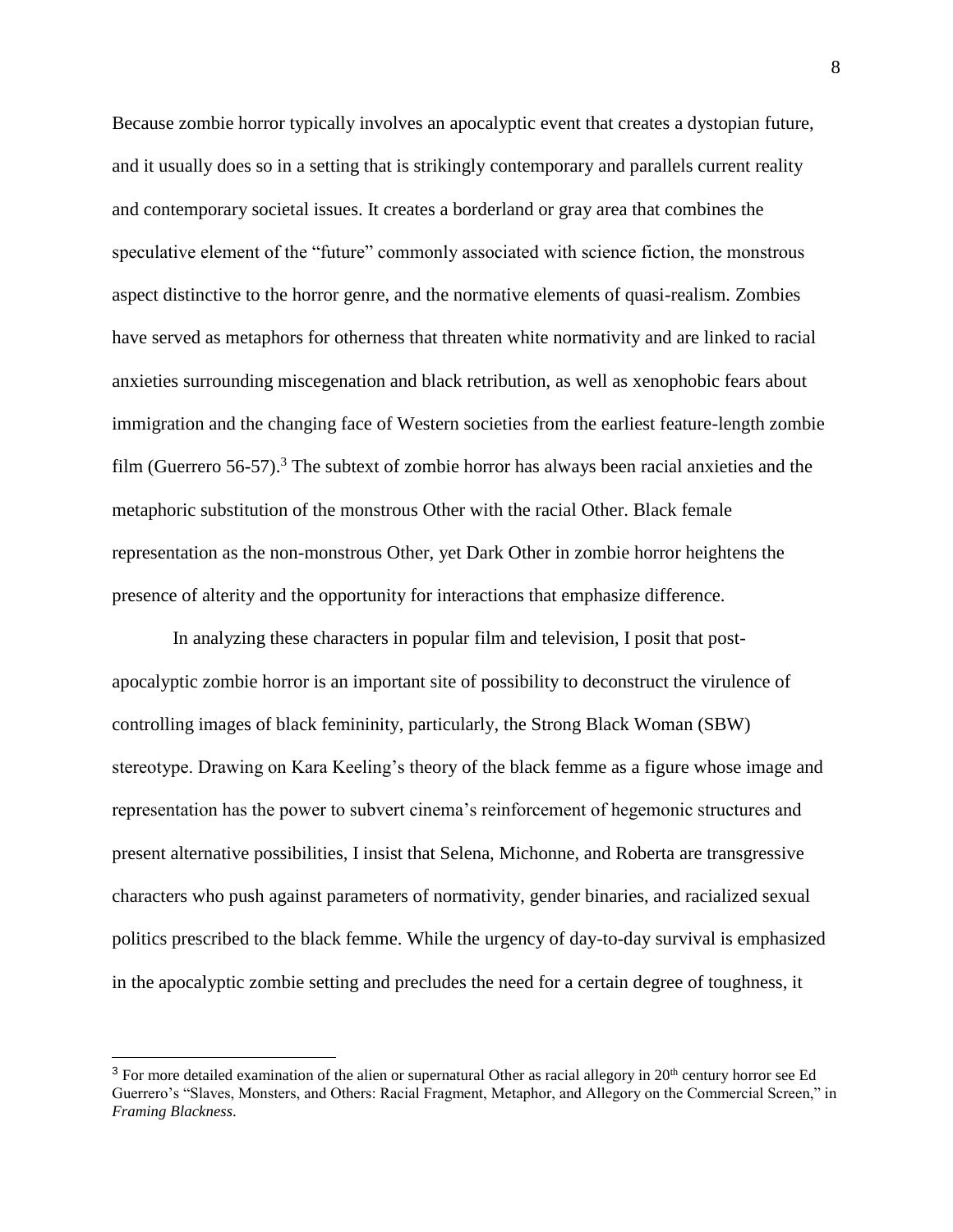also heightens the opportunity for black female characters to be written and depicted in ways that reinforce the SBW stereotype. Concurrently, it also provides an opportunity for more nuanced portrayals where black female characters can be both strong and vulnerable. Black female characters like Selena, Michonne, and Roberta in *28 Days Later, The Walking Dead,*  and *Z Nation*, compel viewers to rethink the cultural constructions of racism and sexism that breed misogynoir and reimagine black female subjectivities.

In my examination of Selena, Michonne, and Roberta, I seek to gauge the extent to which they succeed as subjects and in what aspects their characterizations fall short. While I am paying specific attention to the misogynoir present in controlling images of black womanhood that play a role in how characters like Selena, Michonne, and Roberta are understood, the purpose of my analysis is not to parse these examples of the black femme in postmillennial zombie horror into "good" or "bad" depictions, but to critically engage with the politics of representation and the contextualities within race and gender. It is directly predicated on the reality that race, sex, class, sexuality, and experience "make a profound difference in how the female subject is constituted visually and how those images circulate" (Wallace 483). Selena, Michonne, and Roberta's characterizations as black female characters in horror who are breaking cycles of death and abjection, have something specific to reveal about horror cinema and how viewers think about race and gender.

The three black female characters that I am examining are all written by white male creators. My interpretation of Selena, Michonne, and Roberta is conscious of their authorship and the significance of the postmillennial time period that is directly influenced by a white Western societal anxiety over diminishing power and the threat of racial dissolution. As postmillennial horror exists as a bridge between the underrepresentation within earlier decades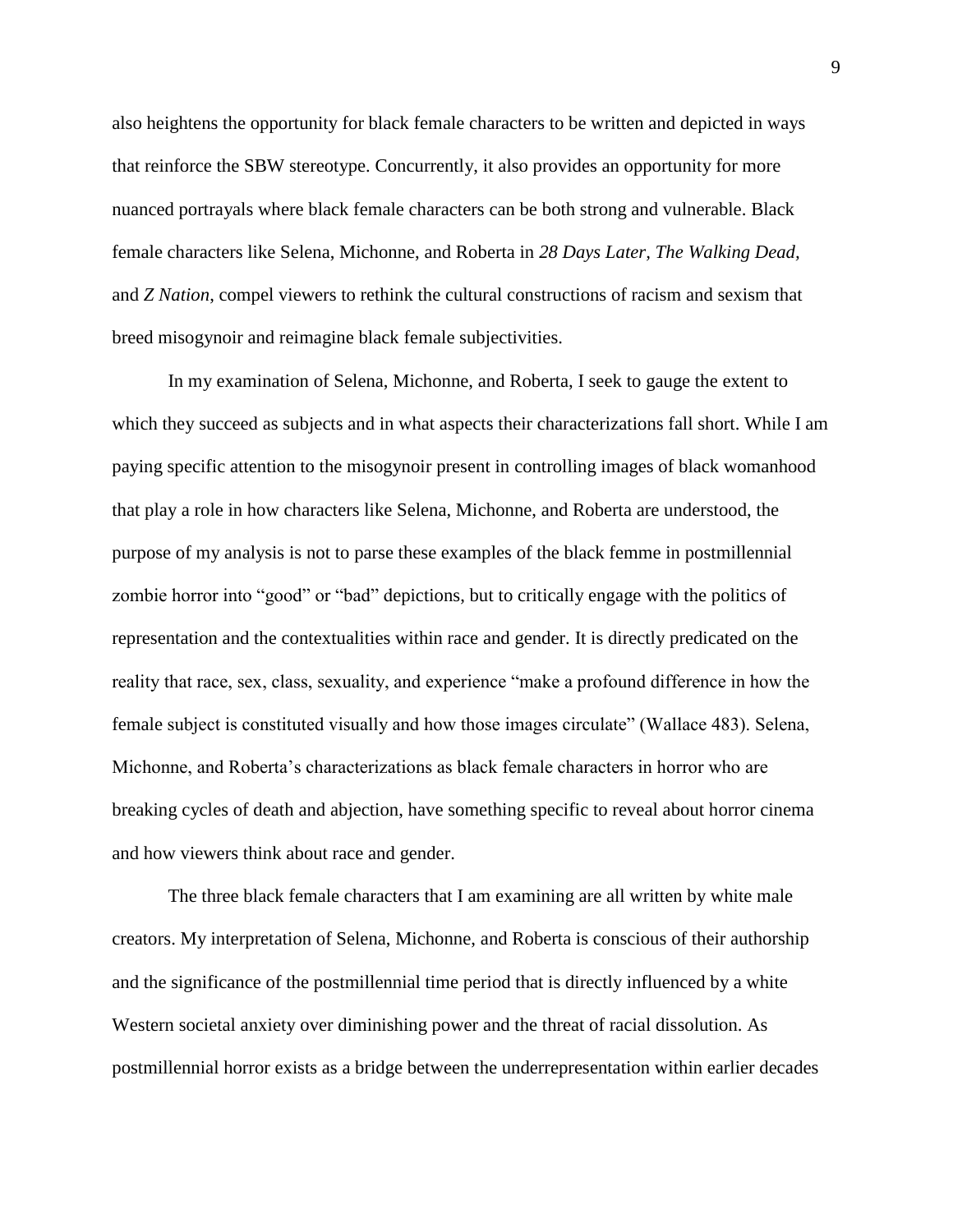of late 20th-century horror and the current post-*Get Out* horror films being produced in what has been termed as a golden age and renaissance of black creation of and representation in horror, *28 Days Later, The Walking Dead,* and *Z Nation* provide a cross-section of film and television that is at the helm of a shift in representation and visibility. I am cognizant of the specificity of authorial intent and how that influences the construction of the black femme in popular culture. However, I also suggest that authorship has only so much influence on the construction of the black femme in popular culture because misogynoir is not limited to white mainstream media. Overall, Selena, Michonne, and Roberta are modern black Final Girls in horror who achieve greater subjectivity, and, in doing so, disrupt black women's presentabsence in horror film, stereotypical representations of black womanhood within the white Western imaginary, viewer's expectations, and the power constructs of racism, sexism, and classism within their respective narratives.

In the next chapters, I will articulate the theoretical context, scholarly background, and interlocutors that make up the foundation of my critical examination of Selena, Michonne, and Roberta as complicated black femmes in postmillennial zombie horror. I will also briefly outline the historical and sociocultural context of issues of black female representations in film and in horror specifically. My interpretation of these characters is grounded in a critical race, counter-storytelling approach that values my subjective experience as a black female spectator. An intersectional lens is also necessary to examine black female representation in 21st-century horror films and fill in the gaps where traditional feminist theory, horror theory, and black cinema studies fall short. I am using a black feminist oppositional gaze to read against stereotypes, and to analyze and explore the intersectional applicability of Clover's theory of the Final Girl to Selena, Michonne, and Roberta as black Final Girls. I assert, as have other film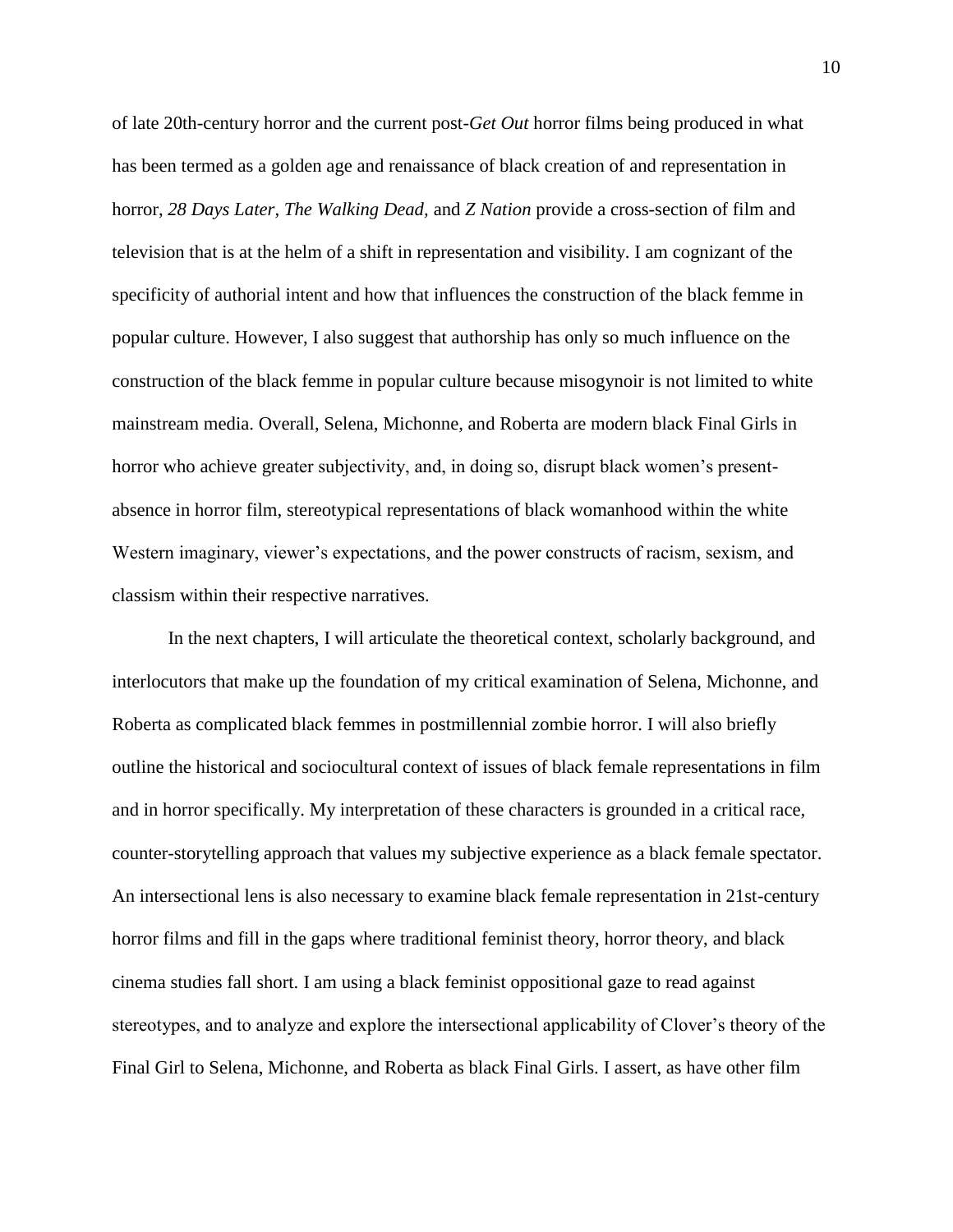and horror scholars like Robin Means-Coleman and Kinitra Brooks, that the black femme automatically tests the limitations of Clover's theory because black female sexuality and womanhood have, since the colonial past, been phallicized and stigmatized as masculine in the Western cultural imaginary. Thus, the black Final Girl is complicated by the controlling image of the SBW.

I will then introduce my case studies, in chronological order of their release, starting with Chapter 1 "The Last Shall Be First: Freeing the Black Final Girl in *28 Days Later*," then Chapter 2 "Apocalyptic Love: Romancing the Black Final Girl in *The Walking Dead,"* and bookended by Chapter 3 "Lay Her Burden Down: (Un)Laboring the Black Final Girl in *Z-Nation*," In Chapter 1, I will focus on how Selena is the first black Final Girl in a postapocalyptic zombie film. I will look at the extent to which she succeeds as a black Final Girl, balancing both strength and vulnerability. I will illustrate how her sense of self-preservation informs her subjectivity and challenges the cycle of the Dark Other. In Chapter 2, I will look at the significance of Michonne's visibility as a black femme in one of the most popular and wide-reaching series in cable television history. I will analyze how her black femininity disrupts the objectification of white womanhood, normative ideals of the patriarchal white family, and the romanticizing of nation-building. In Chapter 3, I will look critically at how Roberta stretches the limits of the black Final Girl. I will argue that her complication of the Final Girl and the SBW controlling image is the most complex and unconventional. I will explore how Roberta subverts the notion of the SBW's self-imposed expectation to endure.

Lastly, I will discuss how these case studies are relevant to a larger discussion of the sociality of misogynoir and the potential speculative genres like horror have to decolonize the imagination and push the boundaries of what is possible to imagine and survive. Drawing on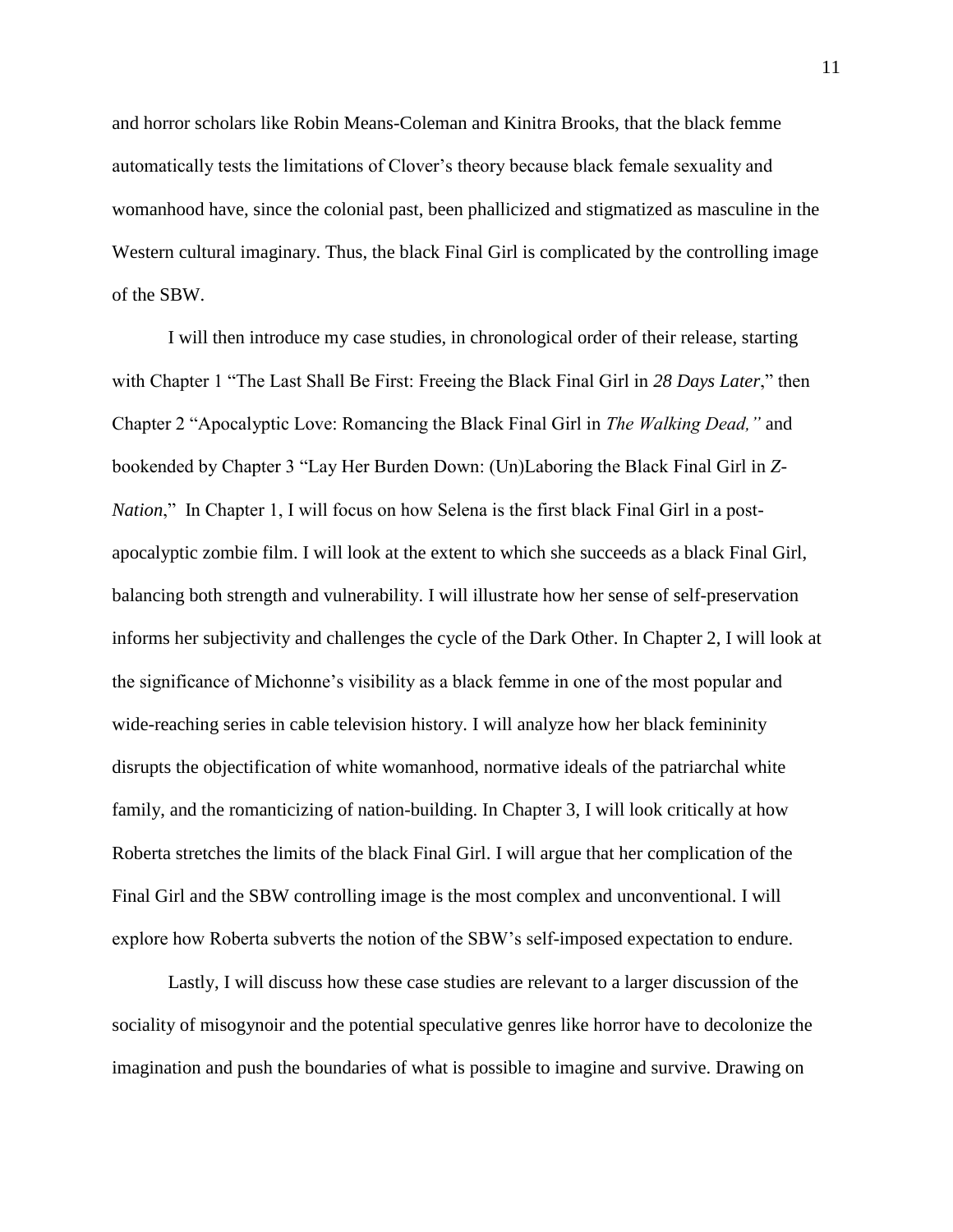Michele Wallace's question of how images of black women in film and visual culture influence and are influenced by cultural constructs (265), I attempt to discern what Selena, Michonne, and Roberta reveal about the Western cultural imaginary, and how they indicate a criterion for an emancipated black Final Girl.

#### **Disrespected, Unprotected, and Neglected: Misogynoir & Issues of Representation**

Like the marginalization of black female representation in horror, the critical exploration of black femme in horror is under-represented. Film studies and cultural analysis of blacks in horror have tended to focus on black masculinity and the black male perspective, while feminist analyses have tended to focus on white women. Important scholarship in film studies that centers on the black female representation in horror includes Kinitra Brooks, Diana Adesola Mafe, and Robin Means-Coleman. I will draw upon these scholars to support my interpretations of Selena, Michonne, and Roberta as nuanced and more fully realized black Final Girls who push the boundaries of black female representation in zombie horror by their complication of the SBW stereotype, their emotional complexity, and their obfuscation or transcendence of fatalistic denouement. Each character participates in the creation of what their future looks like and voices alternative possibilities to the present and past.

Delineating how culture and cinematic images inform perception of the self and how others perceive a group is uniquely both a subjective and objective process. Meaning that the spectator must engage with the cultural perception and cinematic images from a personal and an abstract perspective. Important to the exploration of black female representation is an understanding of the schemas that are associated with black womanhood and how black womanhood is defined, viewed, and consumed within the Western imaginary. That a horror trope like "the black character always dies" or the tendency to view black women as innately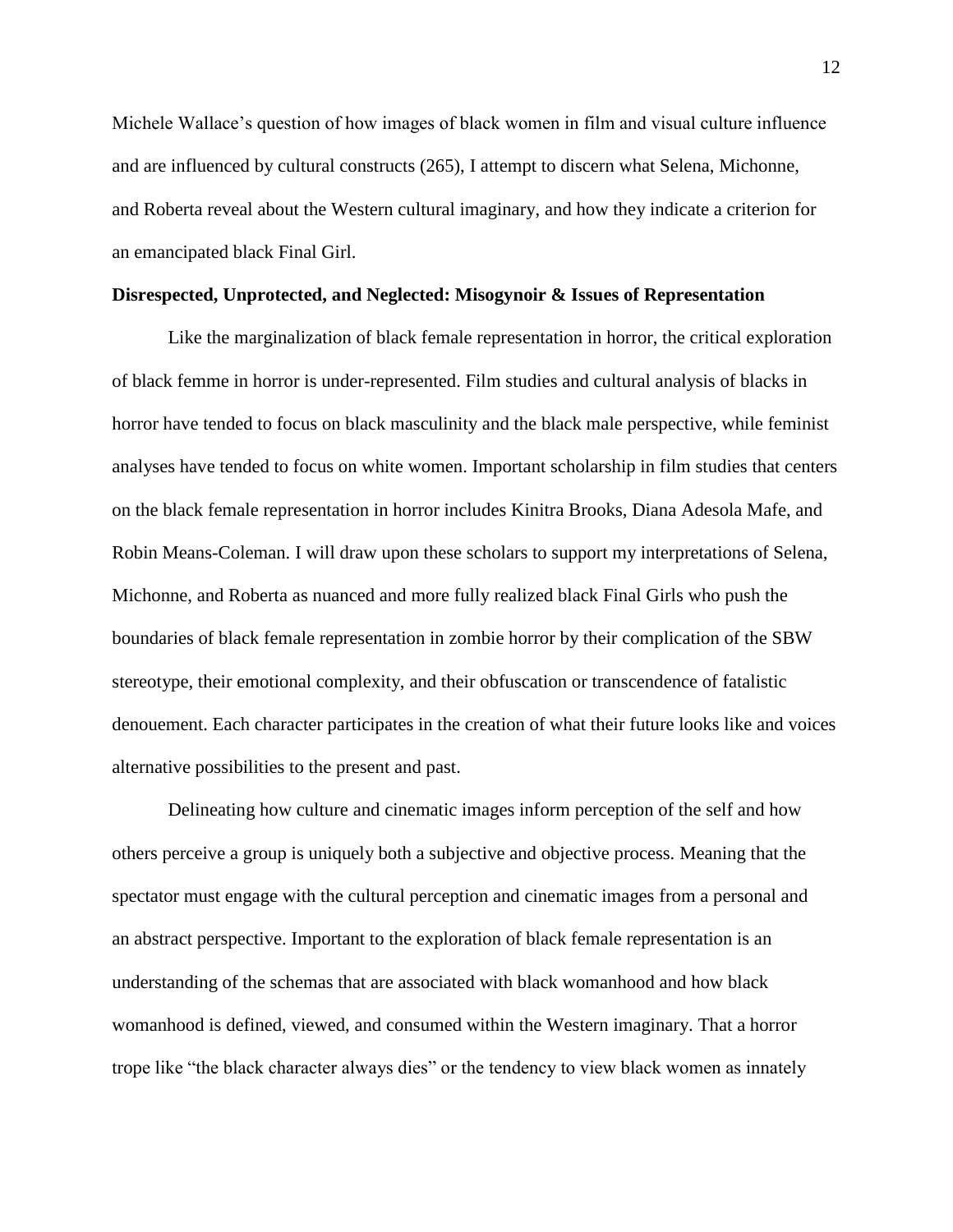strong, and different from other women in ways that seemed to exclude her from simply being a woman. Such representations of black womanhood have a long historical precedent and distinct social purpose of marginalization. In her collection of essays *Black Looks*, hooks describes a process, called the "oppositional gaze," wherein the viewer, particularly the black female spectator, can critically look back at images that represent the self with an awareness of the hegemonic notions of otherness it places onto black female characters. A gaze which looks back and resists the racist and sexist conventions contained and disseminated within film and visual culture. Instead of internalizing images on the basis of entertainment or without question, the oppositional gaze requires the viewer to renegotiate the terms of viewing. It allows one to view black female characters like Selena, Michonne, and Roberta and see where they are liberatory in their survival and the elements of their portrayals that are interesting and nuanced. It also allows one to acknowledge where they are reductive. It is a useful frame to engage with black female representation in film, television, and visual media and demands more complex and nuanced characterizations. I use the oppositional gaze to examine the specific intersections of being black and female, identify the unique politics of representation that accompany the black femme in visual culture, to describe the misogynoir or gendered racism that black women experience and how that specific violence of erasure and exclusion operates within the white Western imaginary.

The recurrence of the image of the SBW stereotype is not a mere coincidence, it is a conscious pattern that speaks to how society believes black women should be and exist. The SBW stereotype, and its representation in film, has the power to influence black women in everyday life from the workplace to dating life. Wallace controversially critiqued the image of black womanhood as "superwomen" or the myth of the strong black woman. Bailey defines

13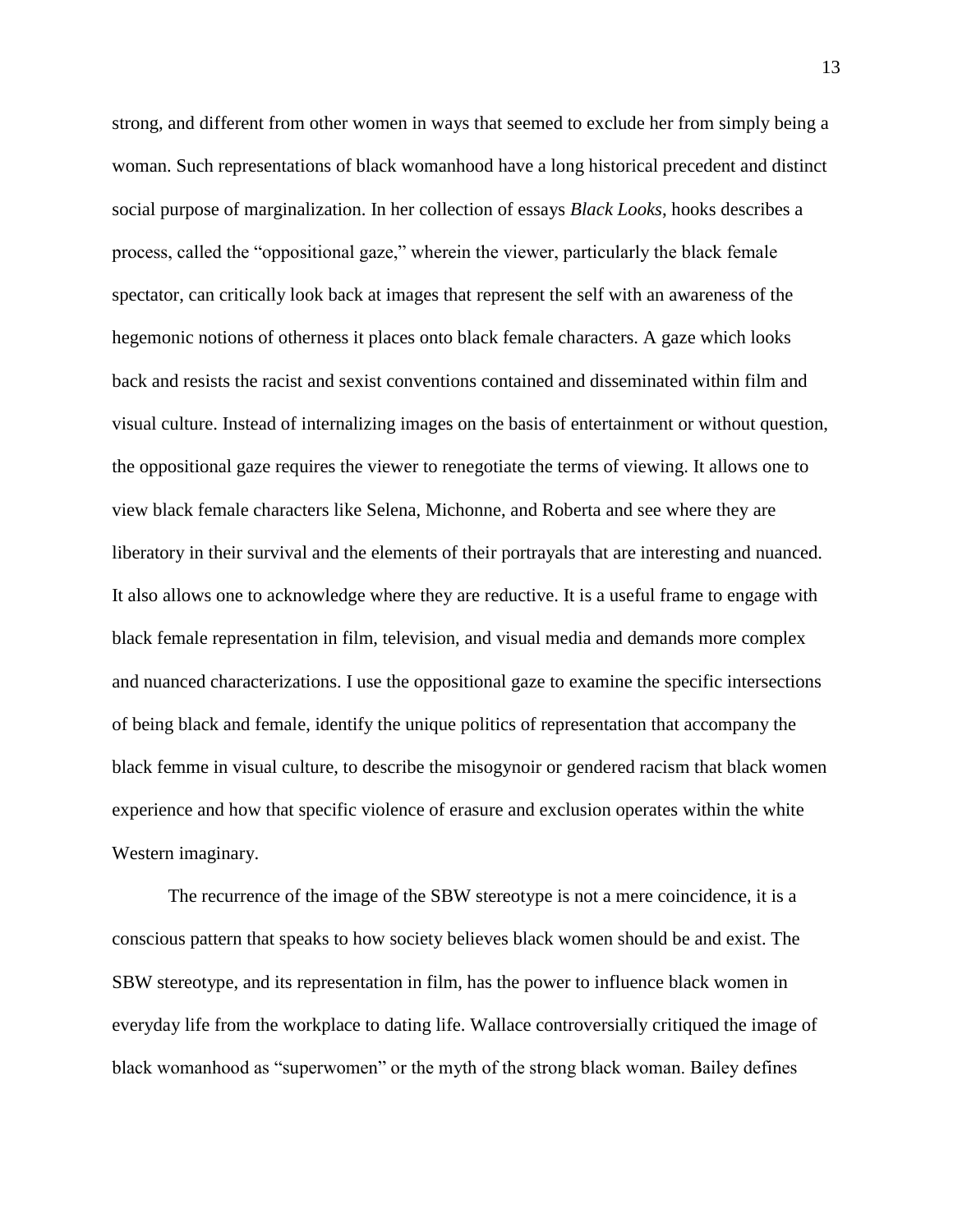misogynoir as describing "the uniquely co-constitutive racialized and sexist violence that befalls Black women as a result of their simultaneous and interlocking oppression at the intersection of racial and gender marginalization" (Bailey 1), Misogynoir is at the root of the specific racialized horror trope of death and abjection that befall black female characters. The intentionality of the use of the trope and the SBW stereotype are social thermometers to the underlying attitudes surrounding race and gender in Western society. Horror cinema is the perfect vehicle to communicate racial anxieties and figurations.

The oppositional gaze is an important tool in applying gender theory to horror and black female representation in film. It is crucial to understanding that the image of the black femme is defined and redefined against the objectification of white womanhood. I am interested in the oppositional gaze as a reflexive critical lens "where cinematic visual delight is the pleasure of interrogation" (hooks 126). As a mechanism of interrogation, it constructs a dialogue that resists, as Wallace has termed it, "patterns of exclusion" (225). Instead, it pays specific attention to black female subjectivities and acknowledges the black female spectators' disidentification with "phallocentric gaze" and the construction of white womanhood as lack" (126). Wallace defines this in more detail, as she describes how American culture has constructed a binary between white womanhood and black womanhood Wallace states that the "status of the white female "image," or the objectification of the white female body, is part of the circuit of subjectivity for women" (483). In other words, this objectification of the white female body exists within a dichotomous construction that also serves to pedestalize white womanhood in relation to the black female body and black womanhood. This is central to contextualizing black female representation in horror.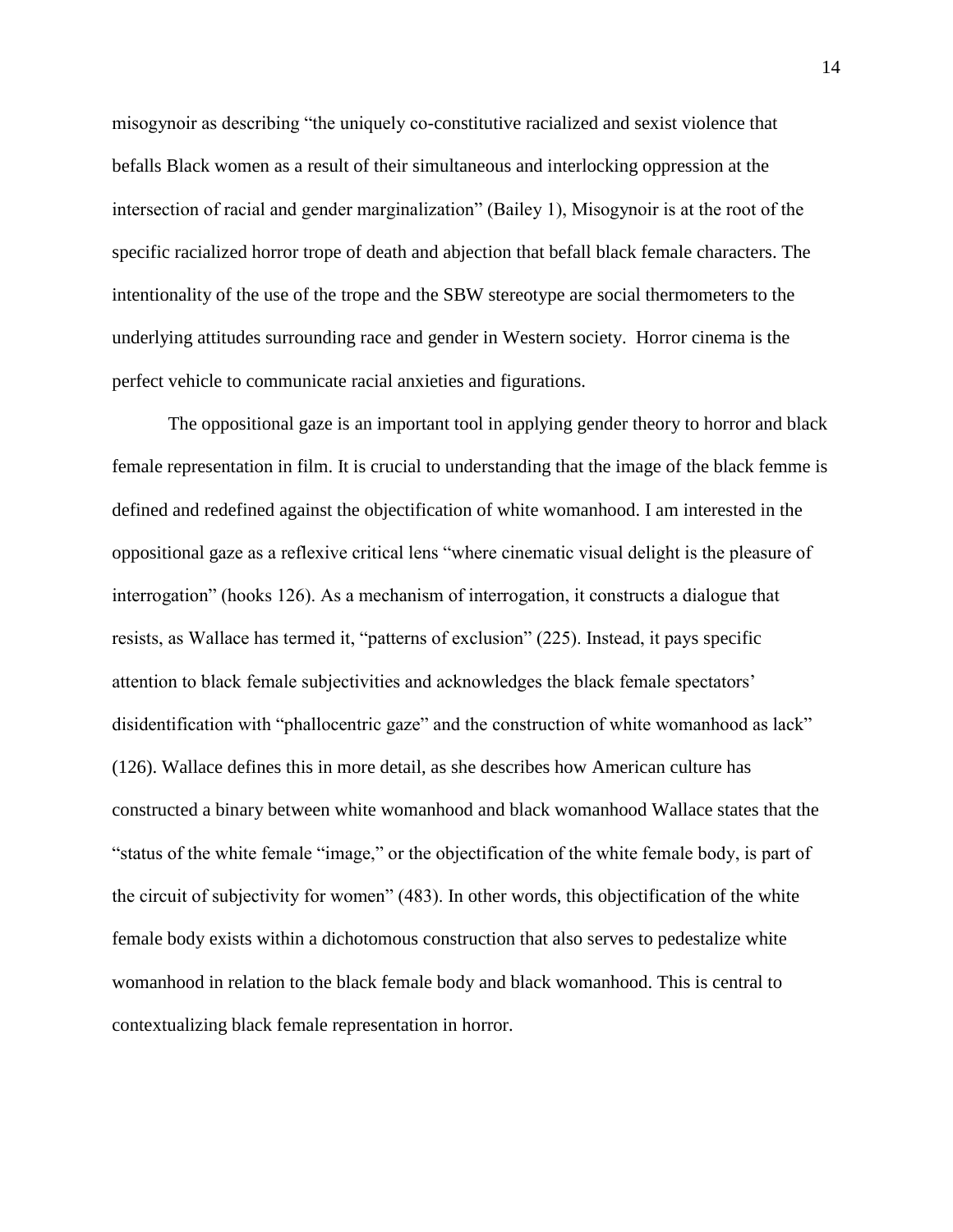Images that resist conventional black female representation have plenty of social influence and play a significant role in what the black female spectator, as well as others, can imagine and survive. Western film, as a tool of hegemony, has a vested interest in the creation of controlling images that delineate, encode, and perpetuate the marginalization of black women on a global scale. As defined by the black feminist scholar Patricia Hill Collins, controlling images are stereotypes that "are designed to make racism, sexism, poverty, and other forms of social injustice appear to be natural, normal, and inevitable parts of everyday life" (69). Controlling images are firmly entrenched in the Western cultural imaginary and subsequently are reproduced and marketed in the cultural industries of film and visual culture. As Howard University professor and filmmaker Steven Torriano Berry Notes in the foreword to *Horror Noire: A History of Black Horror,* Robin Means-Coleman's foundational work on the history of blacks in American horror films, *"*motion pictures are a powerful tool for manipulating facts, information, and images that often affect people's perceptions, beliefs, and mental attitudes toward the subject presented" (Coleman pxii). Horror employs certain "symbolic figurations of blackness" (Morrison ix) that exist within the white Western cultural imaginary that strongly associates blackness with monstrousness (Guerrero 52). As Collins states, these controlling images of the Sapphire, Mammy, and Jezebel have not remained "static" (148) and have evolved from the antebellum period and morphed into different iterations in the present, including the SBW stereotype.

The SBW or "superwoman" is one of the most pervasive controlling images of the black femme. Michele Wallace describes the SBW, or what she coined as the myth of the black superwoman:

> It is of a woman of inordinate strength, with an ability for tolerating an unusual amount of misery and heavy, distasteful work. This woman does not have the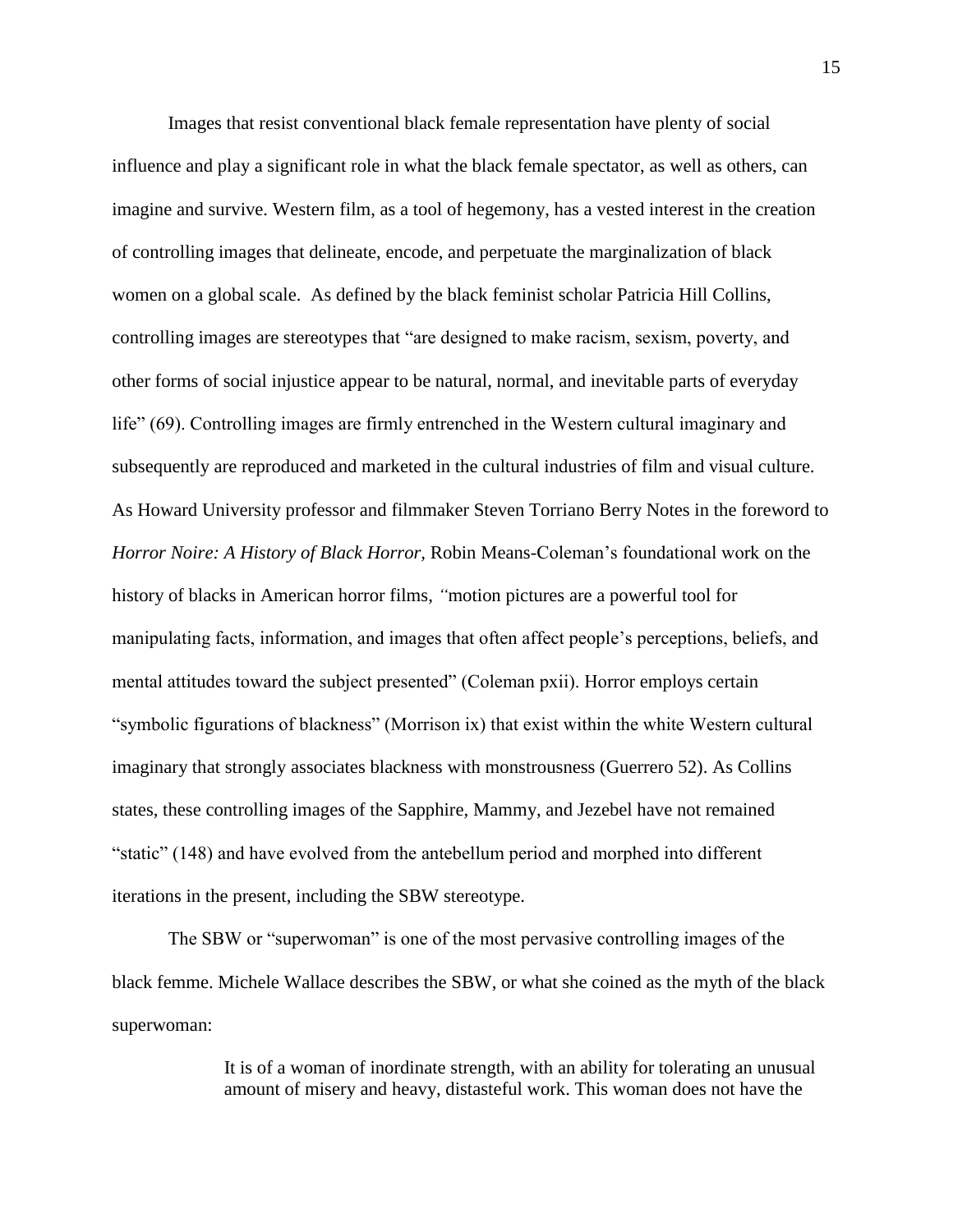same fears, weaknesses, and insecurities as other women, but believes herself to be and is, in fact, stronger emotionally than most men. Less of a woman in that she is less "feminine" and helpless, she is really *more* of a woman in that she is the embodiment of Mother Earth, the quintessential mother with infinite sexual, life-giving, and nurturing reserves. In other words, she is a superwoman…Even now I can hear my reader thinking, *Of course she is stronger. Look what she's been through. She would have to be. Of course she's not like other women.* (Wallace 107)

The SBW possesses an undue strength in the face of pain, abuse, and trauma yet continues to endure where normally no one else would be expected to. The SBW becomes insidiously applicable to black female characterizations in horror texts, and zombie texts. Too often, the supposed inordinate strength of black women becomes the starting point for all characterizations of black women…" (Brooks 32). hooks states in *Aint' I A Woman,* "The stereotypical image of the black woman as strong and powerful so dominates the consciousness of most Americans that even if a black woman is clearly conforming to sexist notions of femininity and passivity she may be characterized as tough, domineering, and strong" (hooks 83). The SBW is the opposite of the damsel in distress trope which the (white) Final Girl is meant to be defined against. Selena, Michonne, and Roberta, as black Final Girls in postmillennial zombie horror, both conform to and challenge the SBW stereotype, and do so in ways that encourage the viewer to rethink internalizations of controlling images and the sociality of misogynoir.

#### **Politics of Possibility**

 The black femme function can be generative within horror at producing compelling portrayals. In what Kara Keeling calls the *black femme function* Black women, when present in a film, often activate, and challenge certain patterns of race, gender, and class, posing a unique dilemma for films. In general, contemporary post-millennial zombie films have exciting potential for more nuanced and fully realized representations of the black femme than in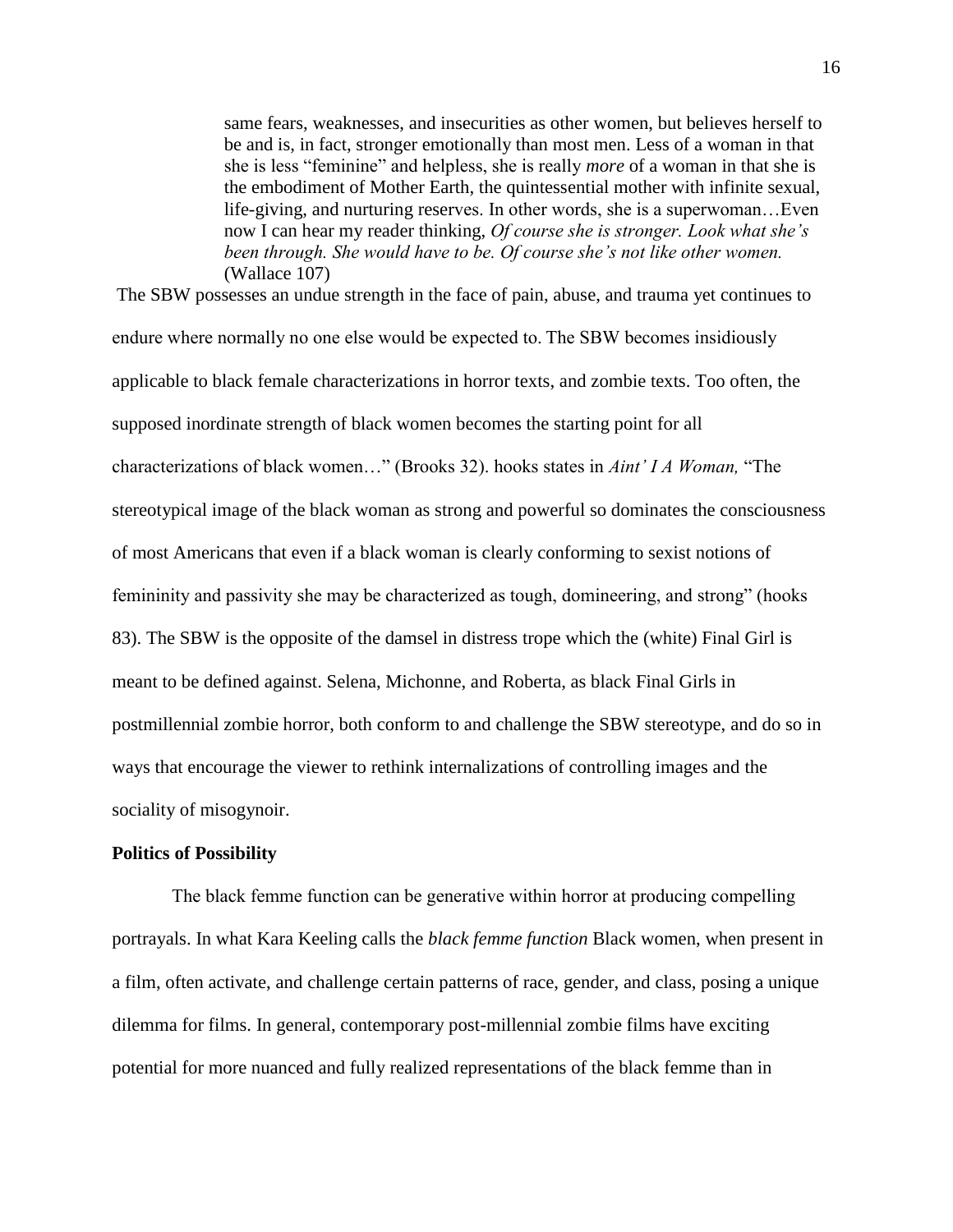previous decades. Disabilities scholar Sami Schalk writes about the potential of speculative fiction to be restorative for marginalized people:

> Speculative fiction allows us to imagine otherwise, to envision an alternative worlds or future in which what exists now has changed or disappeared and what does not exist now, like the ability to live on the moon or interact with gods, is suddenly real. For marginalized people, this can mean imagining a future or an alternative space in which relations between currently empowered and disempowered groups are altered or improved. Speculative fiction can also be a space to imagine the worst, to think about what could be if current inequalities and injustices are allowed to continue. (Schalk 30)

They present a representational politics of possibility and the opportunity to imagine a cinematic "radical Elsewhere" (Keeling 1) within the setting of an alternative reality where normative structures have collapsed. As mentioned previously, these settings are familiar and parallel to the present, like in *28 Days Later* and *The Walking Dead*, yet set in the future while simultaneously concerned with confronting the past and building a new world. Because the black femme in horror is often a subversive presence that functions to disrupt constructions of race and gender, the association of the black femme in Western zombie horror with the SBW controlling image suggests an investment in black women's physical, affective, and creative labor. As Clover puts it, horror "tells on" mainstream media (229). If this is true, and, "horror has something to say about religion, science, foreigners, sexualities, power and control, class, gender roles, sources of evil, an ideal society, democracy, etc." (Means-Coleman xix), then it certainly articulates a set of ideas about the black femme in the Western imaginary and definitions of black femininity that are couched in misogynoir.

Furthermore, if black womanhood poses such an ontological threat what does that mean in a world that is falling apart? With the colonial history and racial metaphor that is at the root of post-apocalyptic zombie horror, it is a "powerful mode with which to engage ideas about how the past, present, and future can be reconciled and shaped" (Schalk 30). *28 Days Later,*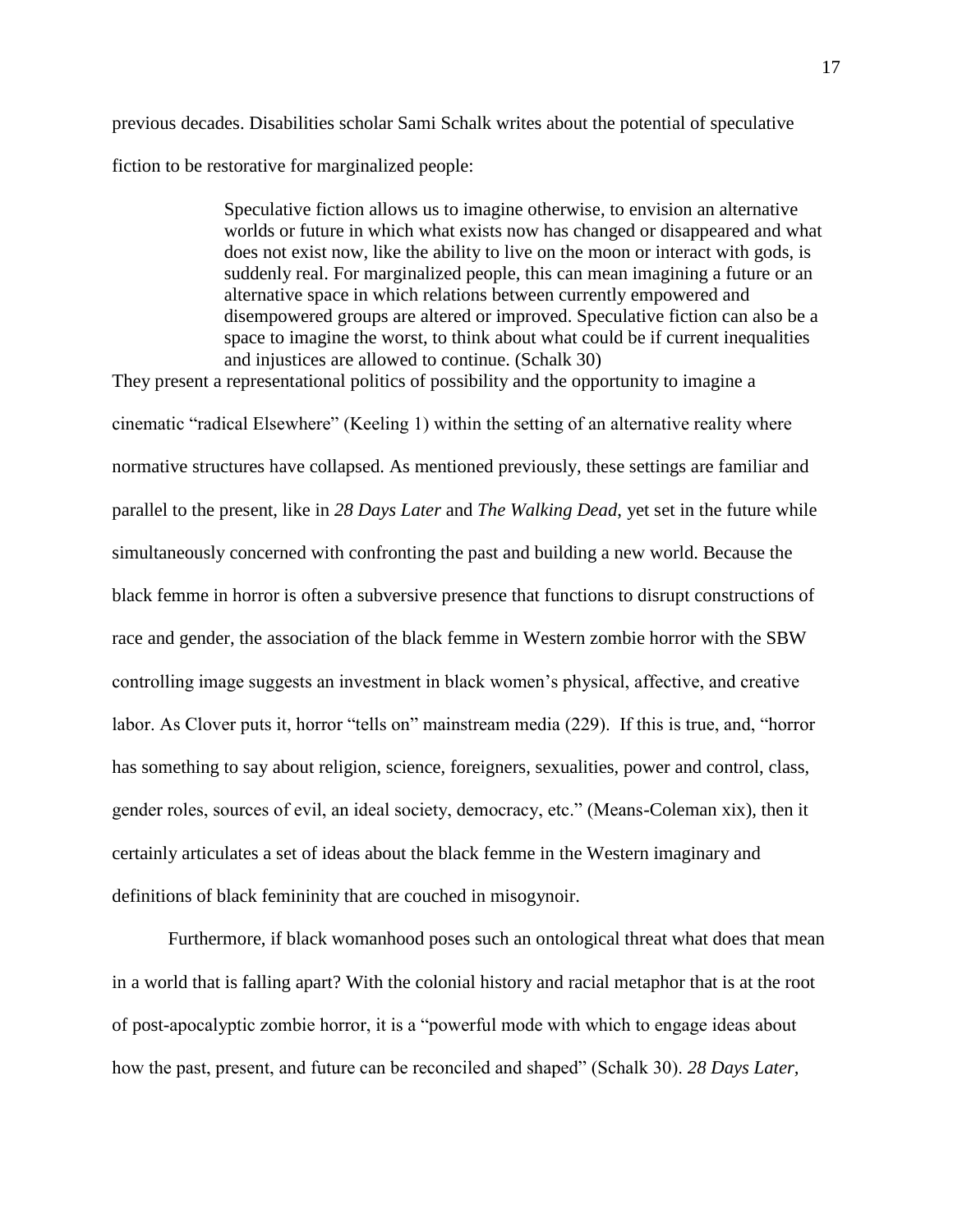*The Walking Dead* and *Z Nation* all focus on the process of building or rebuilding society to some degree and therefore are deeply engaged in the meaningfulness of reimagining values, ideals, and structures. Their engagement with the idea of nation and the meaningfulness of human principles, values, and social structures further emphasize the politics of possibility. In the landscape of post-apocalyptic, social destruction creates conditions that offer hope for better worlds in its wake. An empowered representation of black women in such a space, in any space, but especially in the fictive potentiality of cinema is revolutionary.

#### **The Black Femme and Black Final Girl in Zombie Horror**

The problematic representation of black women in zombie horror can be traced back to the genre's inception and the second zombie film ever made, *Ouanga* (1936). Starring Fredi Washington as Clelie Gordon, *Ouanga* told the story of a scorned black female Haitian plantation owner who plots her revenge against her former white lover after he chooses to be with a white woman over her. She uses voodoo to conjure two black zombies to capture the man's fiancée for a sacrificial voodoo ceremony. The plot goes awry, and she is killed by one of her black servants. The 1974 film, *Sugar Hill,* offered a similar revenge narrative that ends in death. A Black female protagonist named Sugar (Marki Bey), with the help of her black zombie army, lays waste to a murderous White crime boss and his cronies (Means Coleman 9). Both movies align with the pattern of death and abjection of the black female character. In the case of Sugar, her death is figurative. Motivated by her desire for vengeance, she sells her soul to the Lord of the Dead, Baron Samedi, in order to raise up a zombie army on her behalf. Characters like Clelie and Sugar set the stage for later black female representation in zombie horror, and horror as a whole, as one that is typified by themes of the phallic heroine, or the Final Girl, as outlined by feminist film scholar Carol Clover.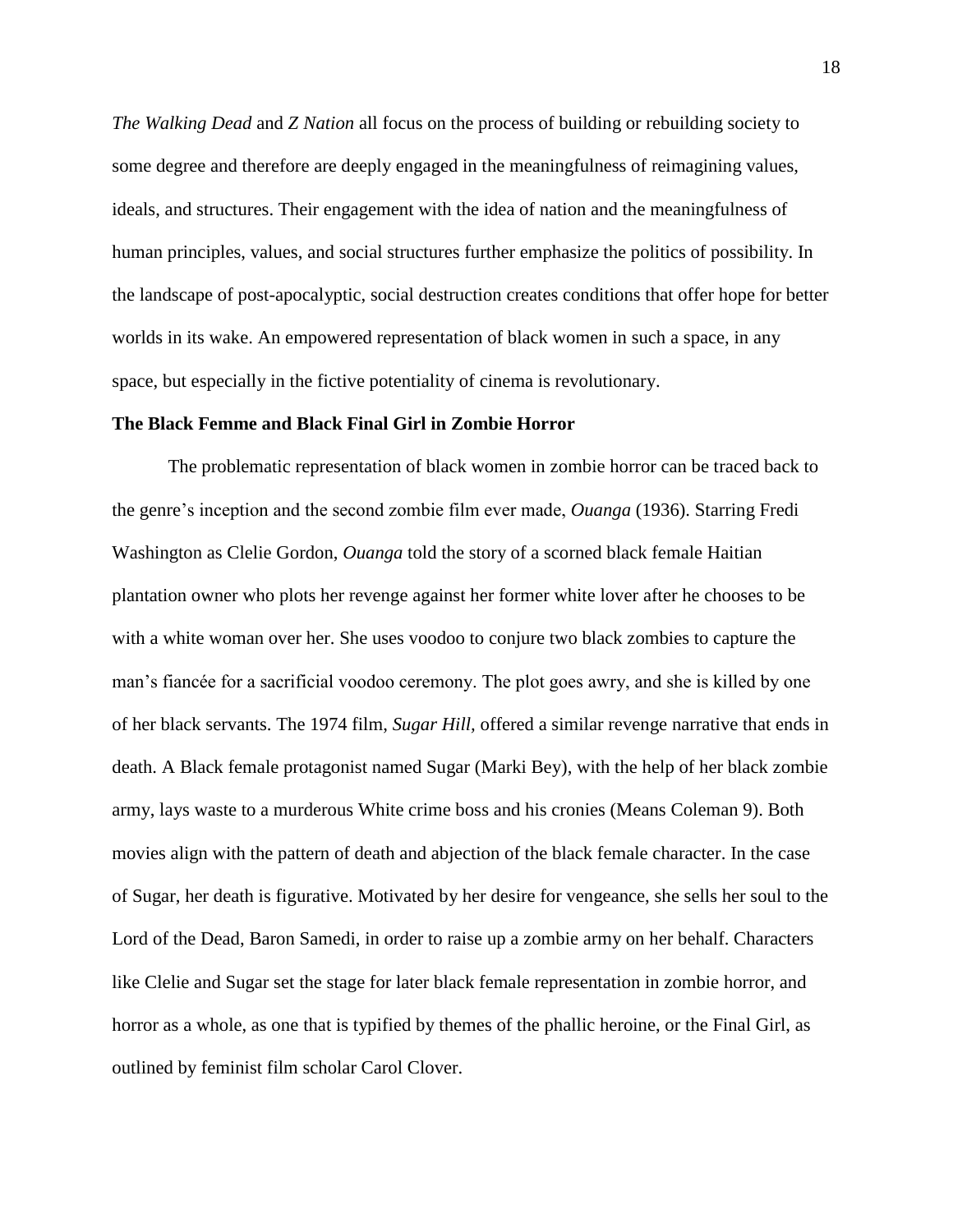Clover's seminal work *Men, Women, and Chainsaws* introduced the theory of the Final Girl.  The Final Girl of the 80s slasher movies was notably white and middle-class, a very specific iteration of white femininity. Contemporary "psychoanalytical feminist theories posit that "woman" outside patriarchal discourses and binaries remains difficult to imagine. That difficulty is exacerbated in the case of black womanhood" (Mafe 119) because race and intersectional identity disrupt the Final Girl concept. Clover's Final Girl has been critiqued on the topic of race and expanded upon by black film scholars and black feminist scholars alike. Kinitra Brooks notes that Clover's Final girl has a set of characteristics that "relies upon the normativity of whiteness" (20). Robin Means-Coleman discusses the construction of the black Final Girl in horror, initially established as the "Enduring Woman" of 70s Blaxploitation films, noting that black women in horror are required to be "much more than 'final.' She differs from the white Final Girl in certain ways. She is seductive, whereas the white Final Girl is sexually unavailable. Black Final Girls tend to fight more realistic forms of oppression, while white Final Girls fight the supernatural or monstrous. And, most significantly, black Final Girls continue to endure an unending fight where they never really win, whereas white Final Girls experience a return to normality" (Means-Coleman 170-171). The onus to endure, where the black Final Girl never truly prevails against whatever it is that seeks to do her harm, feeds into the SBW stereotype. The perceived superhuman strength and resiliency of the SBW does not allow her to rest. In real-life the SBW stereotype encourages black women to stoically endure external burdens of racism, sexism, and classism. In film, this translates to subtle forms of narrative punishment and frustration. The black Final Girl may break the trope of death, but abjection may still be re-inscribed by her inability to completely overcome her traumatic experiences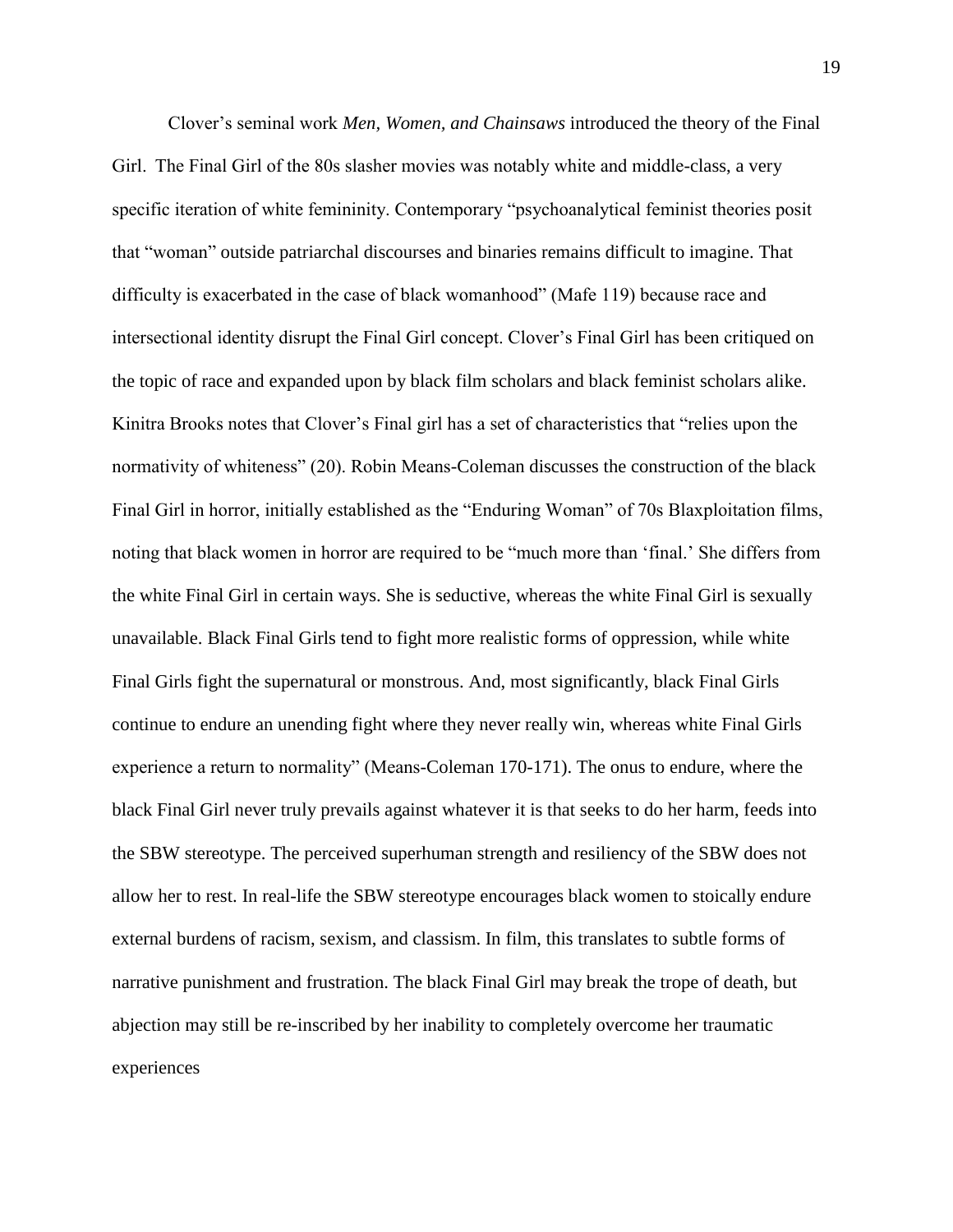The Final Girl figure has evolved beyond the original Final Girl of the slasher horror subgenre theorized by Clover horror to encompass strong female characters across genres. Most of these can be loosely connected under the umbrella of thrillers. There is the Final Girl of the horror thriller, the action-thriller, and the drama-thriller. Genre crossover between the horrorthriller and the action-thriller has also encouraged intertextuality in the development of the Final Girl. The development of strong female characters of the horror thriller and action thriller. For example, the 80s slasher films brought about white heroines in horror and action films which were influenced, if not overtly credited, $4$  by the precedents set by black women and other women of color. The early model for the white Final Girl and action heroine were the strong female characters played by black and Asian women in the B-level Blaxploitation and kung fu films of the 1970s.<sup>5</sup> According to Jeffrey Brown, women of color in these movies "established" many of the narrative and character conventions of the modern action heroine" (78). A notable example is Pam Grier:

> That Grier's characters were often sole survivors is significant in terms of feminist film history and theory. These narrative endings are noteworthy because they suggest evidence of a precursor to Carol Clover's notion of the Final Girl. In a seminal study of slasher films as a subgenre, Clover defined the Final Girl in terms of horror film. There are parallels between the aggressive action heroines of exploitation and the Final Girls of horror pictures. Like the Final Girl, who looks for the killer, the exploitation heroine looks to satisfy her revenge against monstrous male villains. Much like the Final Girl of horror films, the exploitation heroine is—by the conclusion—aligned with the camera and audience. Like the Final Girl, the exploitation heroine is presented as tomboyish, or "butch," or somewhat androgynous (i.e., Jamie Lee Curtis in Halloween). And, like the Final Girl, who shares masculine qualities with the killer, the exploitation heroine shares masculine qualities with the sadistic villains and prison guards. Grier was a phallic symbol par excellence. (Mask 85)

 $\overline{a}$ 

<sup>4</sup> Mia Mask argues that Clover obliquely credits Blaxploitation movies and their heroines, citing Clover's statement that the "low-budget, often harsh and awkward but sometimes deeply energetic films that preceded them by a decade or more— films that said it all, and in flatter terms, and on a shoestring." (qtd in Mask 91)

<sup>5</sup> Brown also cites Latina women in Westerns as also contributing to this to a lesser extent (78)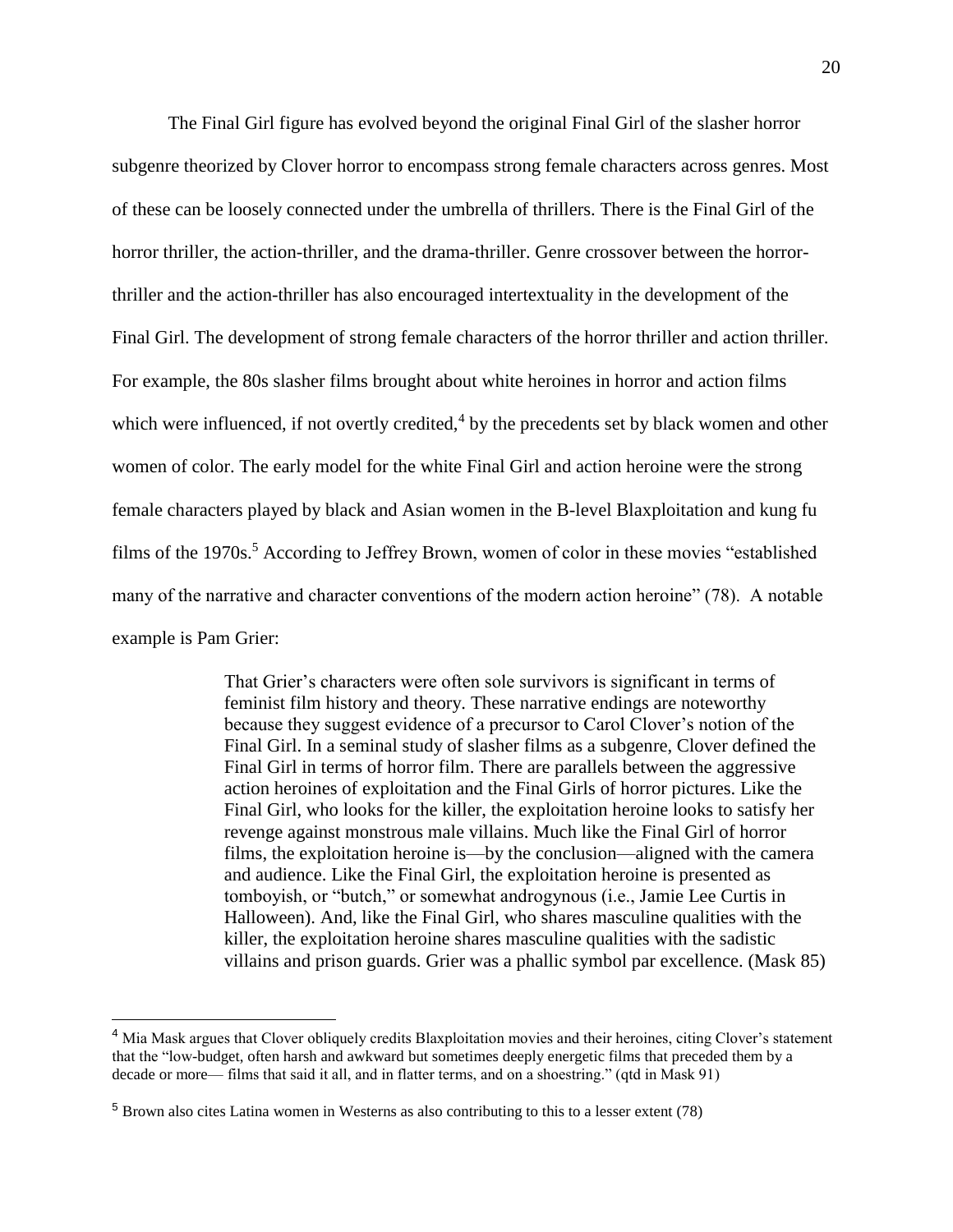Despite this, the Final Girl and action heroine have been perceived as white by default, and, in mainstream film and television, have been played by overwhelmingly white actresses. This suggests an awareness of how strength is racialized and perceived differently on black female bodies and white female bodies. According to Brown, similar to male Blaxploitation heroes, the Blaxploitation heroines were "cool, tough, and sexual…operated on the mean inner-city streets" and "presented a version of angry, ass-kicking women that was unlike anything ever seen before in American film" (84). He goes on to say that "in a circular and mutually reinforcing logic, black women could be depicted as tough and sexual because they are stereotyped that way, and they are stereotyped that way, in part, because they are depicted as tough and sexual in these films (86). When played by white actresses, the phallic heroine became legitimized in a way that the black actress of Blaxploitation films could not achieve.

The black femme in zombie horror in the postmillennial era is a sneak peak to more fully realized and unconventional representations of the black women in horror who are breaking free from historical controlling images and stereotypes that have marginalized and restricted black female representation to a reiteration of the mammy, the jezebel, and the Sapphire. There are specific issues of representation that can be critically examined. Black female characters in zombie horror are engaging in specific subversions of the SBW stereotyped as evinced in the black Final Girl. Through the politics of possibility that are inherent in post-apocalyptic zombie horror as a multifaceted and speculative type of horror. The black Final Girl is breaking cycles of erasure, exclusion, and abjection. Characters like Selena, Michonne, and Roberta are indicating that there are alternatives to punishment, sacrifice, and dissolution.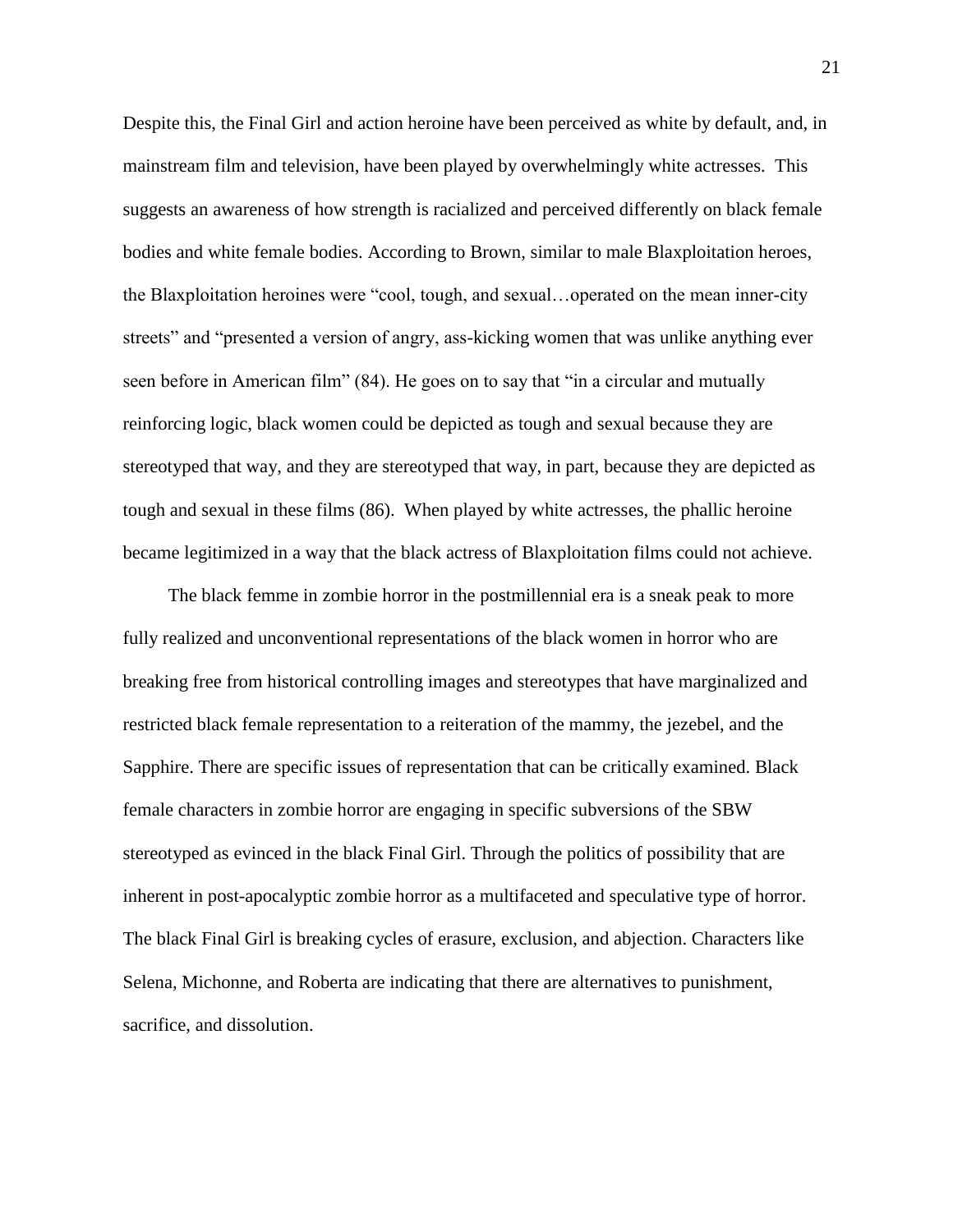As established, when not absent from the screen or text, black women have historically and traditionally been depicted in film in accordance with stereotypes that fit certain prescribed racial and gender codes. But when black female representation engages in the black femme function and pushed against the boundaries of racism and sexist conventions, images like the black Final Girl are formulated in ways that cause shock or impact the viewer by their difference. Investigating the post-millennial black Final Girl in post-apocalyptical zombie horror through an intersectional approach fills in the gaps where traditional feminist theory, horror theory and black cinema studies fall short. As the next chapters explore, Selena, Michonne, and Roberta give the viewers the opportunity to stretch the limits of their empathetic imaginations and consider what a black female character can imagine and survive, when she does, in fact, survive.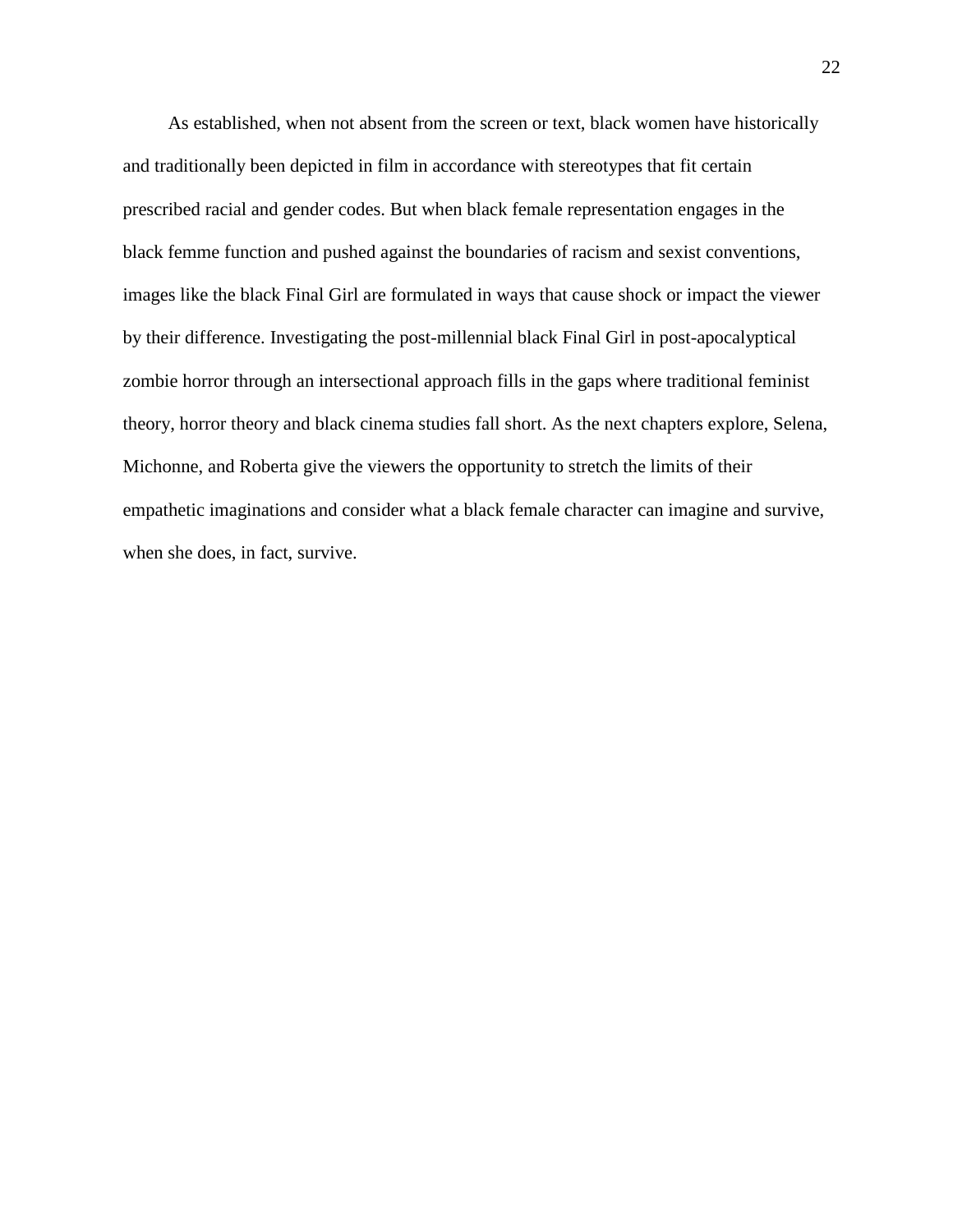#### <span id="page-23-0"></span>**Chapter 1 The Last Shall Be First: Framing the Black Final Girl in** *28 Days Later*

With its eerie mise-en-scene of London in ruin, *28 Days Later* creates a highly effective visual of a decaying empire that strongly alludes to the nation's sordid colonial and imperialistic past and the fear of reparative destruction. Against this backdrop, Selena's presence as a black Final Girl and her enaction of the black femme function disrupts the allure of a "return to normal" or business as usual racism and sexism. Selena expresses both strength and vulnerability, which complicates how she initially appears to conform to the controlling image of a SBW, as a character who is stoic and resilient in the face of traumatic events. According to Brooks, "the masculinity associated with the strong black woman allows Selena to easily embody Clover's paradigm of the final girl" (37). Her survival and the promise of a new future provide a window into the subversive liberatory possibilities of a post-apocalyptic world. The dual endings for the film, and the resistance toward the original ending where Jim dies also reveal the resistance of audiences toward an emancipated black Final Girl, as she appears unable to truly exist without being paired with a white male lead.  

Following the absence of black Final Girls in 80s slashers and the token presence of the sacrificial black best friend of 90s B-level horror movies, *28 Days Later* arrives at the helm of postmillennial zombie horror and would be, at the time, one of the only films in the genre where a black woman exists and survives in an apocalyptic world. Director Danny Boyle and screenwriter Alex Garland build upon the tradition of social commentary and the tackling of complex issues within horror, citing George Romero's zombie classic *Night of the Living Dead* as an influence. Boyle and Garland update the zombie and depart from the Romero model, creating within the zombie horror canon the fast-moving zombie (Redfern and Steiger 289). In a movie meant to be more reflective of the 21<sup>st</sup> century and modern societal ills, such as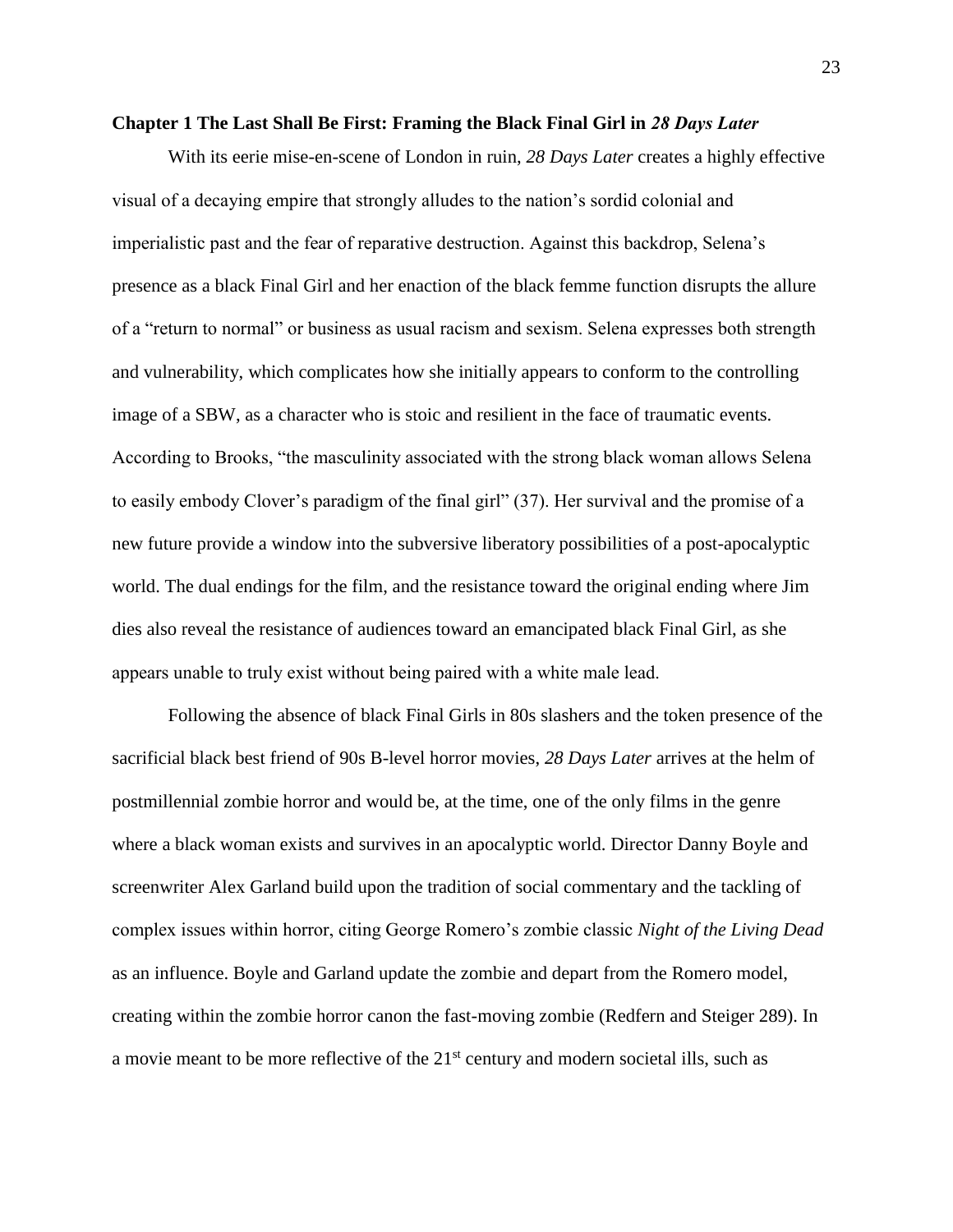pandemics, climate change, and genocide, the zombies of *28 Days Later* are not the undead in the traditional sense. They are humans infected with a virus called "Rage."

Accidentally released by a group of animal rights activists from a medical research facility, the Rage virus causes people to become crazed and extremely violent. The virus quickly spread as the "Infected" ravaged Britain. It is in the aftermath of this breakout, four weeks later (hence the name of the film), that the film's protagonist Jim (Cillian Murphy), a former bike courier, wakes up from a coma in a deserted hospital. As he wanders through the empty city streets, he meets and is rescued by two survivors, Selena (Naomie Harris) and Mark (Noah Huntley) who explain to him how the world has changed drastically since Jim was last conscious. After taking Jim to his parent's home and being attacked by a horde of Infected, Jim and Selena take refuge with father and daughter Frank (Brendan Gleeson) and Hannah (Megan Burns). The four decide to journey to Manchester in hopes of finding sanctuary.

#### **Not Your Girl Friday: Selena**

Selena's fierce desire to survive is one of the first things that Jim, and likewise, the viewer, understands about her, and it initially seems to reinforce the image of the cold and unfeeling SBW controlling image. However, looking at Selena's insistence on self-preservation through the oppositional gaze, her stance also disrupts expectations of subservience. In this regard, her self-preservation is an understandable, even healthy response, to the stress of surviving four traumatic weeks in the aftermath of a zombie pandemic. The immediate concern of anyone surrounded by the constant threat of being attacked by the Infected should be to stay alive. Her insistence on not merely survival, but self–preservation,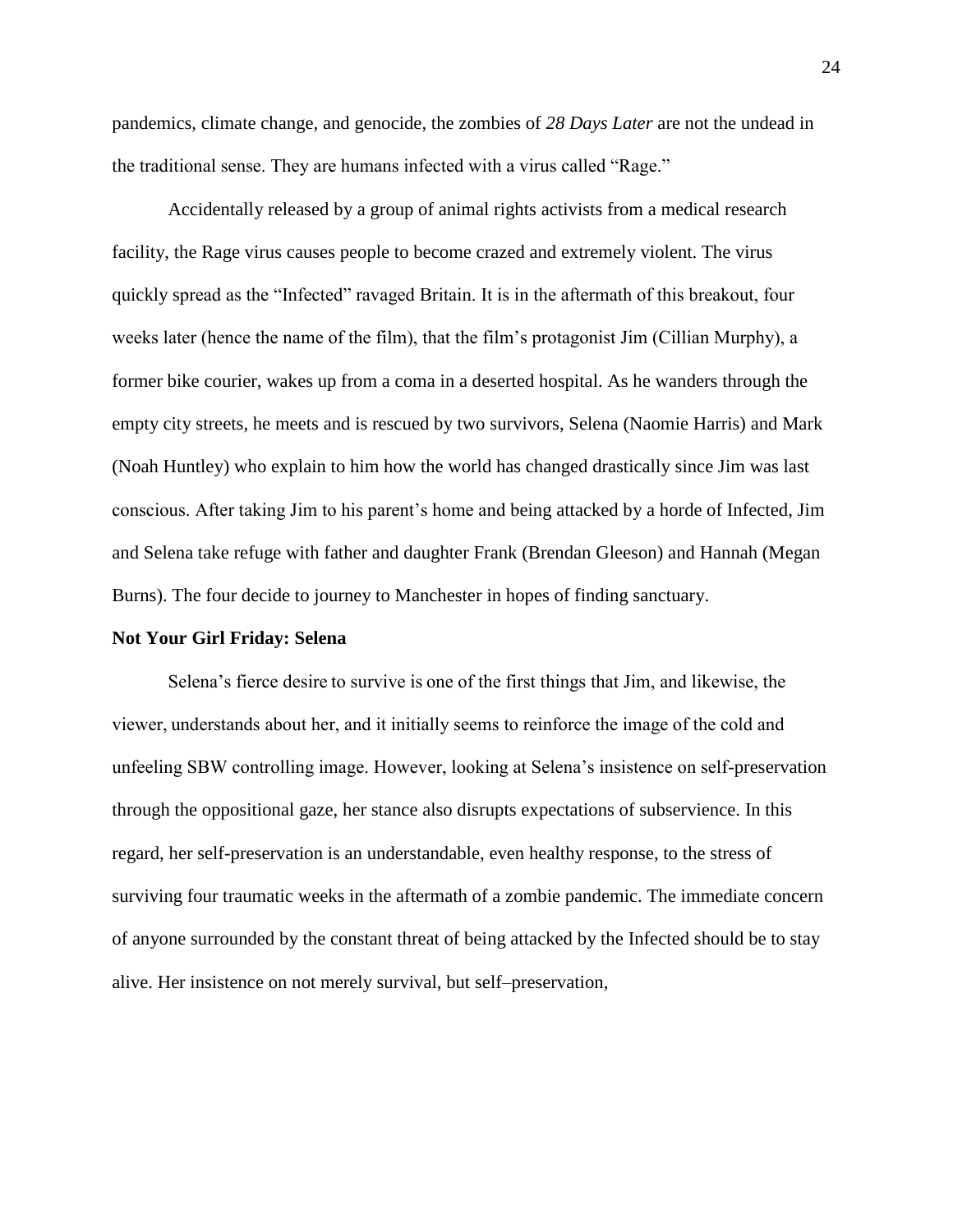is atypical of the self-sacrificial mammy-like behavior that often characterizes the expendable token black female character in horror. Under the context of the oppositional gaze, her survival instincts increase her subjectivity.

However, from Jim's perspective, Selena appears harsh and uncompromising, both of which are characteristic of the SBW controlling image. After Jim, Selena, and Mark narrowly escape from a group of Infected, Selena notices that Mark has been bitten. Despite his pleas, and, it seems, without definitively confirming that he was bitten, Selena kills Mark. She chops at him, a man who presumably has been her fellow companion for the past month, with her machete without hesitation. Her swift action is necessary because within a matter of seconds Mark would have had the chance to turn. Selena eliminates that threat by killing him, and Jim is shocked by her display of violence.

Selena's sensible use and possession of a machete serve as a double articulation. It is a phallic weapon that marks her as a Final Girl and racializes her. As Brooks writes, "Selena's emotional and physical toughness is highlighted by the continuous presence of her machete" which is a "specific tool associated with people of the tropics, people of color, and, in Britain, Africans from the nation's colonized diaspora" (37). With Selena's use of the machete comes specific figurations of blackness that associate Africa with uncivilized and backward displays of violence and brutality. Jim's view of Selena as indiscriminate and ruthless are tied to the machete as a phobic object symbolic of animality. Also, unlike the impersonality of a gun, the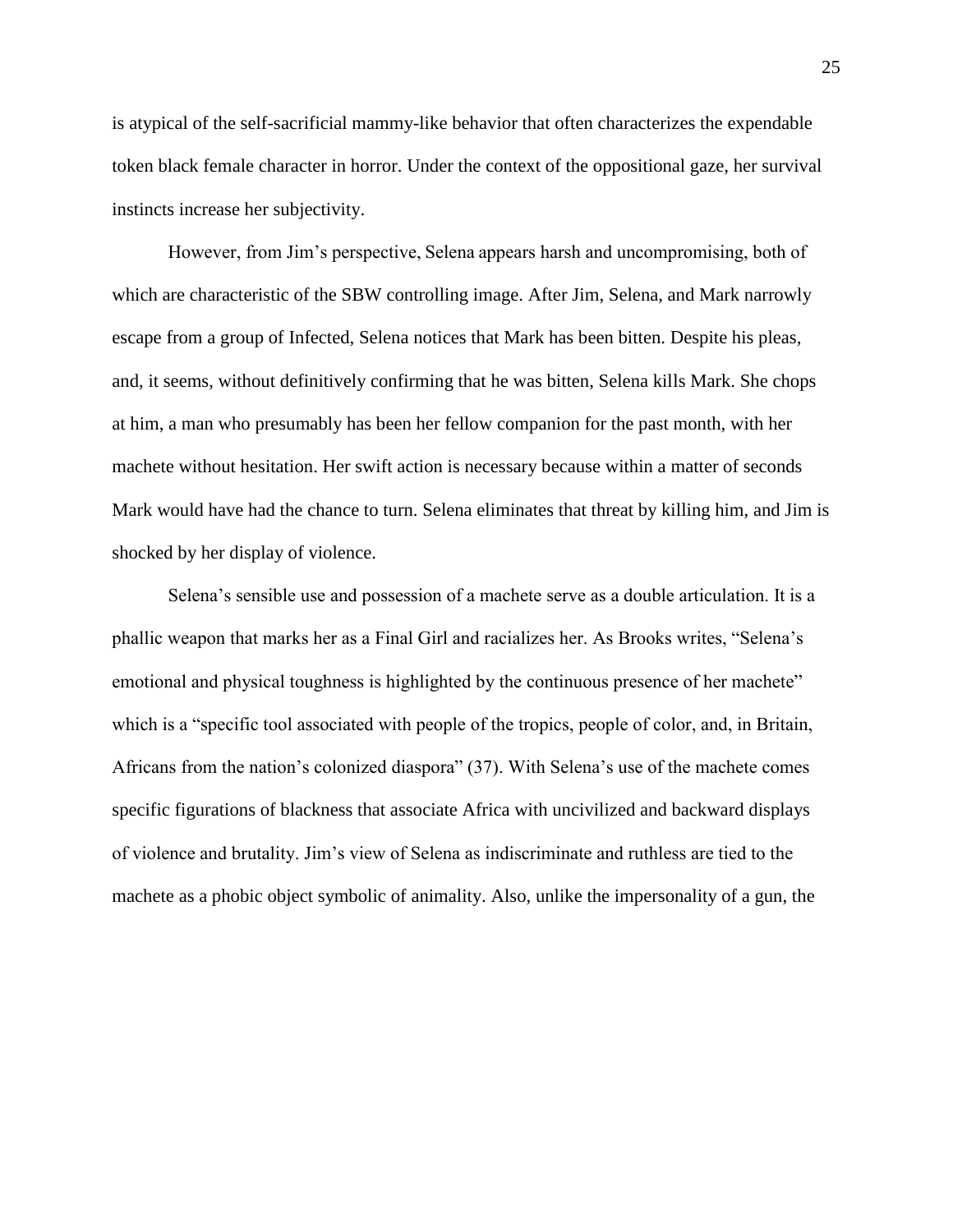machete requires close contact and deliberate motion.

Despite the circumstances, Selena's actions are viewed as extreme by Jim, and possibly the viewer as well. Selena appears unrepentant as she tells Jim what is at stake in their new brutal reality: "Look, if someone gets infected, you've got between 10 and 20 seconds to kill them. It might be your brother or your sister or your oldest friends. It makes no difference. And just so you know where you stand, if it happens to you, I will do it in a heartbeat." (*28 Days Later*). She asserts that she will also not allow anyone else to jeopardize her life and that she'd "leave them behind if they slowed me down" (*28 Days Later*). Although Selena has just saved his life, he questions her judgment. Jim's naivete juxtaposed against Selena's survivalist mentality further heightens the contrast between them.

As stated previously, this interaction between Selena and Jim early in the film, indicates that she is not willing to sacrifice herself for anyone. Selena's choices challenge Jim's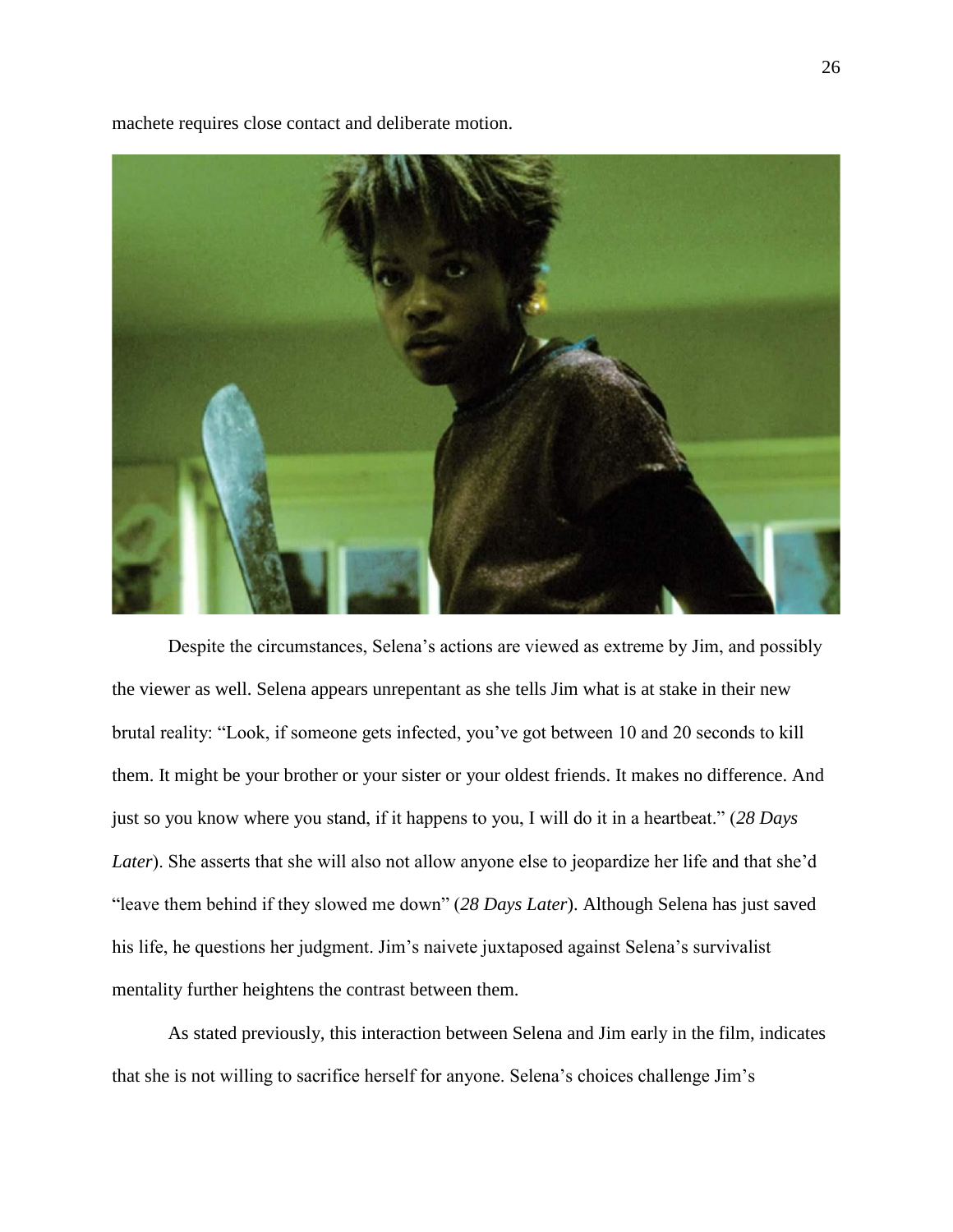expectations and his worldview. His unease with her unwillingness to put herself in harm's way parallels the expectation for the SBW to put on her cape and rush to the rescue of others while eschewing her own safety and protection. Selena's actions are never extreme, only pragmatic. Despite her position on self-preservation, she saves Jim's life several times. And, although Jim is more of a liability to her when they first meet, that she saves his life, shows concern for his well-being, and helps him to find out what has happened to his parents indicates that her survival instincts are tempered with compassion and a desire for human connection. It becomes clear that this perception of her as cold and unfeeling is literally just that—a perception.

The intelligence that characterizes the Final Girl is indicated by Selena's wariness. When Selena, Mark, and Jim make the trip to the home of Jim's parents, she takes charge of the group's safety. Brooks notes the maternalistic dynamic that this creates between Selena and Jim:

> Boyle deliberately constructs the initial relationship between Jim and Selena as similar to that between a mother and child. Selena steadily admonishes him for his curiosity in such a dangerous environment, whether it is for his entering unknown buildings without caution or not taking proper care of himself in their dire circumstances. Jim is an active participant in the maternal nature of their relationship; it is Selena's name he screams for help each time he is in danger. He even comments after she warns him not to go into a building. "It's like going on holiday with my bloody Aunt." (Brooks 37)

This maternalistic dynamic is not the same as the mammy-like non-reciprocal support of the token black female character and is another outgrowth of her resiliency as a Final Girl. As a black Final Girl, her prescience and hypervigilance are even more necessary for her own survival. Where Jim carries an expectation of safety, Selena's month of experience postbreakout saddles her with the burden of experience. Her adaptability presents itself in her awareness of her surroundings and attentiveness to danger. She would not have made it this far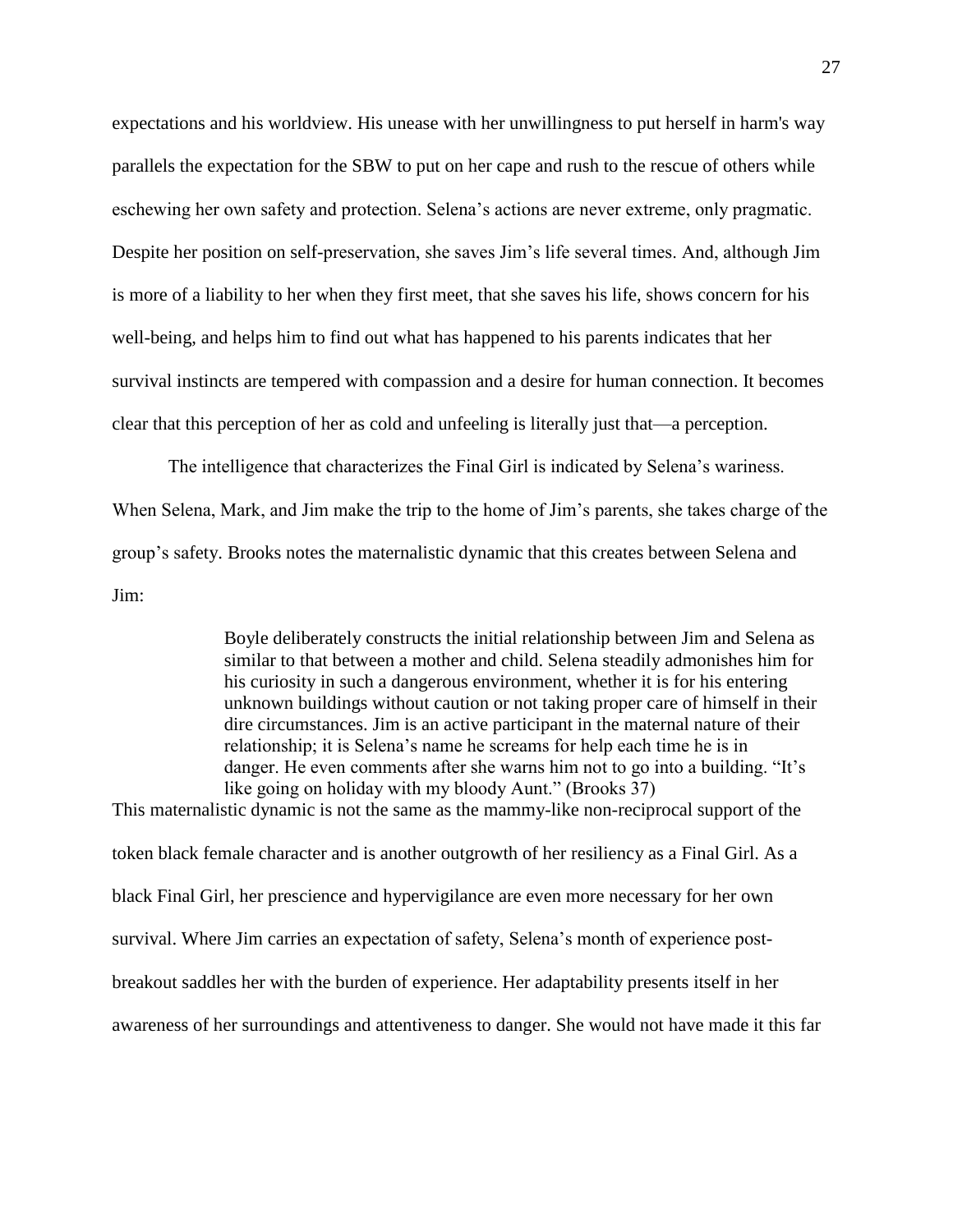if she were not cautious. Selena's logic and adaptable behavior would be praised in a man but instead serves to masculinize her instead.

Selena's hypervigilance does not remain the defining feature of her character. Although she starts off as unwilling to form deep attachments, as she begins to feel safer, she lets her defenses down. Unlike the Selena described as "completely humorless" (*28 Days Later*), after Selena and Jim band together with Frank and Hannah, Selena becomes more expressive and spontaneous. As her vulnerability creeps in and the audience begins to understand how deeply compassionate Selena is. She begins to soften and she admits to Jim that she "was thinking [she] was wrong..." (*28 Days Later*). It is this scene that further demystifies Selena. What might seem like inherent strength and resilience is much more likely a trauma response. She is selfreliant not by choice but by necessity.  It is suggested that Selena's self-reliance is learned from her life before the Infected took over London. Where Jim had a family, his parents, and a sister, Selena appears to have been alone. In an effort to help Jim find closure, Selena, Jim, and Mark trek to Jim's parents' home where he discovers their desiccated bodies prone in bed where they committed suicide. They leave a note for him, a final gesture that makes it apparent that Jim had people who cared about him. It is unclear if Selena's pre-Infected life included a family or if she took care of herself, as she continues to do now. Her worldview is decidedly different from Jim's. Her lack of trust and pessimism toward being rescued by the military is built upon her experience, the opposite of Jim's in every way, which has taught her that she must protect herself because who else would. She does not have any hope or belief in a rescue or a return to normalcy like her white counterparts because she has already, in a sense, existed outside of its normative structures. The nostalgia that the others may feel for the past is not a reference that Selena can cling to.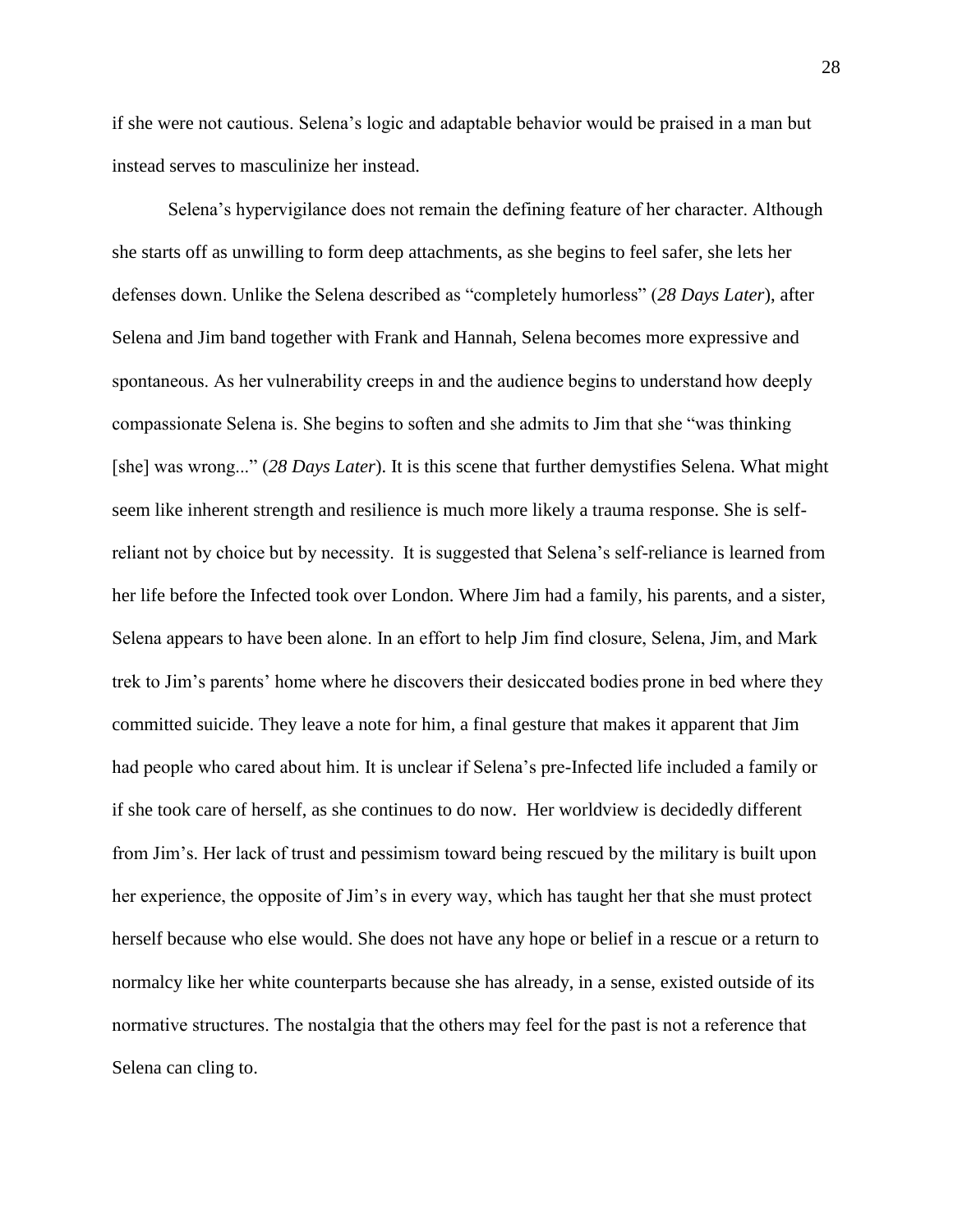Selena's initial introduction on screen seems to reinforce the boyish aesthetic

sensibilities that Clover ascribes to the typical Final Girl. Her hair is cut short, in a choppy fashion that looks like Selena did it herself. Her clothing is nondescript and functional. There is not anything about how she dresses that distinguishes her from the men. This deemphasizing of conventional markers of femininity through clothing makes Selena's initial appearance androgynous, a common demarcation of the Final Girl. Selena's desexualized appearance can be interpreted as fully characteristic of the conventions of the Final Girl. Even as a black Final Girl, where this deemphasis on femininity can be read as regressive de-sexualization, it also sets the stage for the moment later in the film, when Selena and Hannah are forced into fancy gowns for the benefit of the male gaze, that the symbolism of gender, femininity, and dress become highly significant.

As if they were playing dress-up with dolls, in a twisted parody of domesticity Major West orders his men to put Selena and Hannah in ball gowns as the "ladies" of the house.

With images of Colonel Henry lounging on the steps of the grand estate, the critical context is also of Britain at the height of the colonial era. It is a critique of the class system and patriarchy, understood in relation to slavery and colonialism. The attempted enslavement of Selena and Hannah makes visceral the intersection between slavery and patriarchy, commerce, and the wealth of the landed gentry. Several images from this chapter are an ironic critique of sexual/racial politics from an earlier time of British empire. (Brown 134-135) Brown points out how "the two women sit, in the dark and in their compulsory dresses,

awaiting their fate, beneath a stately portrait of the lady" (135) The gowns are representative of the oppressive trappings of femininity and gender roles that the soldiers seek to force upon Selena and Hannah. Major West tells Jim that he "promised them women". It is one that does not see women as fully human, but as objects that are in service of men and to satiate their animalistic urges. Selena and Hannah are forced to get dressed up. Selena is given a slinky red evening gown and Hannah a poofy red ball gown. While the dress itself is meant to ascribe to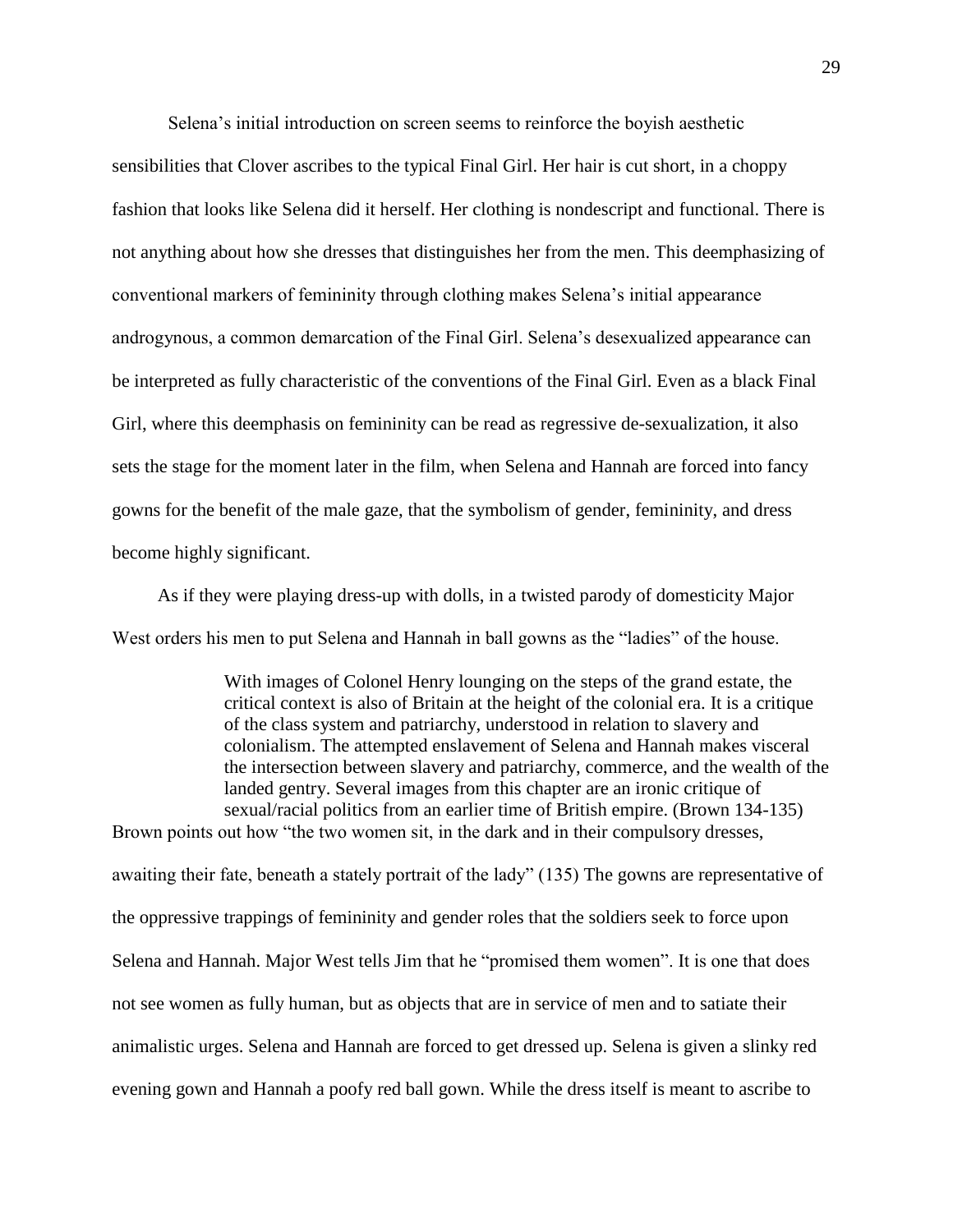Selena a marginalized and subservient status, its color also subtly signifies a more transgressive expression of female sexuality than Hannah's white and underage femininity. Red is a color of experience as opposed to innocence. Given that black female sexuality is typically hypersexualized it is significant that Selena is given this dress as she is already marked and perceived as more sexually available and thus degradable. One of the few times that Selena's race is mentioned, it is by a soldier who says, "I'm going to have the black one," thereby supporting the idea that the soldiers have a perception of Selena that is also directed by misogynoiristic associations of black femininity and hypersexuality.  It also suggests that she is less susceptible to pain and more capable of withstanding punishment. Knowing what is to come and seeing little chance for escape, she directs Hannah, not to resist, but to find a way to preemptively minimize the pain. She gives her pills to help Hannah numb herself and dissociate from what is about to happen. Selena and Hannah actively choose to reject the future that Major West insists that they are a part of, as he tells Jim "women mean a future."

Major West and his soldiers mark a clear divide between subjugation and slavery, as represented by colonial symbolism of the house or "Terrible Place," they reside in. On the other side, they place Selena and Hannah who they attempt to rape, and to Jim, who they attempt to kill. Major West and his soldier's violence are of their own choice, not through involuntary transmission. The sad reality is that they do not need to be bitten to act inhumanely. Unlike the soldiers, Jim is offered this choice and opportunity to practice a way of interacting in the more egalitarian, cooperative fashion that Selena, Jim, and Hannah have developed. Selena epitomizes everything about the Otherness of the wrong or other side that the Major derides Jim for choosing. Thus, in choosing to protect Selena and Hannah, Jim rejects the patriarchal hegemonic structures and systems so quickly destroyed by the Infected. He chooses to align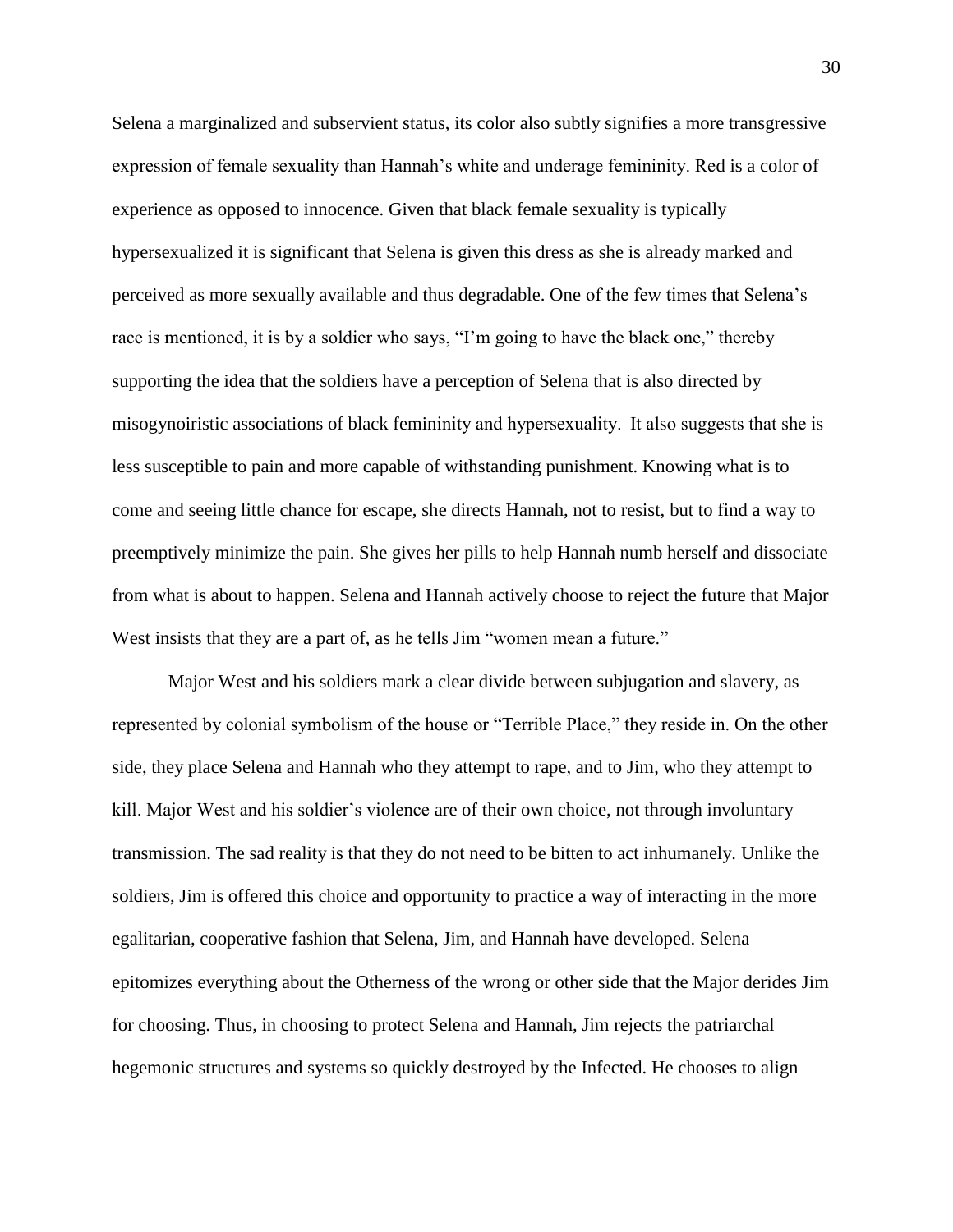himself with the most vulnerable and reject the hypermasculinity that the soldiers seek to cling to and reinvent. His choice aligns him with the feminine in the sense that the feminine is representative or symbolic of the values the Major rejects. 

Near the end of the film, after Jim, shirtless and covered in blood, has killed the soldier holding her captive by pushing his eyes into his skull, she is unsure if Jim has been Infected, yet she hesitates to kill him.  In this collaborative ending, Selena is both Final Girl and damsel in distress in an uncommon balance. It is her partnerships that save her, not her self-reliance. The focus on the upheaval is intentional. The filmmakers studied social unrest around the world while making the film and it is influenced, by conflict in Rwanda and Uganda specifically. The filming of *28 Days Later* also took place prior to and during the events of September 11th but would be released post-9/11. Many of the scenes within the film are inspired by photographs that captured real moments of chaos and death. Within this context, the social anxieties that the film is responding to highlight the sense of transformation and recreation that is inherent in the zombie genre. What makes *28 Days Later* so compelling is that the destruction of Empire, brought to its knees by a viral disease, was a contemporary update of the zombie imaginary that directly questioned the goodness of that society.       

As a British indie film *28 Days Later* sidesteps some of the conventions imposed on big-budget Hollywood productions, however, the ending does not escape this in the United States release, which reinforces the notion that an ending without a promise of normative structures is not acceptable. The ending is a perfect example of society's lack of vision when it comes to viewing black women outside of its carefully imposed boxes and how this informs film/cinematic reality and vice versa. The original ending, what Boyle called the "real" ending, was rejected during test screenings (Trimble 69), and does not have all three, Selena, Jim, and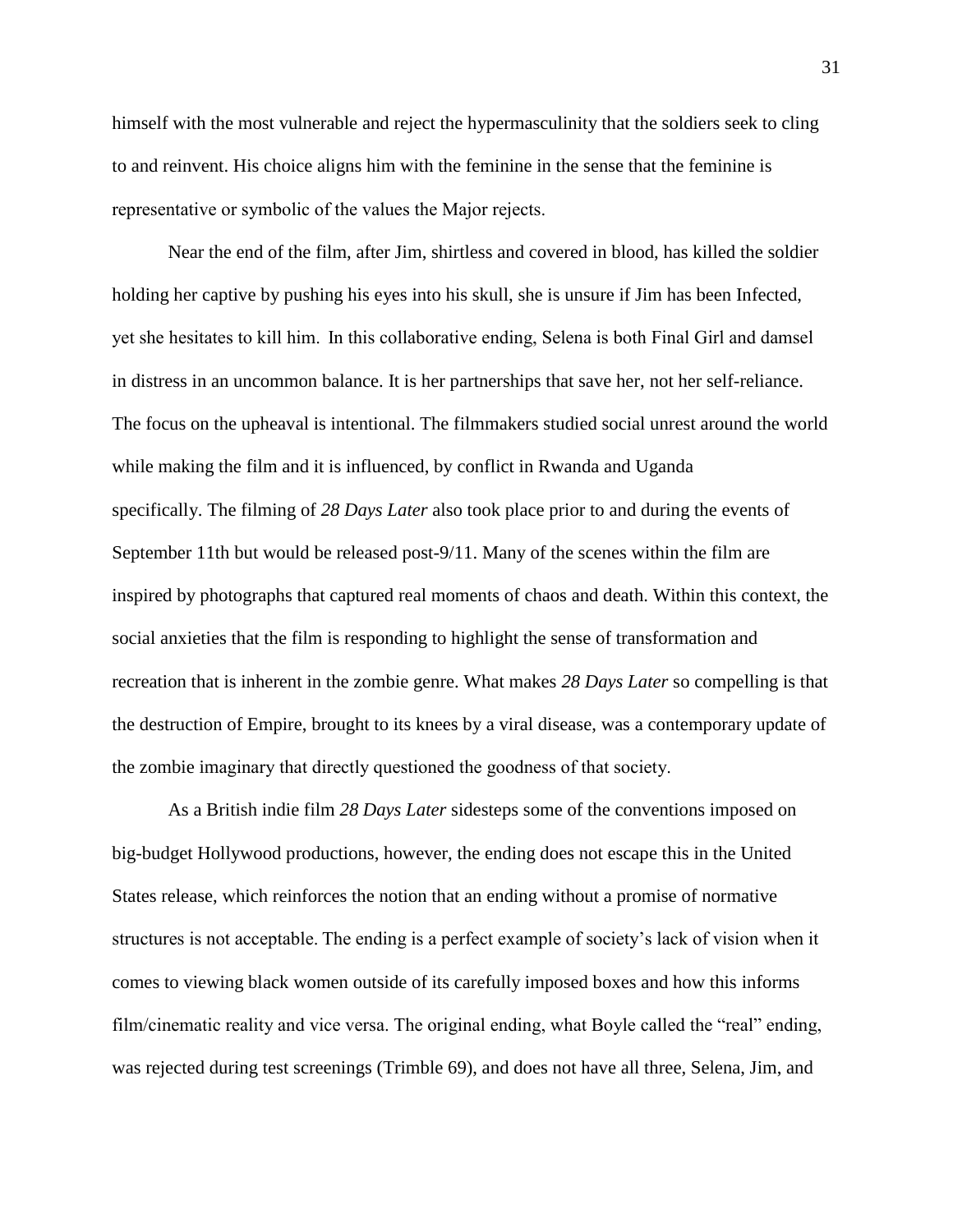Hannah as survivors. In the original ending, Jim dies. This ending is significant because the audience's resistance to this ending suggests a reluctance within society to accept a version of the future where black women survive and have the potential to thrive unencumbered by structures of society that have previously entrapped them, the very structures that lie in shambles within the film.

Jim is given the choice to continue to perpetuate them by Major West who tells him "I want to give you a chance, you can be with us." In giving Jim the opportunity to align with and enforce the old guard and old ideas of white patriarchal society, it indicates the subversive potential of its death and the opportunity to be free of its oppressiveness. This choice is never given to Selena, who does not have any real incentive to return to "normal" or to be a part of the "future" that Major West attempts to force upon her and Hannah. Instead, Selena "survives the Terrible Place and takes revenge against her terrorizer" and as a group, Selena, Jim, and Hannah "undo the patriarch and his house of would-be rapists…establish[ing] a pattern of meaning that disarticulate[s] security and survival from father figures" (Trimble 82).

The audience is left with the question of whether it was all a dream. The original and much more grim ending of *28 Days Later* and the audience's rejection of it suggests society's discomfort with the possibility of an anti-cinematic ending. Perhaps it is because the image of Selena and Hannah walking off into the unknown runs counter to the pattern of a return to normalcy, or at least the semblance of it. The theatrical ending is much more hopeful in the conventional sense where Selena, Jim, and Hannah all survive and are potentially rescued. It is hard for audiences to consider *28 Days Later* and its original ending as believable. Regardless of the ambiguity of the ending, the question of whether it was all actually a dream, does not change the fact that in both endings of 28 *Days Later* Selena survives. It leaves just enough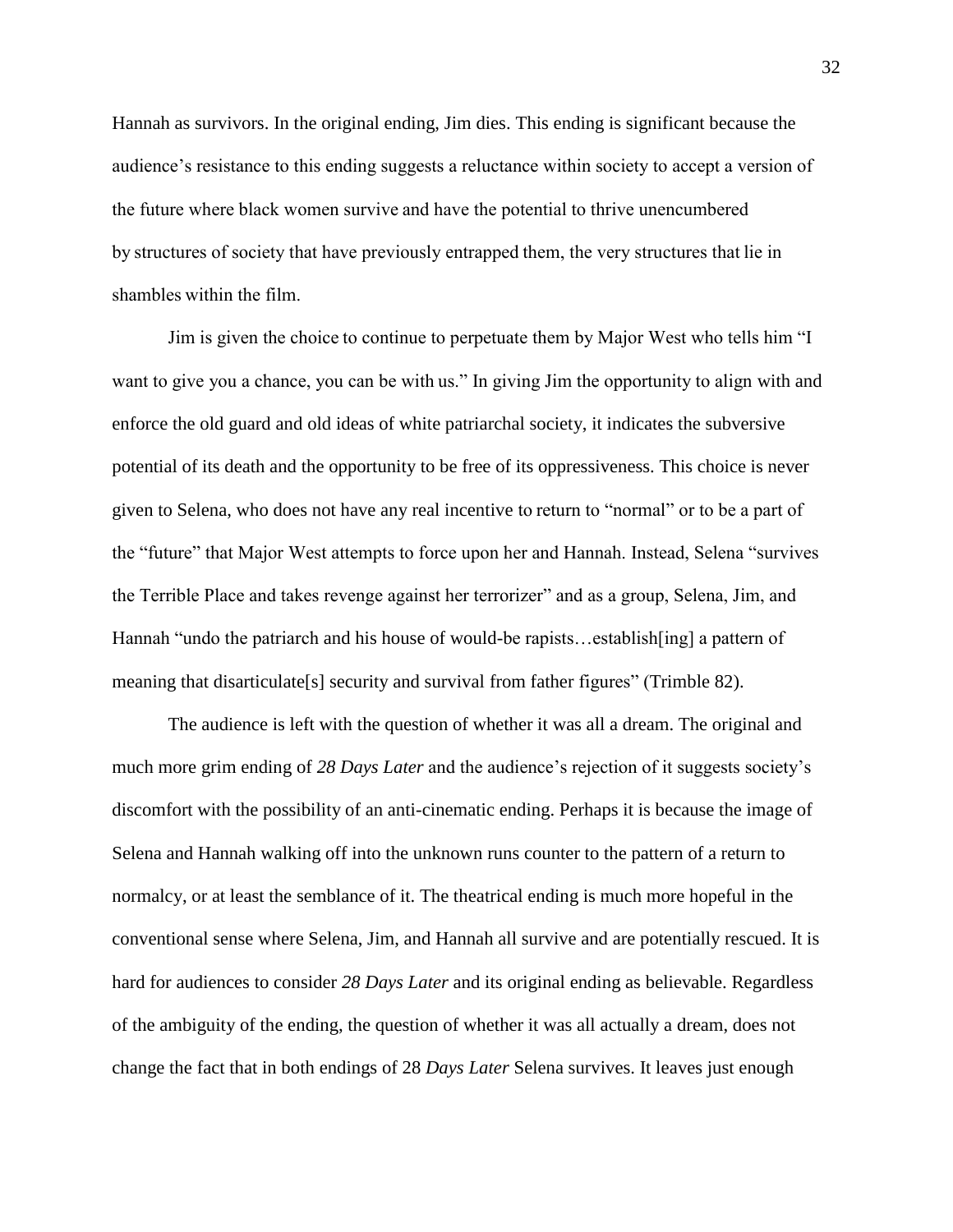room for the (im)possibilities of Selena's existence and survival in a world where she can refashion her new life.

Selena's triumph as a black Final Girl is that she challenges constructions of the SBW that disallow her from feeling pain and expressing vulnerability. Her strength lies in her knowing and accepting that, although she is capable of surviving on her own and can protect herself, she does not have to be alone. Her resourcefulness, intelligence, and resiliency are realistic, not superhuman. Where the movie leaves off, the television series *The Walking Dead*  can be viewed as a narrative continuation, *28 Days Later* American cousin so to speak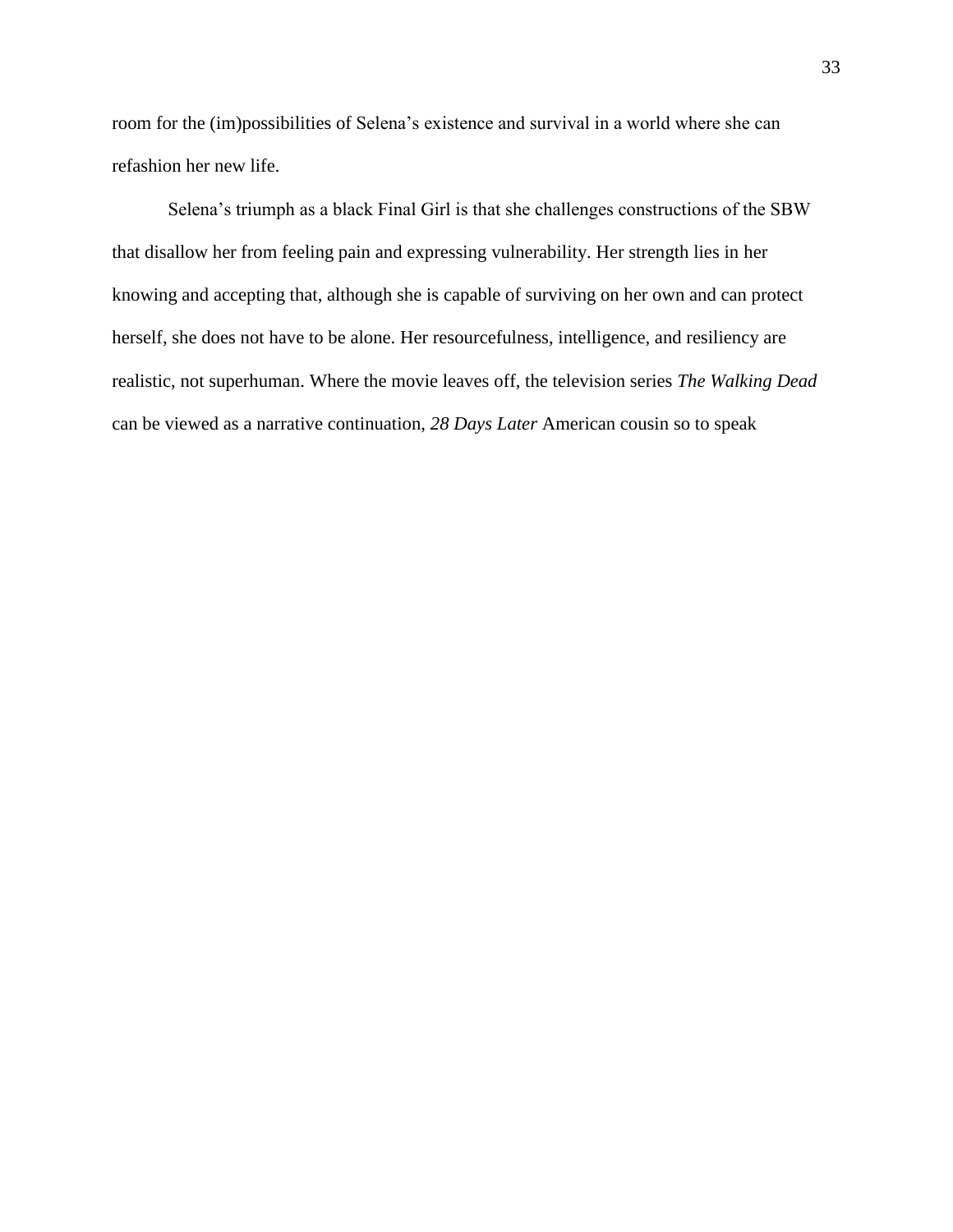# <span id="page-34-0"></span>**Chapter 2 Lay Her Burden Down: (Un)Laboring the Black Final Girl in** *The Walking Dead*

In many ways, Selena serves as a prototype for Michonne, whose character in *The Walking Dead* is explored extensively in two serialized forms. Unlike the older Romero-esque zombie horror that emphasizes the ironic humanity of zombies, newer zombie horror tends to focus on the psychological drama of survivors. Brooks asserts that this is a crucial difference because "the focus on survivors offers a glimpse into the potential to actively revise societal hierarchies as a matter of survival" (31). In Michonne, the viewer finds a black Final Girl who is fighting inner demons almost as much as she is taking down Walkers. Michonne's trauma is what makes her most vulnerable and most volatile. *The Walking Dead* also continues where *28 Days Later* leaves of in regards to the interracial dynamics that are present in the relationship between Selena and Jim that is paralleled and given greater attention to between Michonne and Rick. With the opportunity for multidimensionality, Michonne's character development is more gradual and has a much longer arc with significant build up across eight seasons. Michonne goes from a mysterious brooding outsider to respected and valued leader on par with Rick. Her emotional journey from untrusting and untrusted as she finds connection and empathy are what marks her as nuanced. In addition to her relationship with Rick and her role as Carl and Judith's adoptive mother, she departs from her comic book counterpart most significantly in the racialized sexual politics that are present in character's rape-revenge plot, or rather, its elision within the television show.

*The Walking Dead* centers around this human element and creates a setting for the disruption of tradition. Based on the comic books series created by Robert Kirkman and Tony Moore, *The Walking Dead* first aired on Halloween in 2010 on the cable channel AMC to immense popularity and critical acclaim. At the time, it was ground-breaking as a fresh and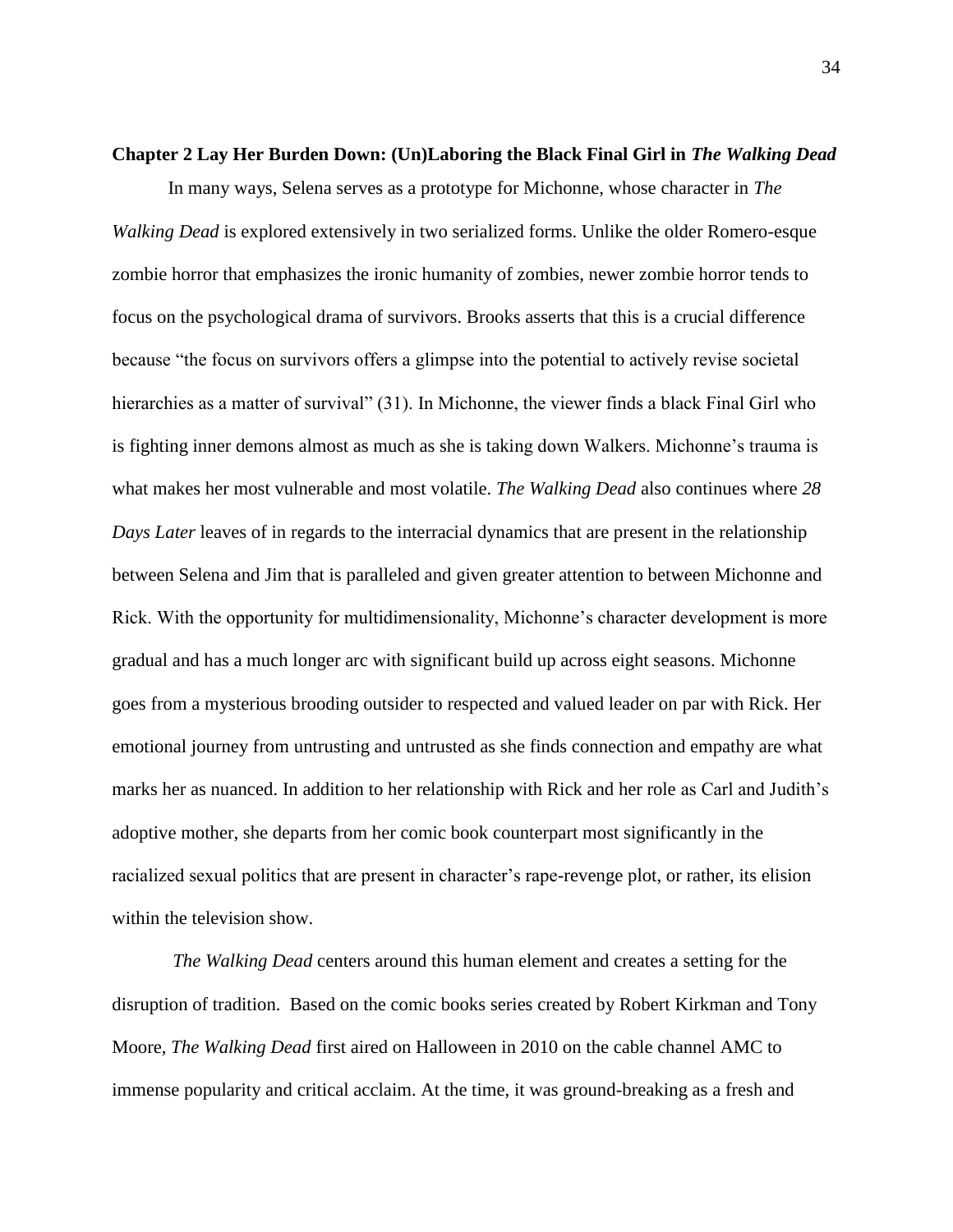exciting post-apocalyptic zombie horror television series with an ensemble cast. Initially set in Atlanta, Georgia, the series centers on a diverse group of strangers from a wide array of racial, ethnic, and class backgrounds, who band together and fight to survive the constant threat of zombies or "walkers," as well as other threats to their safety. As the seasons progress, the group becomes a family closely bonded by their shared experiences and respect for each other. In moments of crisis, members of the group, like Rick, Glenn, and Herschel often point out the specialness of the group's unity. Prior to the zombie apocalypse their individual differences would have separated and prevented them from coming to care for each other as intimately as they do. The show once held one of the highest ratings of a cable-television show with mass viewership that rivaled sports programs (Ridgely).  It was preceded only by the British horror comedy-drama mini-series *Dead Set*, which aired two years prior. *The Walking Dead* can still be considered a pioneer in zombie apocalypse television shows that deal extensively with longterm survival. The series was the catalyst for the genre's postmillennial popularity, spawning other popular zombie TV shows, such as *Z-Nation,* and its own spin-offs like *Fear the Walking Dead, The Walking Dead: World Beyond,* and the upcoming *Tales of the Walking Dead.* Its longevity has resulted in ten seasons, with the series currently airing its eleventh and final season. 

#### **Deconstructing "The Bridge": Michonne**

Michonne is a unique black female character within zombie horror because she has two iterations that stem across two forms of visual media—the comic books and the television series. Both conform to facets of the SBW controlling image. Comparing and contrasting the different elements of Michonne's representation in the television series to her representation in the comic books reveal the extent to which figurations of blackness are present in her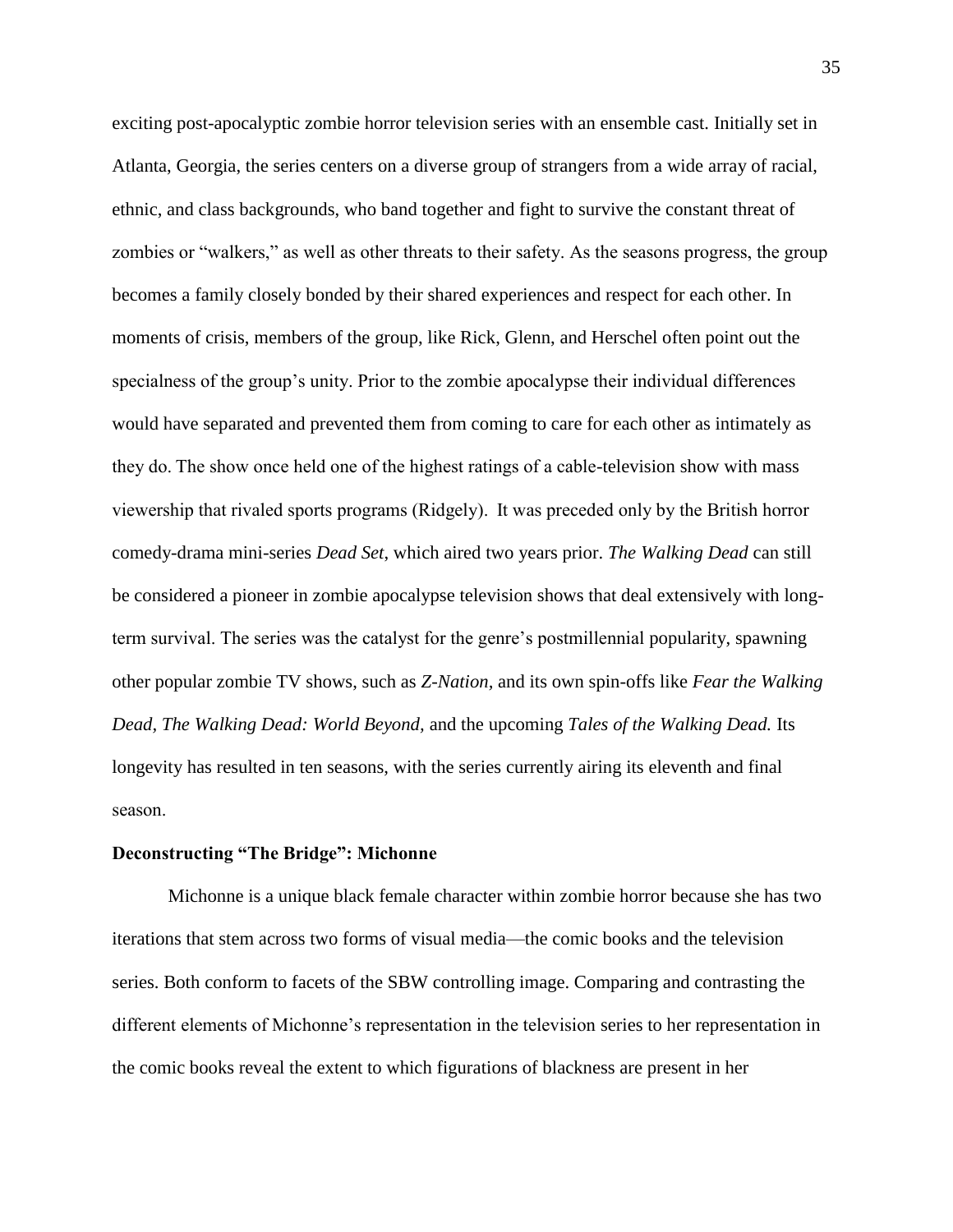construction. Specifically, the choice the show's creators make to minimize Michonne's raperevenge plot diminishes her personal and sexual agency. Michonne does not complete the cycle of the Dark Other because her narrative end does not result in death. She can be viewed as an emancipated character until her exit in season 11, as she is haunted by the death of Rick. Her character becomes trapped in trauma again. Michonne is an important black female character within postmillennial zombie horror because of her visibility and agency. Her character is iconic and integral to *The Walking Dead* franchise. Her enaction of the black femme function is indicated in the way that she disrupts Rick's group dynamics and the hierarchical patriarchal cowboy culture. She is identified as a threat to this order. She assimilates or integrates into this group, becoming a leader. Her relationship with Rick as the white male patriarchal hero heightens the complexity of her position as an Other. 

Also, like Selena, Michonne is another knife-wielding black femme in a postapocalyptic world. *The Walking Dead* also shares similar allusions to *28 Days Later* in which the white male showrunner Rick Grimes (Andrew Lincoln) also wakes up from a coma in a hospital bed. Michonne is a striking figure in both the comic books and the television series as she carries with her a katana and travels with two chained and de-jawed "pet" zombies trailing behind her.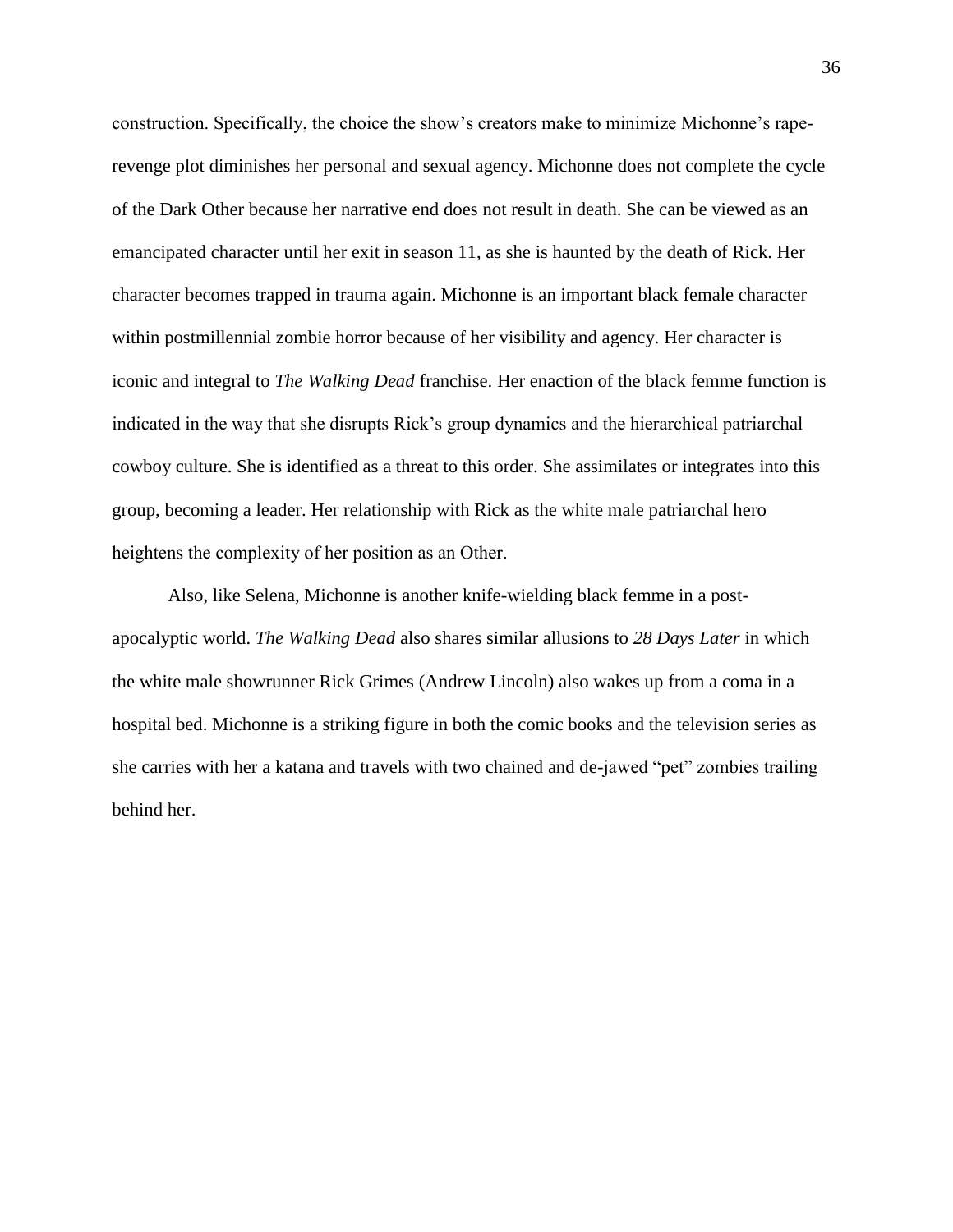

As Michonne's backstory is slowly revealed her sharper edges are slowly softened. In the episode "After," the audience learns that before the zombie apocalypse Michonne had quite a normal and contented life with her boyfriend Mike and her three-year-old son Andre. The loss of her family almost drives her to give up on her life. However, unlike *28 Days Later*, where the backstory is never fully explained in the film but was developed off-screen by the director Danny Boyle and the actress Naomie Harris to explain her behavior (X-Ray IMDB), Michonne is given seven seasons of context and dimensionality. The viewer gets to witness and experience what drives and motivates Michonne. As black female characters are often not allowed nuance and often experience limited affective engagement because of it, Michonne stands out as a character who is multi-faceted. Television has the advantage of being episodic with more time to develop complex character arcs.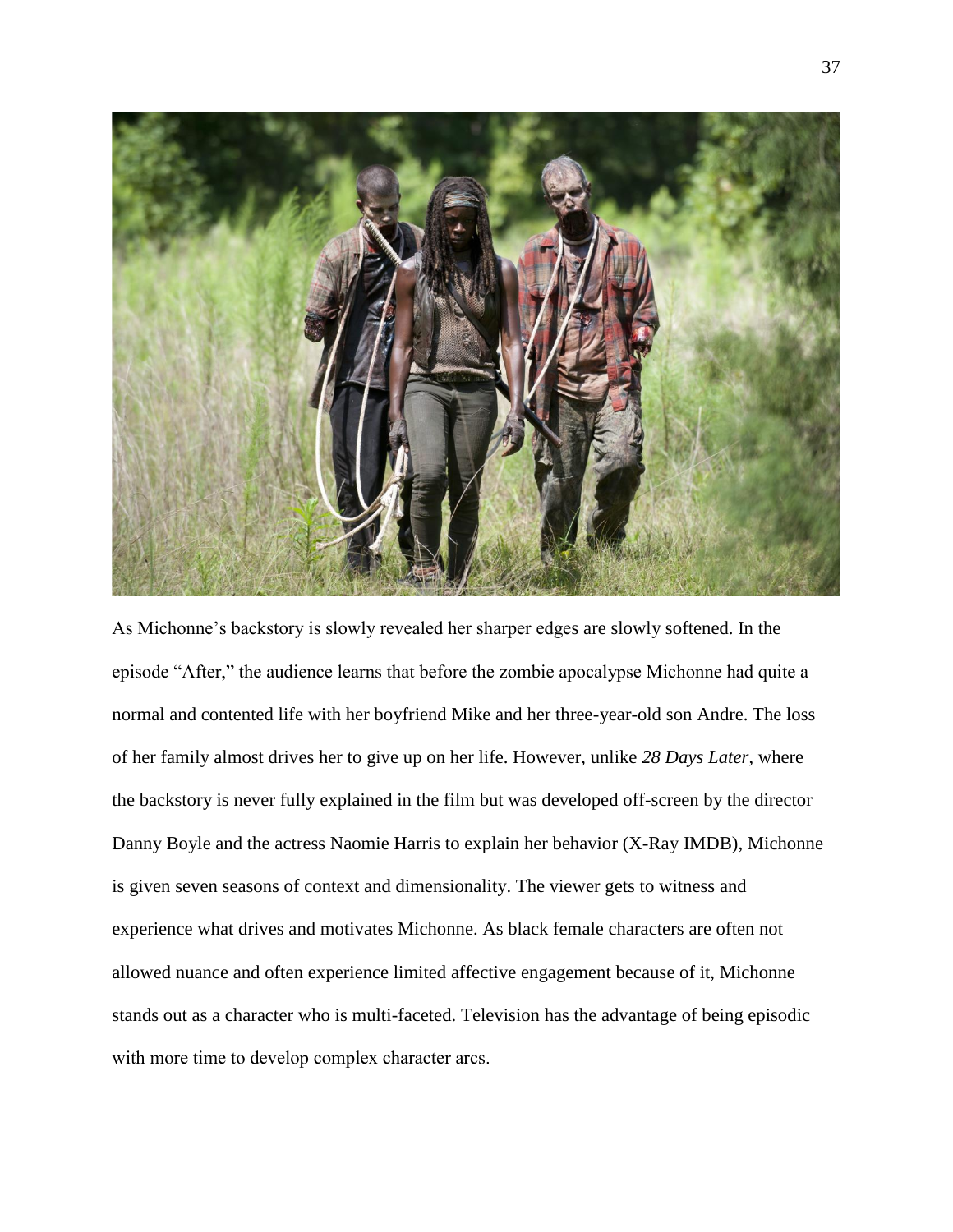Where *28 Days Later* presents the British empire in ruin and suggests that a return to normalcy is not sustainable, *The Walking Dead* presents a more conventional zombie plot that emphasizes the white male survivalist fantasy. Thematically, it focuses on white male authority figures who either prey on or protect the vulnerable. Vulnerable survivors are caught in the middle of these white men battling it out, such as Rick versus the seasons 2-3 antagonist the Governor, and in seasons 6-8, Negan. The group of survivors, led by Rick, are initially seeking a return to white hegemonic patriarchal norms, despite their diversity. The group dynamics quickly develop a hierarchy of who serves what role. Although the show was largely considered to be post-racial at the time, the racial and gendered politics of *The Walking Dead*  are a constant subtext. In this landscape that stresses the creation of a new world, Michonne exhibits a cautionary reserve. As a black woman who initially is treated as a threat, she appears mindful of the dangers of deciding who are the "good people" that this new world belongs to. **Sister Outsider**  

Michonne is marked as an Other or outsider from the moment that she is introduced in Season 3. Her othering or the highlighting of her difference is clearly marked as a spectacle that associates her and her black femaleness with mystery and masculinizes her. Brooks asserts that Michonne's "blackness is implicitly associated with a certain masculinity that actively separates her from rote ideas of femininity associated with the ideals of white womanhood: demure, domestic, delicate, and in constant need of male protection" (33). Her striking appearance, from her dark complexion to her pet zombies, identify her as different, and more pointedly, as dangerous. The group has begun to learn to distrust strangers, however, at this point in the series, most newcomers are given the benefit of the doubt, even at the expense of the group. However, Michonne is distrusted almost immediately and treated as an enemy. This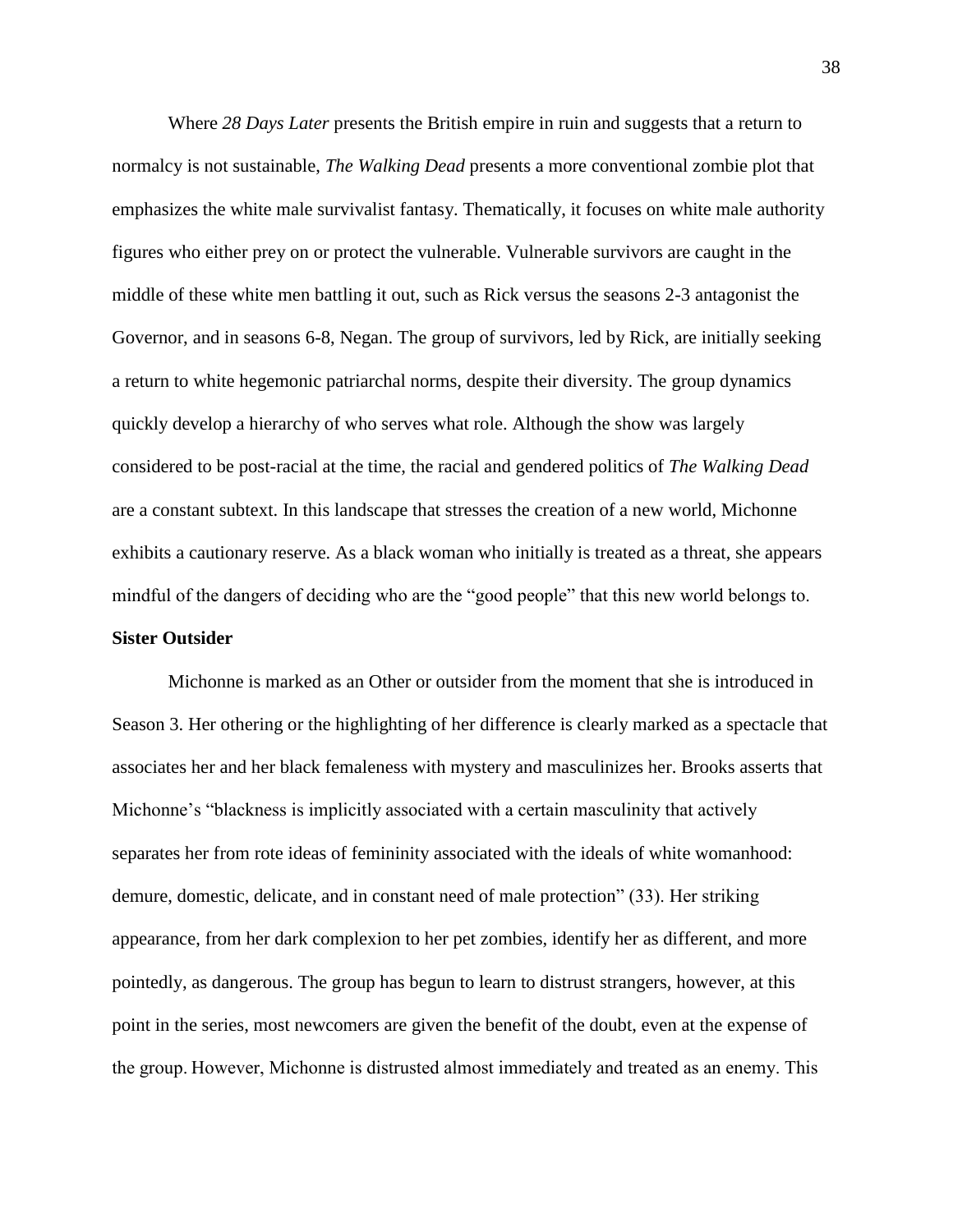is an early sign that Michonne, through the black femme function, disrupts the dynamic of Rick's group. 

Michonne disrupts the dynamic of the group with her strength. Initially, the group of survivors is not as lethal as they are characterized in later seasons. The white women in the series, like Carol and Maggie, and to a lesser degree Andrea, are still operating within the conventional construction of white femininity/womanhood as needing to be protected and who have "purposely domesticated and typically feminized" (Brooks 33). From Season 1 to Season 3, gender dynamics indicate the return to a primitive traditionalism, where men must exhibit protective savagery and women are expected to cook, clean, and run (Garland 70-71). This shifts after Season 3, as the group becomes more cohesive in their hardened post-apocalyptic identity as efficient killers of both Walker and living threats. As the group experiences greater and greater trials and tragedy, a fluid survivalist mindset is imparted, where everyone regardless of sex, must be able to defend and or be the aggressor. However, in Season 3, Michonne is distinct as the only woman who is clearly a warrior and is adept at protecting herself, as the men.   

Throughout *The Walking Dead,* anger is a driving tool that radicalizes its female characters into action, yet Michonne's anger seems to initially be considered an inconvenience. In her essay "The Uses of Anger," from her collection of essays *Sister Outsider*, poet and scholar Audre Lorde wrote that "everything can be used / except what is wasteful / (you will need / to remember this when you are accused of destruction" (127). Anger can be expressed and translated in a way that is empowering and serves a liberatory purpose. Its delineation can be directed to discern who is an ally and who is an enemy. We see this occur with Carol, who transforms from a timid woman victimized by her abusive husband to a woman of deep resolve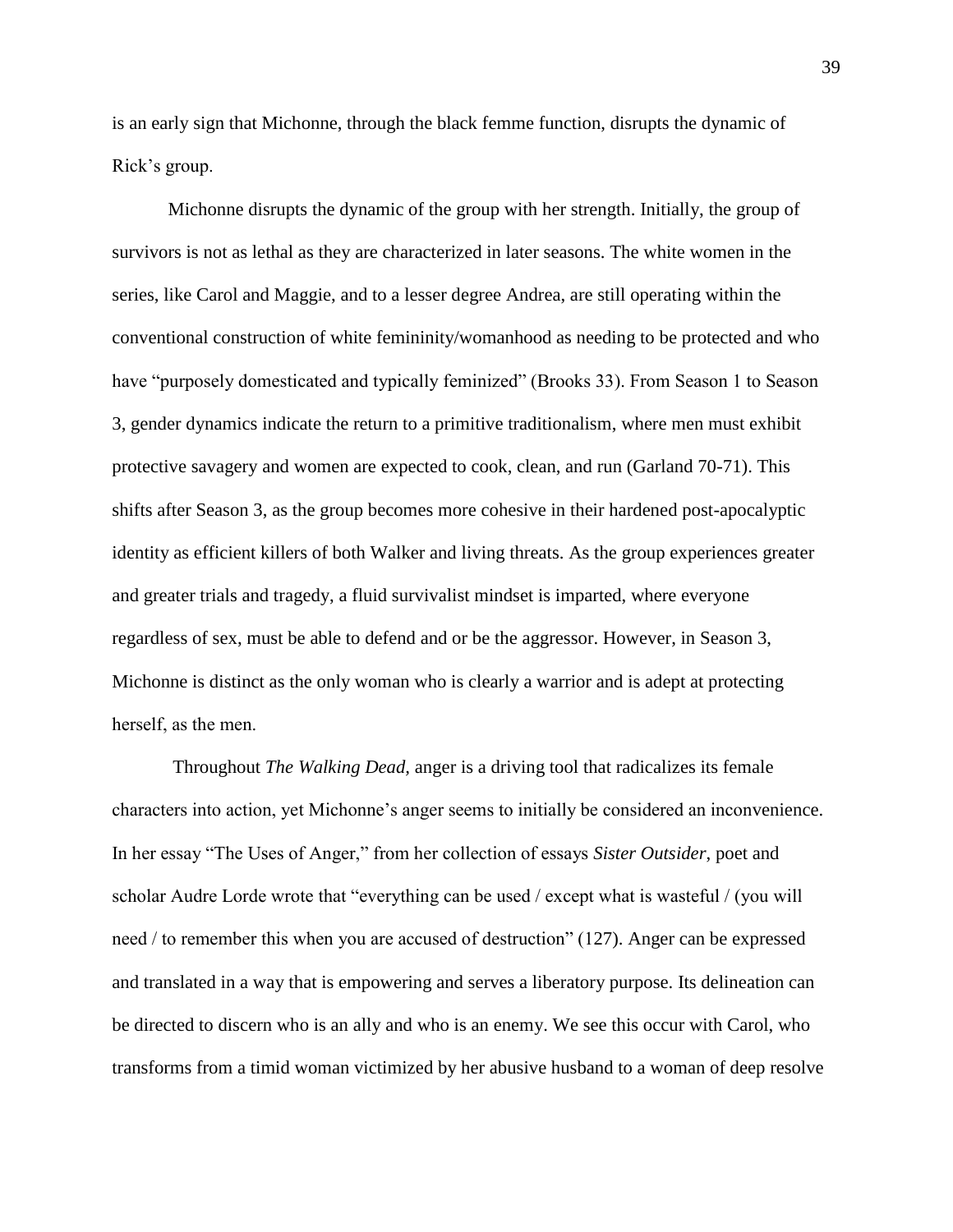who can protect herself and others. Michonne's opportunities to make "use" of her anger are frustrated by other characters like Andrea and Rick who either berate or stop her from acting.

How Michonne is characterized is made that much more interesting because she is born of a directly visual medium/media. Her visual appearance does not significantly change much from comic books to the television screen; however, both pay close attention to her physique, especially her muscularity. Her dark skin, loc'd hair, and phenotypically black features are all unambiguous markers of her racial difference. It is impressed upon the reader and viewer that Michonne possesses a unique toughness. Her entry is unusual and mysterious [a spectacle] as she leads two "pet" zombies on a chain who protect her from other zombies. This heightens the sense that she is supernatural and possesses a mystical or primitive ability to control zombies. This is a pertinent association because zombies are heavily racially coded and the Monstrous-Other often serves as a stand-in for the racialized Other. The truth is twofold. Michonne has found a practical way to protect herself. The jaws of her pet zombies are broken so that they cannot bite her.  

Her physicality and her prowess at killing zombies initially set her apart from the other women in the crew of survivors. Because she exudes toughness and an embattled exterior; our first impression of Michonne seems to cling to the SBW stereotype as cold, unfeeling, and driven by hate and anger. If there is anyone that comes close to being portrayed in a similar fashion it is Carol, who displays a certain ruthlessness during the third season that becomes central to her characters (and staying alive). However, even Carol is initially characterized as a shrinking and pitiful woman who is abused by her husband. Her vulnerability is built first before we see her empowerment arc.  Michonne's outsider status shifts and she becomes integrated into the group and develops over the course of several seasons as she proves her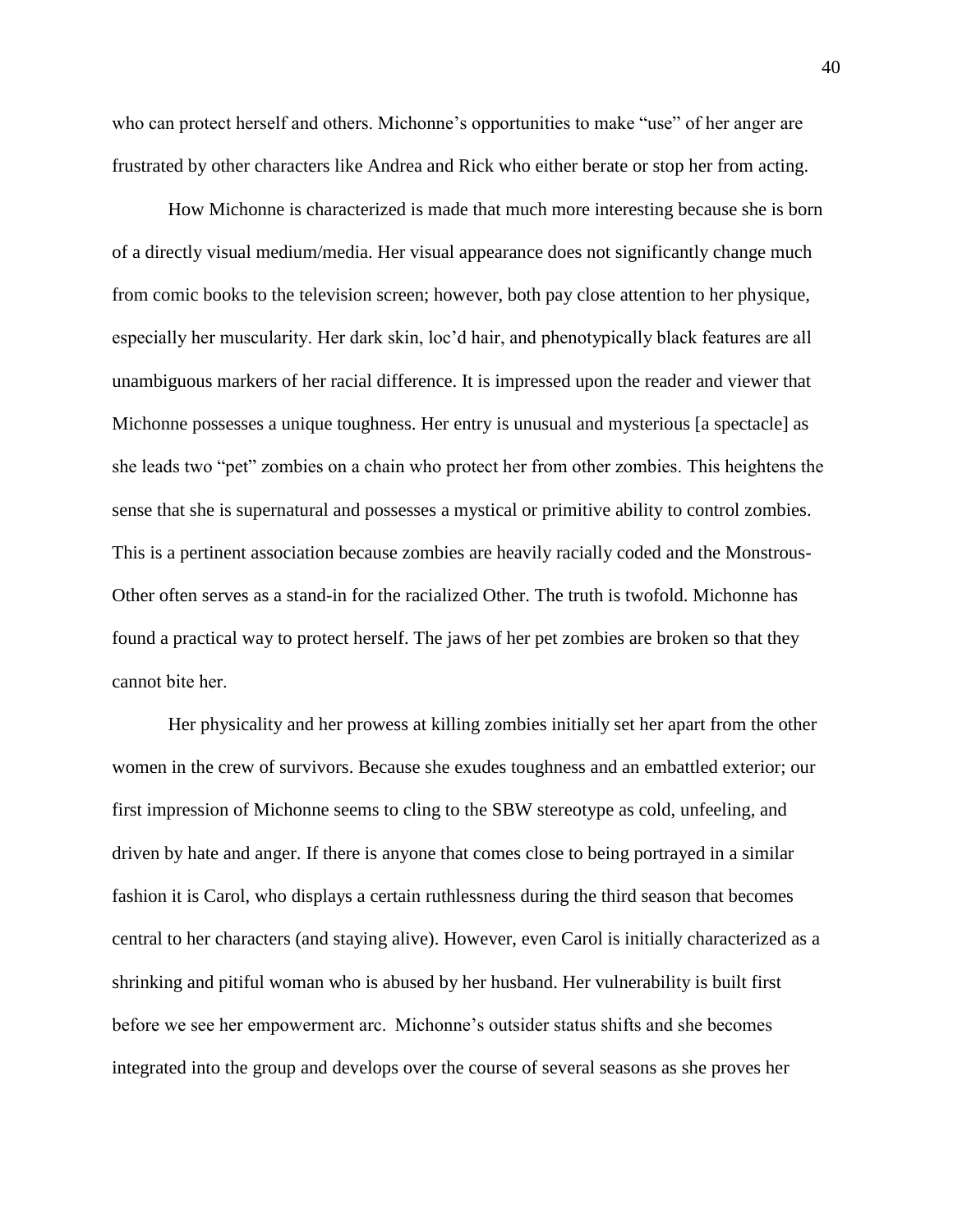commitment and loyalty to the group. She proves that she is a good person and willing to fight and die for the group's survival. In this light, Michonne does not seem to be a revolutionary character, because she ultimately conforms and integrates into this new family. In Alexandria, Michonne is a deputy and Rick is the sheriff. This seems to maintain a certain hierarchy and that Michonne is in a lesser position. However, Michonne maintains a belief in parity and fairness. When Rick goes on a crazed rant, she knocks him out for his own good as his ego threatens the safety of everyone. Rick is driven to protect white womanhood again. Michonne makes decisions that are based on her own judgment and sense of what is right even if that is at odds with what Rick deems as the best course of actions.

The group embraces a moral relativism based on an "us or them" model. While Rick's group does not actively seek to make enemies, they will prioritize their self-preservation, safety, and livelihood over others who are not a part of their family or who threaten their family. They are willing to fight and die for each other. The family views themselves as good people who do what they need to do to survive. They appoint themselves as protectors of good as they shed blood to create "peace." The world of *The Walking Dead* is very similar to the inception of America. This is captured in the episode "A New Beginning," when the group scavenges an old museum for a wagon. As Michonne, walk through the halls talking about democracy and voting for a governor for Hilltop. 

The character of Merle (Michael Rooker) consistently marks Michonne's apparent black femininity and attempts to degrade her. He derisively calls her a "black bitch" and "Nubian queen." Merle is meant to be The Racist, so it is not surprising for him to demarcate Michonne in this way. But she is still not seen as worthy of protection by Rick, who treats her curtly until he feels that he can trust her. This process takes much longer than it does for other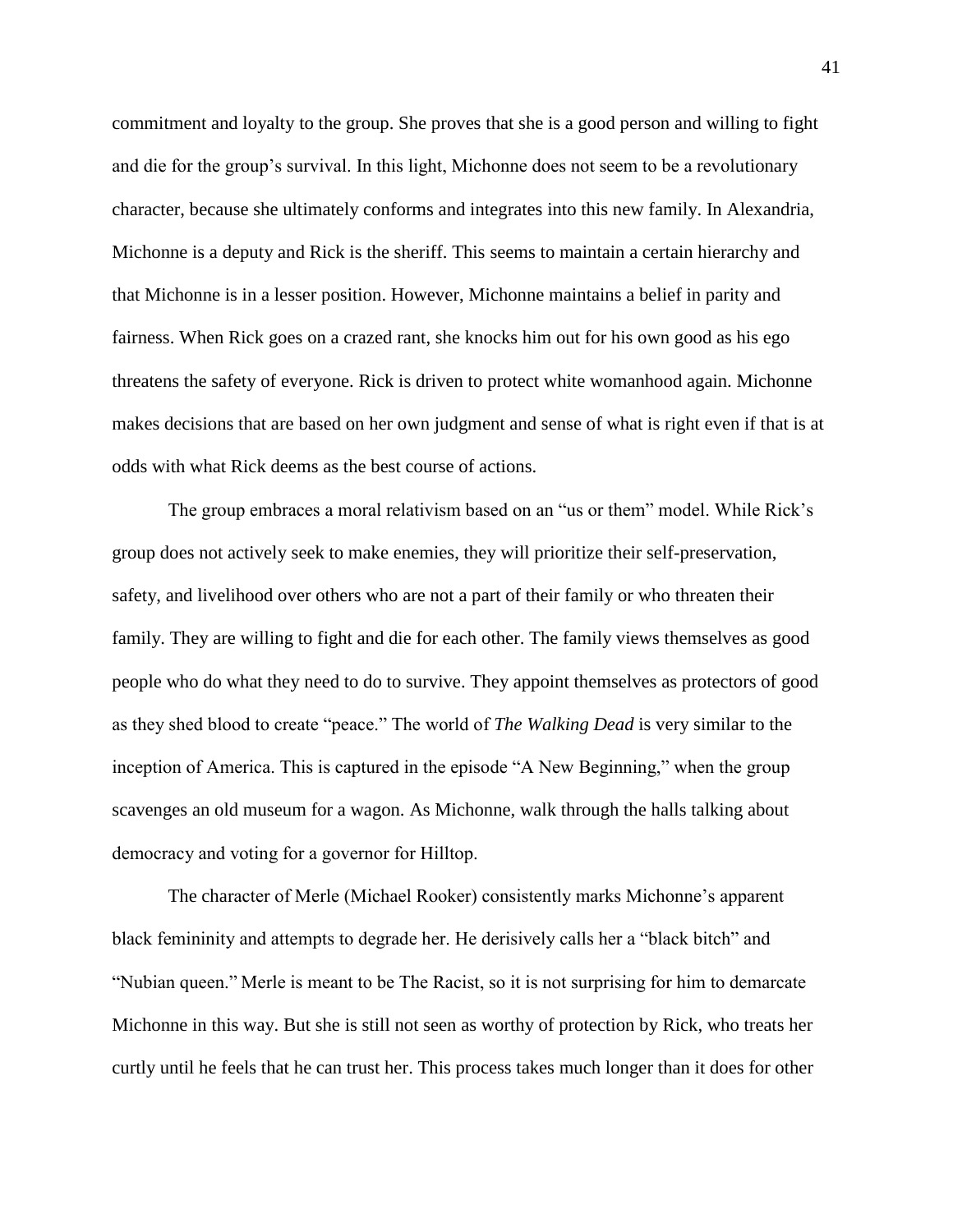characters, and to some degree, his aversion seems unwarranted. Why must his trust be so hardearned when he has easily accepted others into his group with less to vouch for them? Michonne's femaleness and her black femaleness directly challenge him. How he treats her demarcates her racial difference.  

Michonne and Andrea's experience in Woodbury serves as a stark example of the difference between how the black femme exists at the fringe or the gray area. The Governor is representative of a white male authority figure or structure. Similarly, to the symbols of Empire and British imperialism in *28 Days Later*, he stands for everything that is currently in decay. He keeps grisly (the grotesque) mementos of the past as he attempts to recreate the systems of patriarchy and domination. This is a running theme throughout *The Walking Dead* as the men attempt to dominate and oppress the most precious resource in the post-apocalyptic world, other people.  Within this world that he tries to recreate, Michonne is a problem. Michonne does not trust his intentions. However, Andrea is seduced by his promises. She quickly abandons, gaslights, and betrays Michonne in favor of the Governor and the patriarchal carrot that he waves. The Governor indicates his lack of respect for Michonne throughout her and Andrea's arrival. Later, he is obsessed with killing her because she "kills" his daughter.   

#### **The Black Female Body/Punishment**

As discussed previously, Michonne is delineated as an outsider and her black female body is proscribed as Spectacle in both the comic books and the television series to emphasize her strength and prowess. This emphasis both reinforces the SBW stereotype and is also empowering in the way that Michonne uses her anger to forge meaning for herself. Part of the SBW stereotype calls for stoicism in the face of trauma and violence, yet Michonne's vulnerability is given attention and developed in both the comic books and the television show.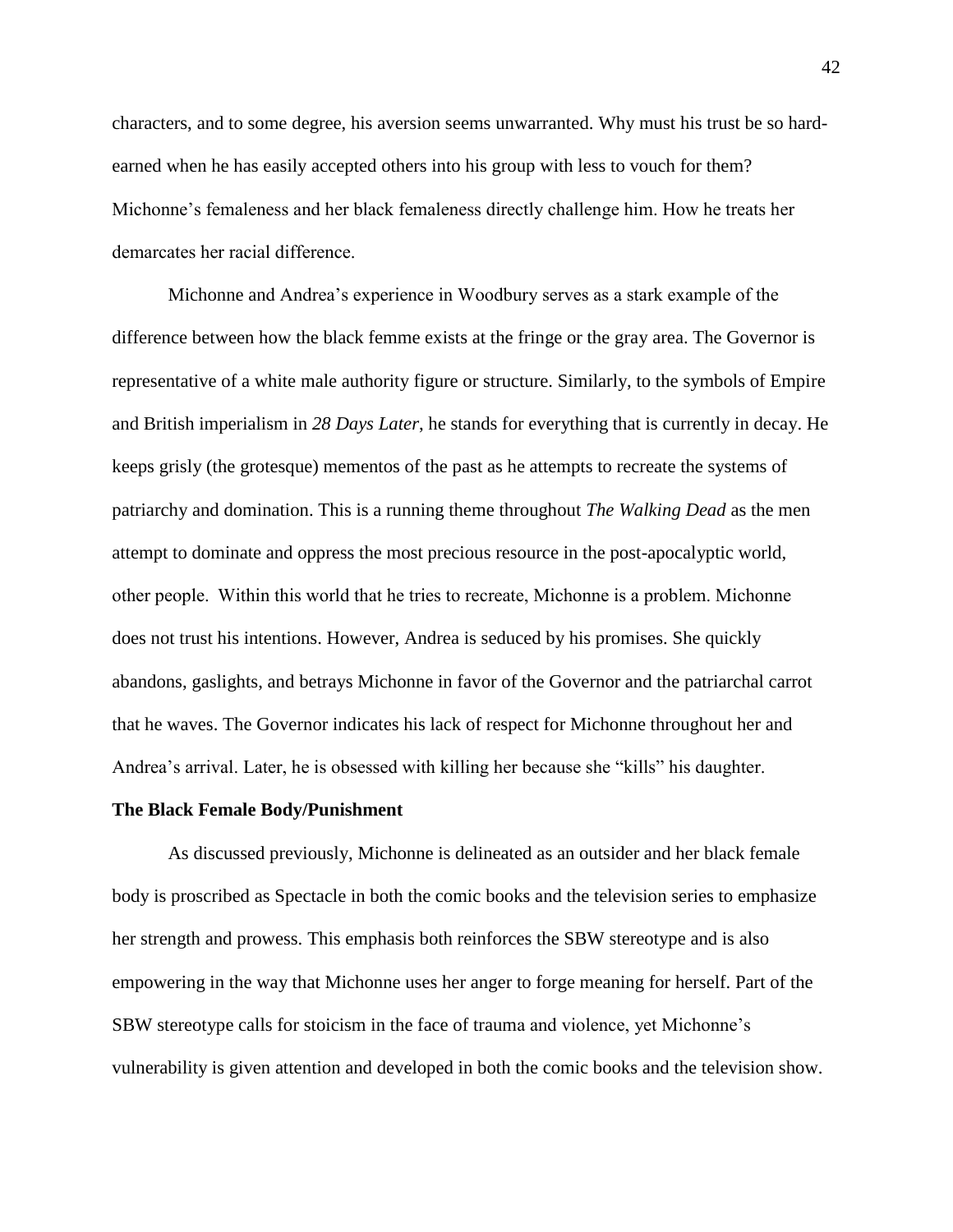However, in some ways, Michonne displays a more nuanced character development in *The Walking Dead* comic books than in the television series, and nowhere is this more apparent than the erasure of Michonne's rape, which is one of the major differences between the two. A significant plot point with the comic books, this aspect of Michonne's story arc is omitted. Although there is ample opportunity for character development in a television series, the conservatism of *The Walking Dead* positions Michonne as more in service to the needs and desires of other characters in seasons 2-3 as she tries to gain the groups' trust.   

The television series tones down the Governor's degradation of Michonne. In the comic books, the Governor uses rape as punishment and retaliation against Michonne multiple times. The comic book is quite graphic in its portrayal of the Governor's brutality toward Michonne. The Governor's rape and torture of Michonne is a significant development in the comic books and it is one of the main factors that drive Michonne's vengeance plot. The showrunners may have considered the rape and torture of Michonne by the Governor as potentially too racially controversial as it directly alludes to the racialized sexual violence and victimization experienced by black women at the hands of white men throughout American history. Regardless, the authoritative white slave-master to an enslaved black woman relationship is the subtext that is present, and minimizing this aspect of the Governor and his vile treatment of Michonne elides Michonne's experience. Black women are displaced, such as when their "experiences of rape" are portrayed as "a historical problem that is no longer relevant" or to "reveal white men's villainous racism" (Projansky 162). When a Black woman is raped, even if her rape is central to the storyline, she is silenced, and her trauma is overlooked (193). The suppression and displacement of Black women, and women of color generally, in texts about

43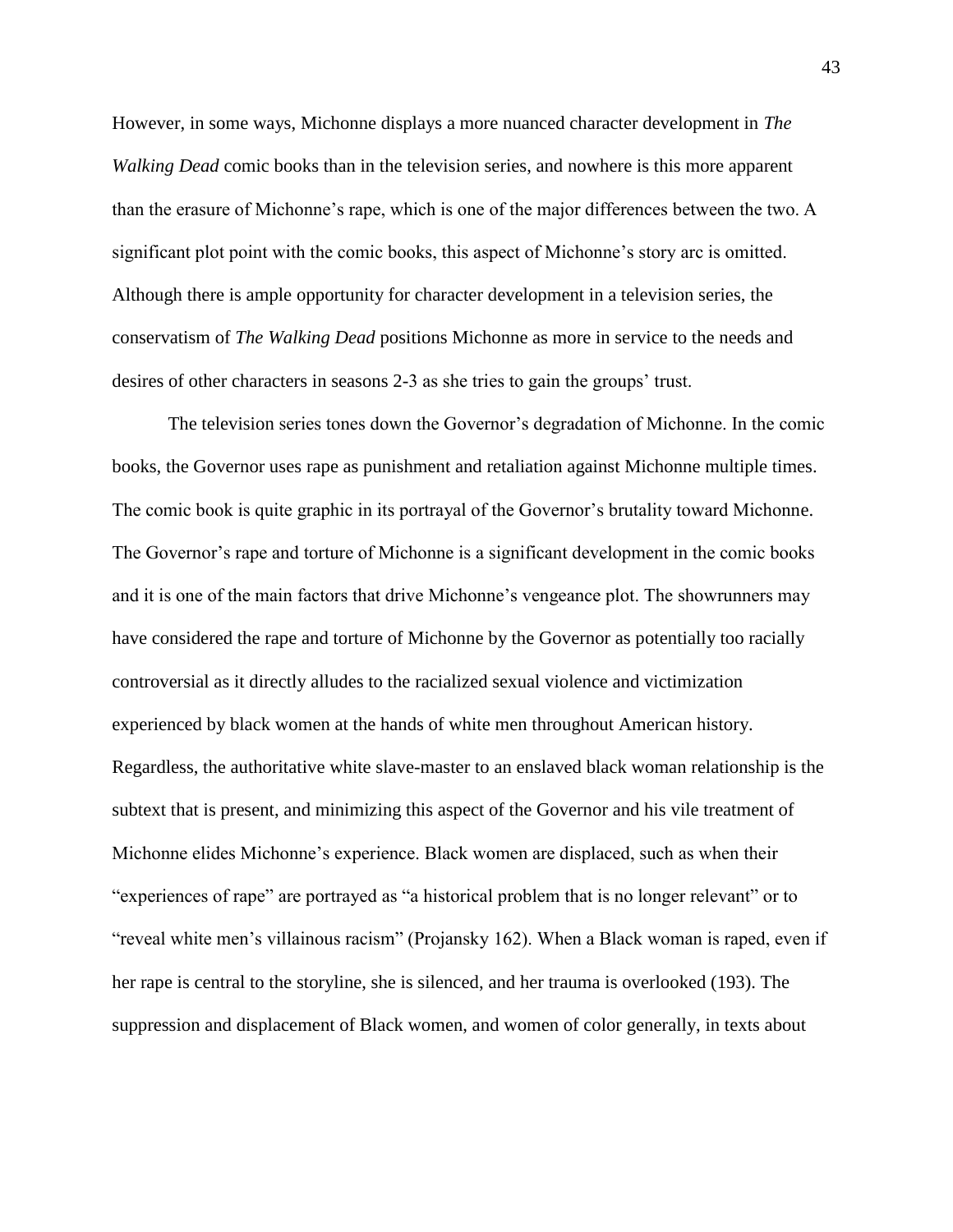rape highlights the difficulties popular culture has in exploring the intersection of race and sexual violence.

A colorblind approach to Michonne and the show's removal of the rape-revenge plot involving her and the Governor reveals how a failure to contextualize race and gender identity contributes to erasure. It is apparent that "Michonne's intersecting identities demand more from Clover's rape-revenge protagonist paradigm, for her intersections necessitate an expansion that includes race" (Brooks 35). It is possible that the showrunners were attempting to avoid the shock value of rape-trauma porn and removed this element of the story to avoid such problematic voyeuristic displays of racialized gendered violence. But it is more likely that it was muted and only alluded to in favor of making the Governor a more sympathetic character. In the comic books, the Governor's character is written as apparently evil. The television show sought to give the Governor a more "humanized take" (Bonomolo), that offers the Governor a redemptive arc. In fact, the erasure of Michonne's victimization by the Governor is taken a step further as the show takes Michonne's rape and shifts it to the white female character of Maggie, who is also assaulted by the Governor and forced to remove her clothes while he watches. Maggie's positionality activates the affective engagement of the viewer in a more familiar and codified way.   

In a rape fantasy, "pain and injury" experienced by the victim may be "simplistically resolved away in the course of the plot through the relentless obfuscation of the perpetrator's power and domination and the victim's consent, acceptance, and forgiveness" (Chapman 143). While Michonne does not forgive The Governor in any capacity, her abuse at his hands is minimized by other characters, like Andrea and Rick. Andrea ignores and openly disparages Michonne's experience and concerns, even after observing her physical injuries. She judges and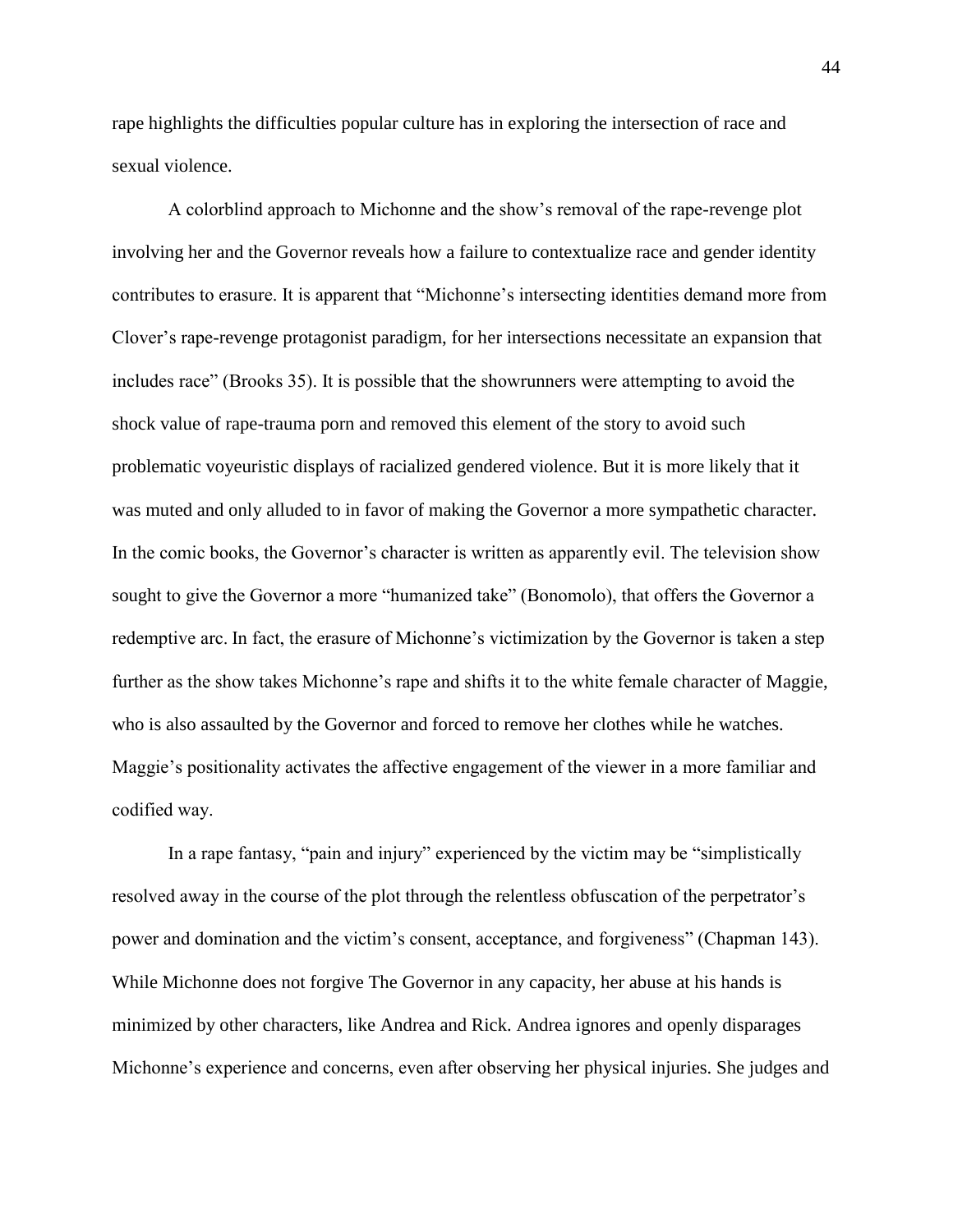questions Michonne but seeks to understand The Governor and his motives. She gives The Governor multiple opportunities to show himself to be a better man and consciously chooses to turn a blind eye to his violence. She even says that she is attracted to it and him because of his toxic masculinity. Her objectification makes The Governor's promise more appealing whereas Michonne recognizes that her value to the Governor is not equivalent. She was never a part of his vision of a future and she is directly inimical to his attempts to recreate his patriarchal fantasy with Andrea.

# **Love in the Time of Walkers**

Michonne is treated as a viable love interest to Rick's white male lead which is refreshingly progressive as black women have had a history of being cast as the least desirable or undesirable. Either desexualized or hypersexualized, both extremes situate black women outside of the norms for the lead female love interest. Yet, in Season 6, after slow burn over several seasons, Michonne and Rick's romantic relationship, or #Richonne begins in the episode "The Next World." Where the television series merges some of the plotlines that belong to other characters within the comic books with Michonne and omits or obfuscates other Michonne's plot points, the romantic partnership between them is entirely invented by the television series. There is never a relationship between Michonne and Rick in the comic books. Michonne's status as a leading lady is solidified in her primetime television role by her relationship with Rick, the male lead. That she is a love interest is significant in that black women are often not allowed to be desirable. The status quo relegates black women to loveless sidekicks. 

AMC's decision to emphasize Michonne and Rick's relationship is perhaps one of the first and few instances on television where a black woman as a lead character is in a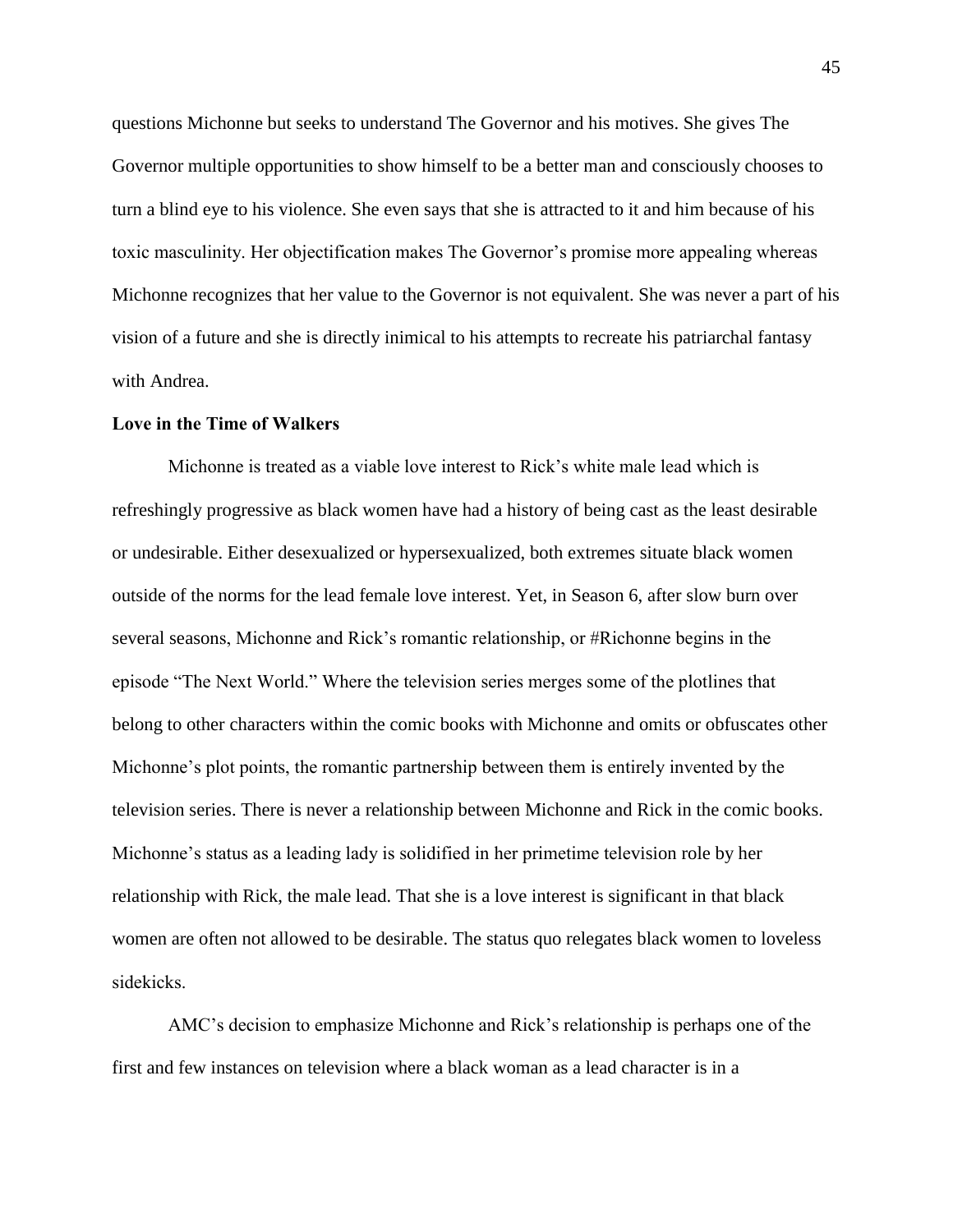relationship with a white male. It is also interesting to consider in terms of the reluctance media has shown toward depicting interracial relationships between black women and non-black men. The first highly controversial on-screen kiss between a black woman and white man was shared by Nichelle Nichols as Lt. Uhura and William Shatner as Captain Kirk in *Star Trek: The Original Series* in 1968, and, in modern parlance, "broke the internet" when it initially aired. While not nearly as controversial in the 21st-century, contemporary black female-white male interracial pairings are perhaps not as ubiquitous as other interracial pairings. In a heteronormative context, the status quo limits black female characters. The black female character cannot be more conventionally desirable than the heterosexual white female lead or be sexually competitive in a real way. Even in instances where chemistry is apparent between characters and actors<sup>6</sup>, showrunners have refused to initiate black female and non-black male interracial pairings, even at the fans' requests and/or disappointment. 

The strictly intra-racial romantic relationships that Michonne has in the comic books and the interracial relationship between Michonne and Rick in the television show also illustrate a subtle contrast in representation of black female sexuality that indicates a societal perception of black women as less worthy of partnership. Where the television show falls short by projecting a rape fantasy onto Michonne, it does succeed in organically developing a romantic relationship between Michonne and Rick. In regards to interracial relationships in film and television, romantic relationships between dark-skinned black female characters and white male leads are less common. When they do occur, it may be under circumstances that engage

 $\overline{a}$ 

<sup>6</sup> The CW series *The Vampire Diaries* is a perfect example of this. Show creator Julie Plec refused to develop a relationship between the black female character Bonnie (Katerina Graham) and the white male lead Damon (Ian Somerholder), despite there being a precedent for Bonnie/Damon relationship within the book series that the television show is based on, the chemistry between the actors themselves and their interest in an on-screen romance, and significant shipping of the characters within the fandom.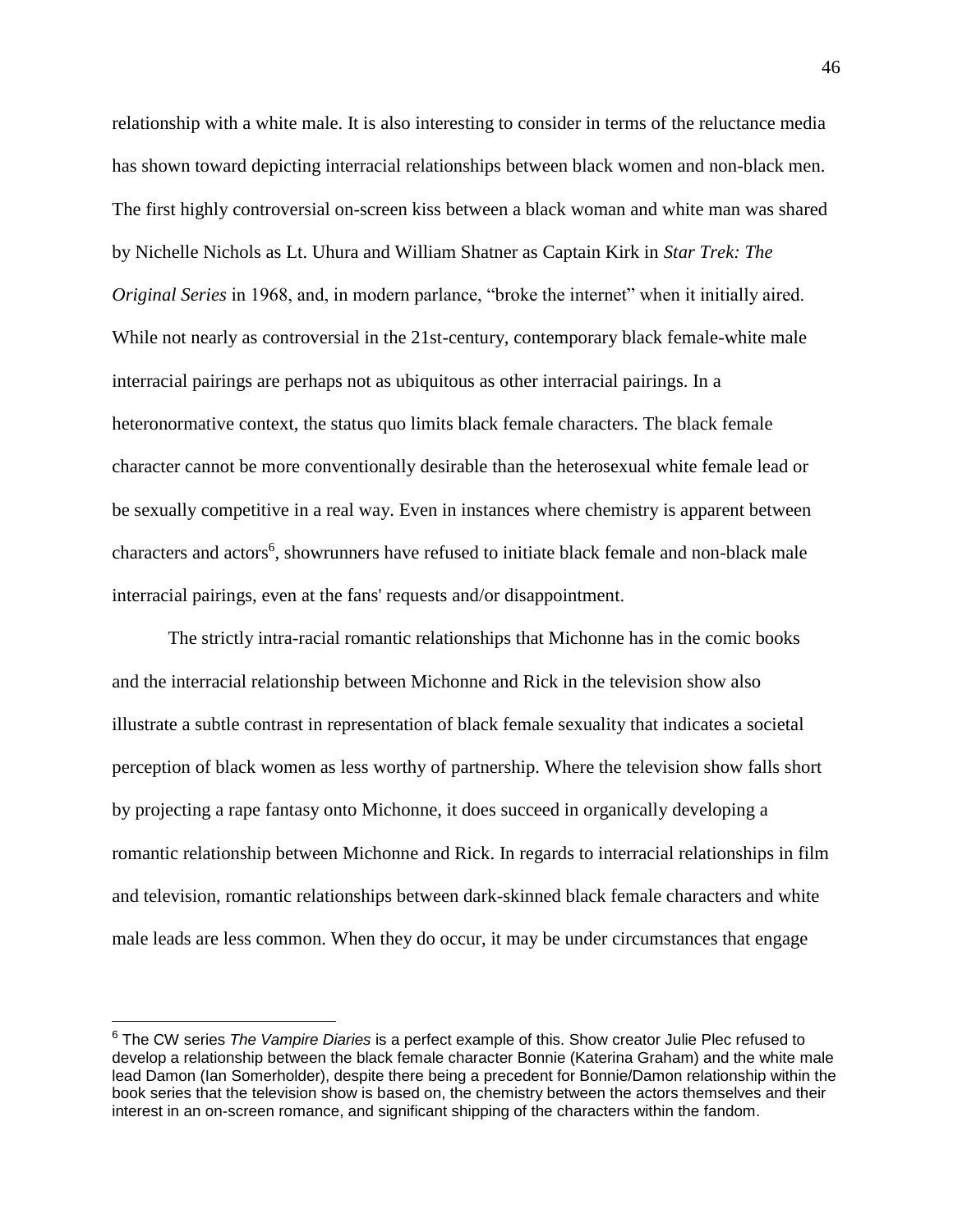the Jezebel stereotype for the black female character, and therefore still refer back to constructions of black femininity as hypersexual, destructive, and deviant in some way (McTaggart et al. 13). *The Walking Dead* breaks this stereotype. It positions Michonne as a viable love interest and as a natural and equal partner to Rick. This makes her adoption of Carl and Judith less a re-inscription of mammy-like role and more of a disruption of the conservative conception of the patriarchal family, which is encoded as white and monogamous. Where black womanhood and sexuality is typically encoded as a subversive threat to the white family and is pathologized, in this post-apocalyptic setting where family and intimate connections have become increasingly less beholden to former societal expectations, Michonne is more than just a convenient nanny figure.

On the other hand, while the comic books do not desexualize Michonne or make her too strong and independent to have any romantic relationships, they do reinforce the idea that Michonne can only be a desirable and viable love interest within her racial group. This rule does not apply to white women, or other women of color, who are usually positioned as naturally desirable to all races of men. In the comic books, Michonne has two relationships, both with black men. She is never paired with a white man, and she is situated as a hypersexual seductive aggressor reminiscent of the Jezebel stereotype. She initiates a sexual relationship with the black male character Tyrese, although he has a girlfriend, a dainty blond-haired white woman. The comic book Michonne is contrasted against Tyrese's girlfriend, who eschews what she considers dirty sexual behavior whereas Michonne is characterized as naturally possessing earthy sexuality and is comfortable performing what Tyrese's girlfriend refuses to do. Tyrese is shown as being unable to resist Michonne who overpowers him with her desire and sexual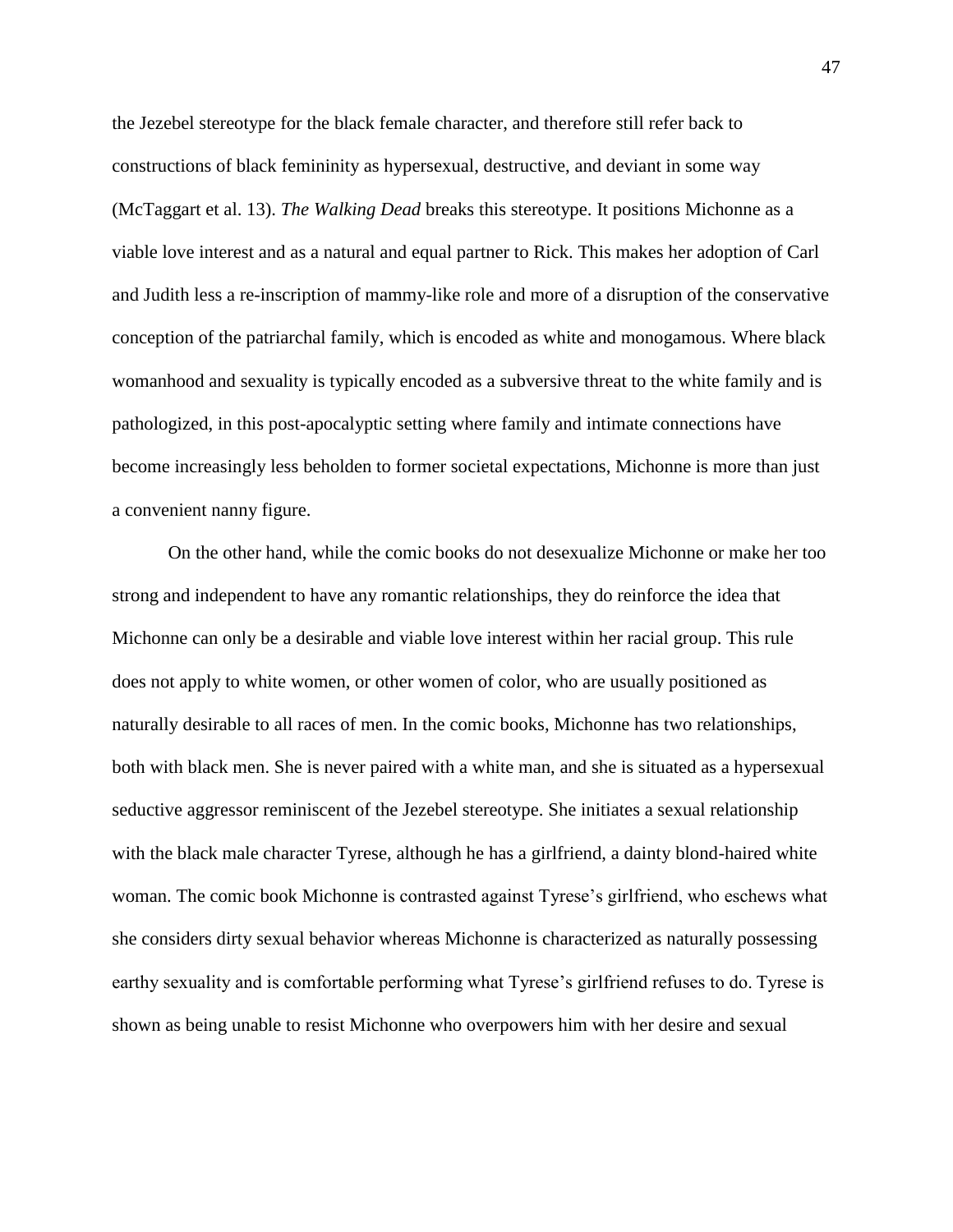prowess (Brooks 34). Again, in comparison to the comic books, the television show does the opposite of hypersexualizing Michonne, neither overtly hypersexualizing nor desexualizing her.

When read from a non-intersectional feminist perspective, the consummation of heteronormative romantic relationships between co-leads may not be considered progressive. This particular critique is often leveled at black female-white male interracial relationships in film and television. However, when looked at through an oppositional gaze, a black female love interest of the male lead disrupts the misogynoiristic construction that black women are the least desirable. Michonne and Rick's relationship develops gradually and is not impacted by any negative circumstances that would increase viewers' dislike for her. With the death of Lori and Jessica, a potential Lori-like replacement, Michonne does not have to compete with Rick's former idealization and hope for recreating his family, and there is no relationship that she interrupts or becomes a third party to. Michonne and Rick's relationship is allowed to be unencumbered by love triangles, unrequited feelings, or infidelity. There are not any valid narrative reasons to object to #Richonne other than race. To leave Michonne without a pairing as a so-called feminist angle would also mean that the relationships that other strong female characters, like Carol and Maggie form are equally anti-feminist. Instead Michonne is equally positioned as worthy of love, as tough and vulnerable, as human.

#### **Walking Off into the Sunset?**

Michonne does not remain static. In a similar fashion to Selena, she gradually lets her guard down as she begins to feel safer and is welcomed into Rick's group. As Michonne becomes softer, the viewer can reinterpret the meaning of her silence and stare. The nuances of her personality become less blunted visual spectacle as does away with the cape and the pet zombies. However, in light of the significant traumas she has experienced, when Rick is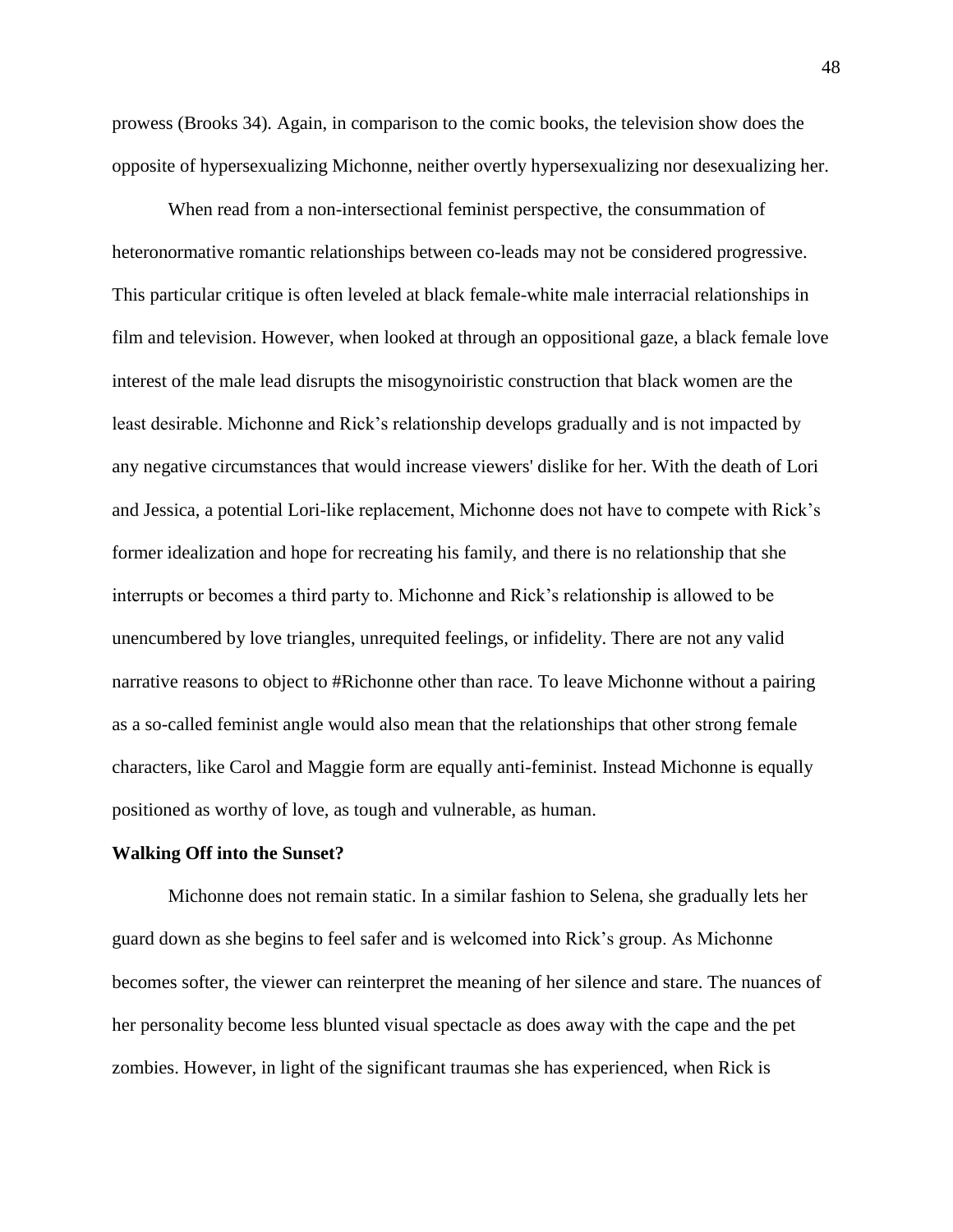presumed to be dead, Michonne returns to being suspicious and hardened. Her suspicion returns and she is hardened to strangers because of an incident involving an old friend. Michonne's unquestioned trust of her friend leads to the murder of several children, and nearly kills Judith. Michonne is unable to forgive herself for this and views herself as responsible. As a character who has experienced a great deal of personal loss, her return to fear and reserve is understandable. In the end, her narrative is unresolved or interrupted, as Michonne departs from the show in search of Rick, leaving Judith and RJ, in the care of Daryl.

Unlike Selena's narrative resolution which offers hope and the suggestion of a to-becontinued happy ending, Michonne is a black Final Girl who survives to the end, but seems to fall somewhere between liberation and abjection.  The choices made by the television series creators reflect a certain contradictoriness and straddle the line between being regressive and empowering. Yet, Michonne's presence and her integration into Rick's group and her journey to becoming a family mirror the struggle that black women have when existing in spaces that do not always welcome us. She forges a place for herself and for her voice to be heard.  She sets the stage for Roberta, who is more firmly situated and secure in her sense of family and belonging, but who also possesses a complicated narrative resolution.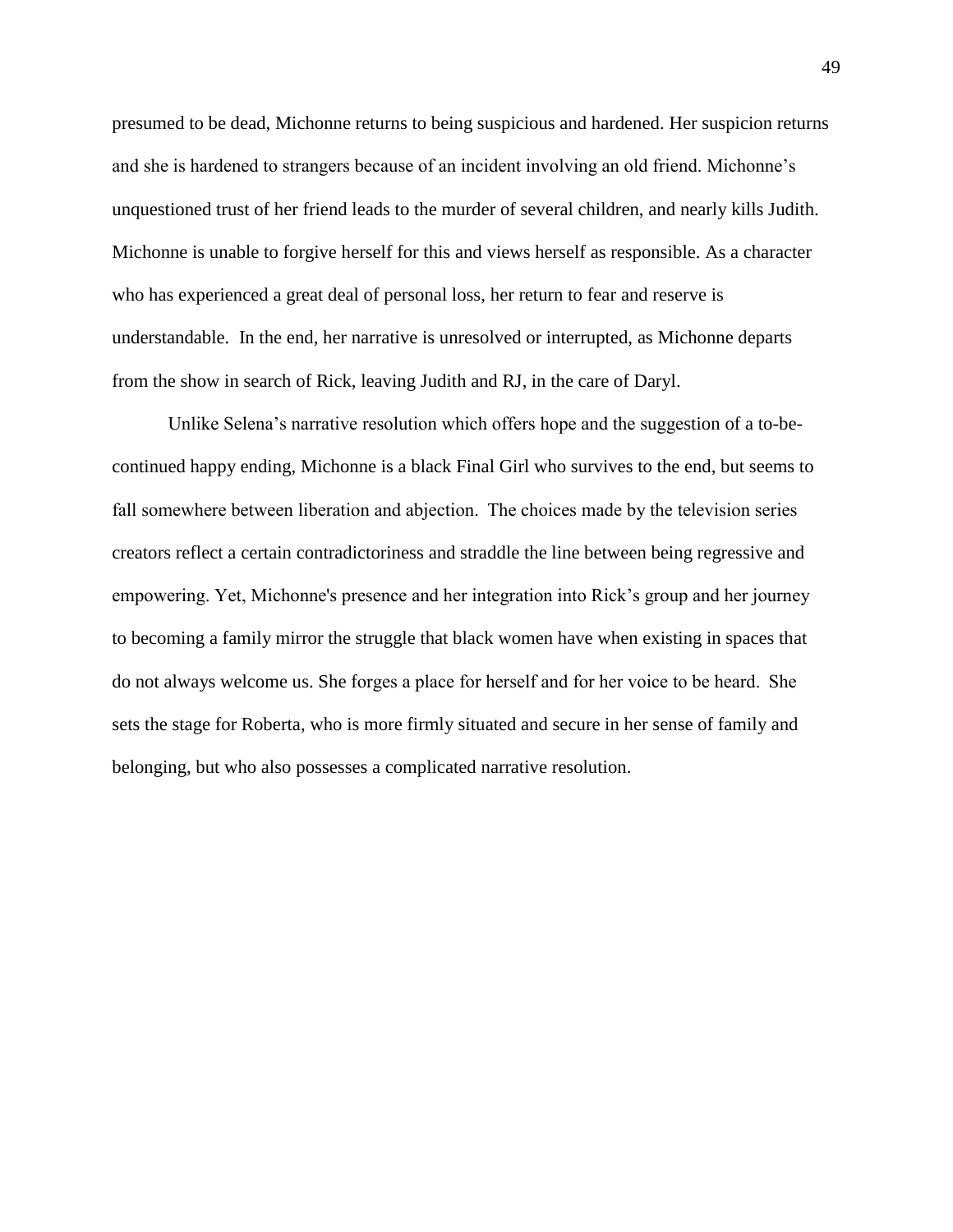#### <span id="page-50-0"></span>**Chapter 3 Lay Her Burden Down: (Un)Laboring the Black Final Girl in** *Z Nation*

Created by Karl Schaefer and Craig Engler, *Z Nation* first aired on the SYFY channel in 2014. *Z Nation* takes the idea of the quixotic quest to save humanity and return to "normal" and turns it on its head. A campy and decidedly quirky adventure spanning five seasons, the television series consciously satirizes its predecessor *The Walking Dead,* and parodies many of the tropes within the zombie genre. *Z Nation* specifically pokes fun at the self-important and serious approach that *The Walking Dead* series takes toward the zombie apocalypse. It follows a group of survivors who are tasked with protecting and transporting Murphy, a man whose blood holds the antibodies key to the development of a vaccine, across the zombie-ridden United States from New York to the last CDC laboratory outpost in California.

Building upon the characterizations set by her predecessors, in comparison to Selena and Michonne, Lt. Roberta Warren (Kellita Smith) is an unconventional black Final Girl whose construction is the least centered around a process of de-alienating her. Roberta adds a refreshing variety to the black Final Girl and the characterizations set by Selena and Michonne in *28 Days Later* and *The Walking Dead*. Roberta does not have to work as hard to prove her emotional complexity to others. She demands it. Ex-National Guard member, Roberta's mixture of toughness and vulnerability is more immediately at the forefront of her narrative. Her resiliency is obviously a factor of her former career. Whereas Selena, in a sense, must prove her vulnerability to the viewer, Roberta's emotional complexity is centered, supported, and validated by her friends from the outset. And where Michonne is an outsider who must prove her belongingness, Roberta is automatically situated as a key decision-maker within a considerably more democratic and equitable group structure than the early dynamics between genders in *The Walking Dead.* Roberta more readily occupies a space that deconstructs the SBW stereotype, although her persistent commitment to the mission to save humanity does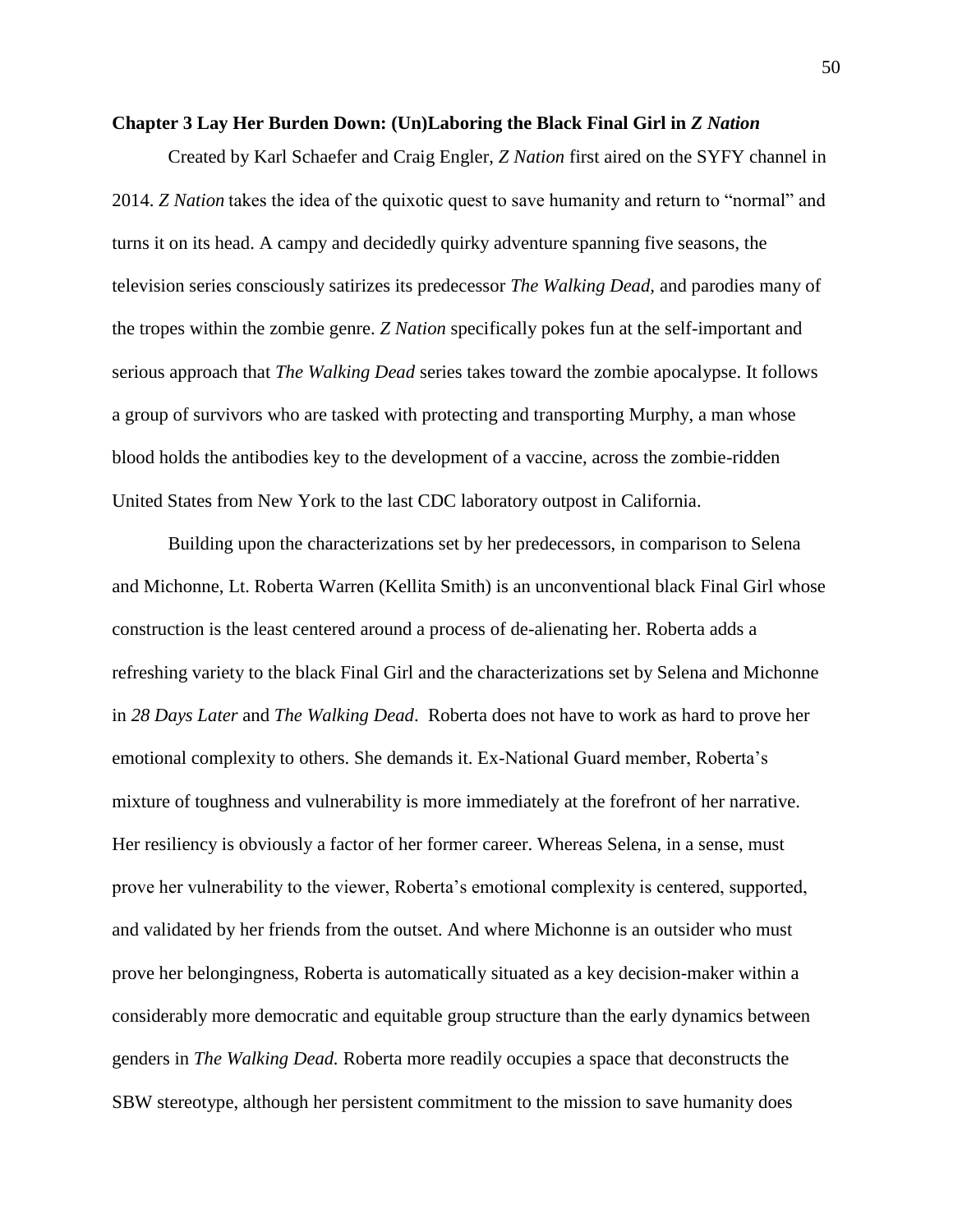place her heroism in a position where she is constantly laboring in service of the white male character Murphy (Keith Allan). However, more significantly, Roberta engages in a greater complication of the black Final Girl as she technically dies in Season 5 of the series, and becomes a Talker, a type of sentient zombie. Unlike other Talkers, Roberta essentially has special powers, as she does not crave brains and functions essentially like a living person. Her death serves to transcode the racialized trope of death and abjection, playing into and subverting the trope simultaneously.

# **The Art of Not Giving…Too Much: Roberta**

As a series that is highly aware of itself and the first SYFY series with a black female lead, it is interesting to examine how Roberta is portrayed throughout the series. *Z Nation* diverges somewhat from the pattern of black female absence by its inclusion of Roberta. Typically, there will be a black and male presence, whether a singular token black male actor in an otherwise entirely white cast or multiple, which then further highlights the absence of black women. Except for the first several episodes, with the one black male soldier who seems to be the initial protagonist of the show, the series is mostly devoid of black men. However, black womanhood is singular and rare in *Z Nation.* Roberta exists in a vacuum. She is essentially the only black woman in the show and potentially one of the last black women in the world.  There are not many black characters, men, or women, who are recurring characters or who populate the background scenes as extras. As stated earlier, the world *of Z Nation* does not lack a certain diversity, there are Native Americans and Mexicans, however, many of these moments are one-offs. Like *The Walking Dead*, Z *Nation* also seems to espouse a certain postracial aesthetic or race-lessness, with the notion that there are bigger concerns than race, where the racial difference becomes a non-factor in face of human survival.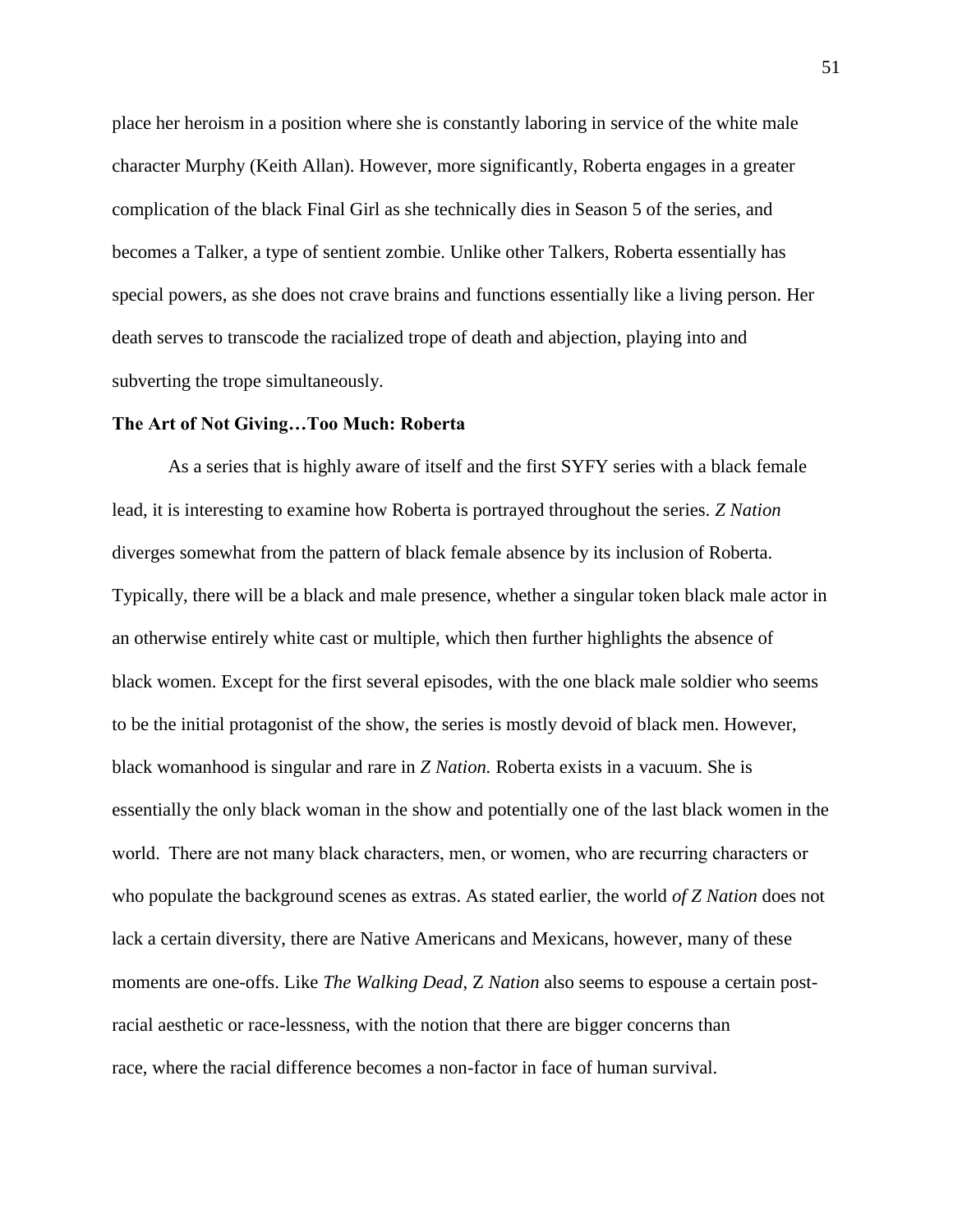Known for her roles in popular black sitcoms like *The Bernie Mac Show*, *Z Nation* was a departure for Smith. In an interview with BET, Smith recounts that the role of Roberta in *Z Nation* was one that she "never thought [she] would be able to actually get in Hollywood because normally [what they] do is try to pigeonhole you in the role that you last did well" (Reese). This speaks volumes about the scarcity of black women in genres like horror that are considered less stereotypically black. Profitability and viewer relatability are oft-cited reasons why black female characters are not cast as showrunners. Smith's role would be the first time a black woman, or black person, would lead a show on the SYFY channel, and it is possible that SYFY sought to capitalize on the popularity of Michonne and *The Walking Dead*. Smith's perception of the role as uncommon supports the idea that Roberta is a more unconventional black Final Girl in postmillennial zombie horror than audiences have seen.

That said, *Z Nation* appears to follow the pattern established by its post-millennial zombie horror predecessors *28 Days Later* and *The Walking Dead* of a "strong" black femme opposite a white male lead. But it quickly diverges from that trope as Sgt. Charles Garnett (Tom Everett Scott), the group's initial white male leader, is killed off relatively early in episode 6 of the first season. In a role reversal, it is not Roberta the black femme, who is the first of the team to die at all. *Z Nation* succeeds in setting itself apart from the dynamic of Michonne and Rick in *The Walking Dead,* where the show, up until actor Andrew Lincoln's exit in Season 9, tends to revolve around him, his role as the de facto leader, and his hero/antihero struggle. Roberta emerges as the leader of her team without a direct white male authority to which she is subject to. Her agency is apparent and is not subsumed and overshadowed.

Roberta, like Selena and Michonne, is also tough black femme with a phallic weapon. But again, she also is markedly different aesthetically. Unlike Selena, whose appearance is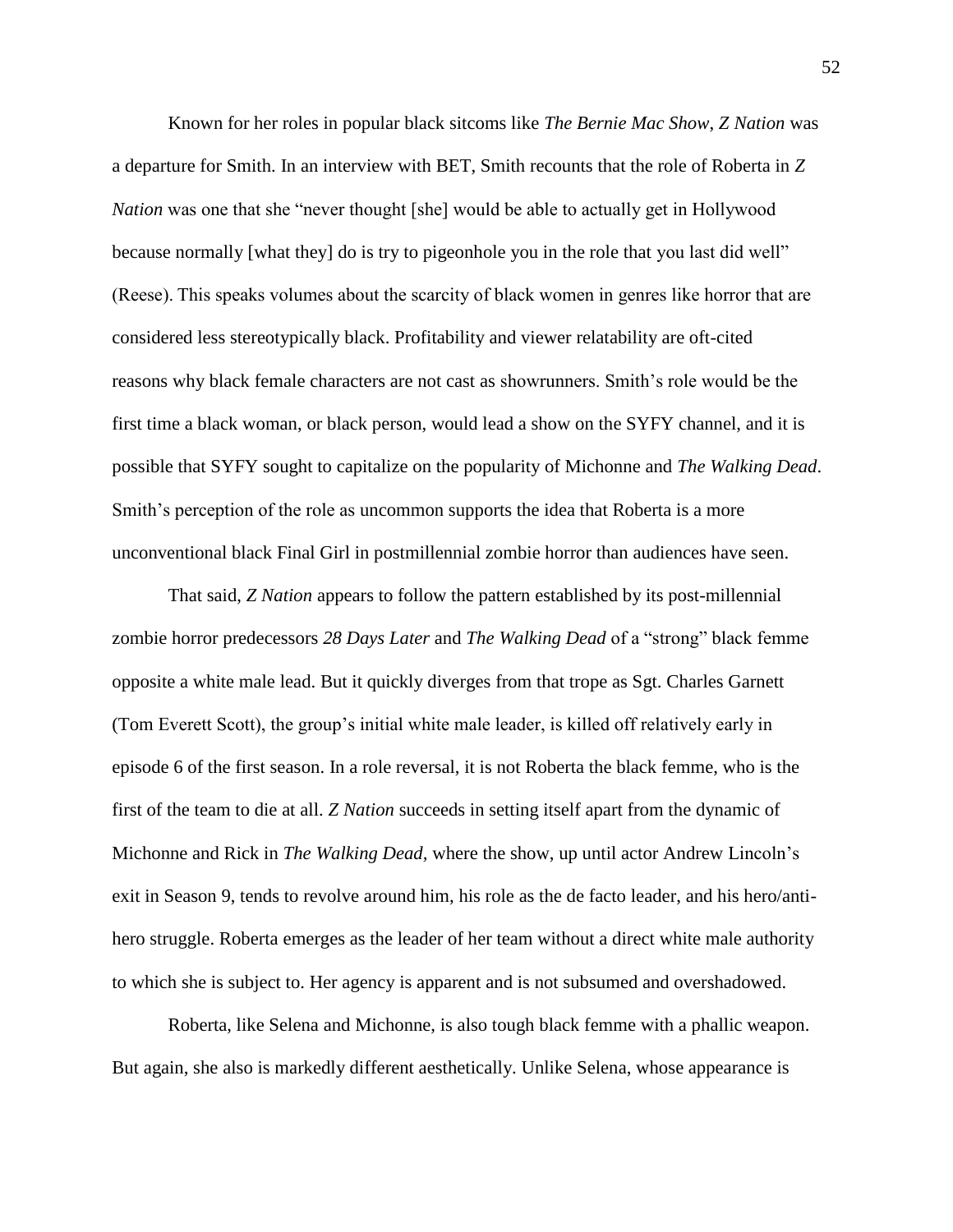guided by the pragmatism of survival, or Michonne, who essentially wears the same outfit throughout the entire series. With *Z Nation's* camp influence, Roberta is styled a lot closer to the Blaxploitation heroines like Pam Grier and Tamara Dobson.



Roberta is presented as beautiful, smart, and resilient. While these are typical traits for a lead female character, for a black femme in a zombie horror movie, where black women are often desexualized or masculinized, this is also progressive territory. It departs from the masculinized aesthetic that is common for the black femme in zombie horror, especially if she is darkskinned. Roberta's physicality is not presented as unusually strong, ruthless, or excessively aggressive. Her toughness and resilience are signaled by her skills as related to her former career as a lieutenant in the National Guard. Her desirability as a woman is consistently articulated throughout the series, and she forms several significant romantic and platonic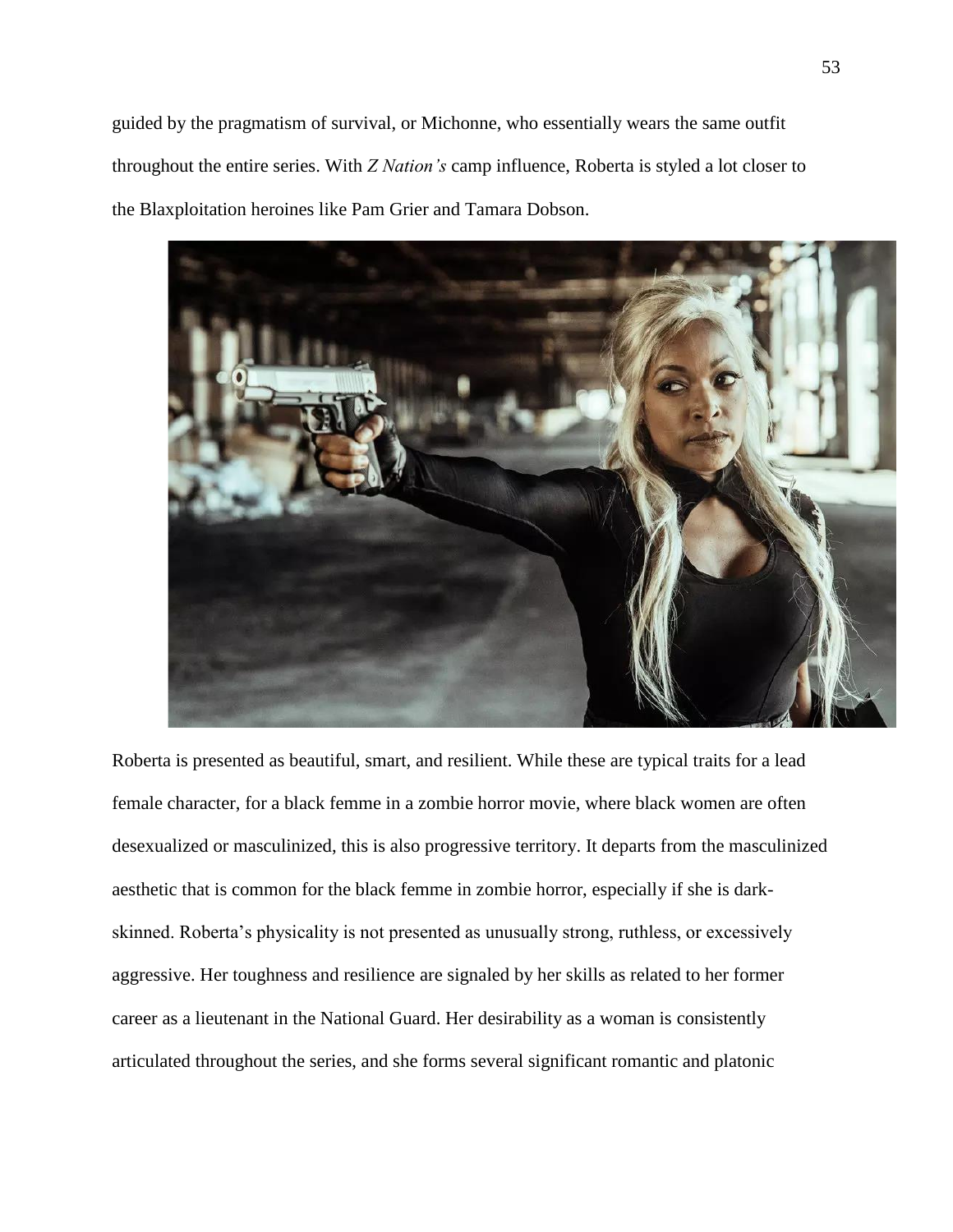relationships. Her positionality as one of the most important characters in the show situates her humanity as relevant, which suggests the relevance of black women in the future.

While she is sexualized, she is not objectified. The range that her character is given to be multifaceted is not just indicated by the fluidity of her appearance but her emotional range, which, as mentioned previously, is expressed early on and delineates her as feeling as opposed to the stoic attitude of the SBW. In an interview with *Rolling Out* Smith mentions the unusual depth of Roberta's

character:   

So, when I read the words of the character, who had this complex, emotional turn in a matter of a couple drinks in a bar, I saw her transition five times in one moment. I said, "Who writes like this for a woman? No one writes like that!" Usually, [female characters] are either pissed, or we love you. Super boring! However, this character gave these complexities that made me say, "I have to go to this audition." (Monique)

The scene in question occurs in season 1 episode 7 "Welcome to the FU-Bar." In this episode,

Roberta processes her grief after the death of Charles. She ignores the group and their mission to transport Murphy and withdraws into indifference. For the entirety of the episode, Roberta is emotionally vulnerable and overwhelmed. She dissociates from reality, and this throws the group into chaos. Until this moment the group has overly relied on Roberta's leadership, and they are at a loss of how to deal with this demoralized version of Roberta. They give her the space to work out her grief and feelings. Prior to that episode, in "Home Sweet Zombie," Roberta is also given the time and space to process the death of her husband, who died during the beginning of the zombie apocalypse, and find closure. The emotional complexity and range that Roberta cycles through in this episode bring into focus what happens when the black femme is exist operates outside of the SBW controlling image and expectation to endure.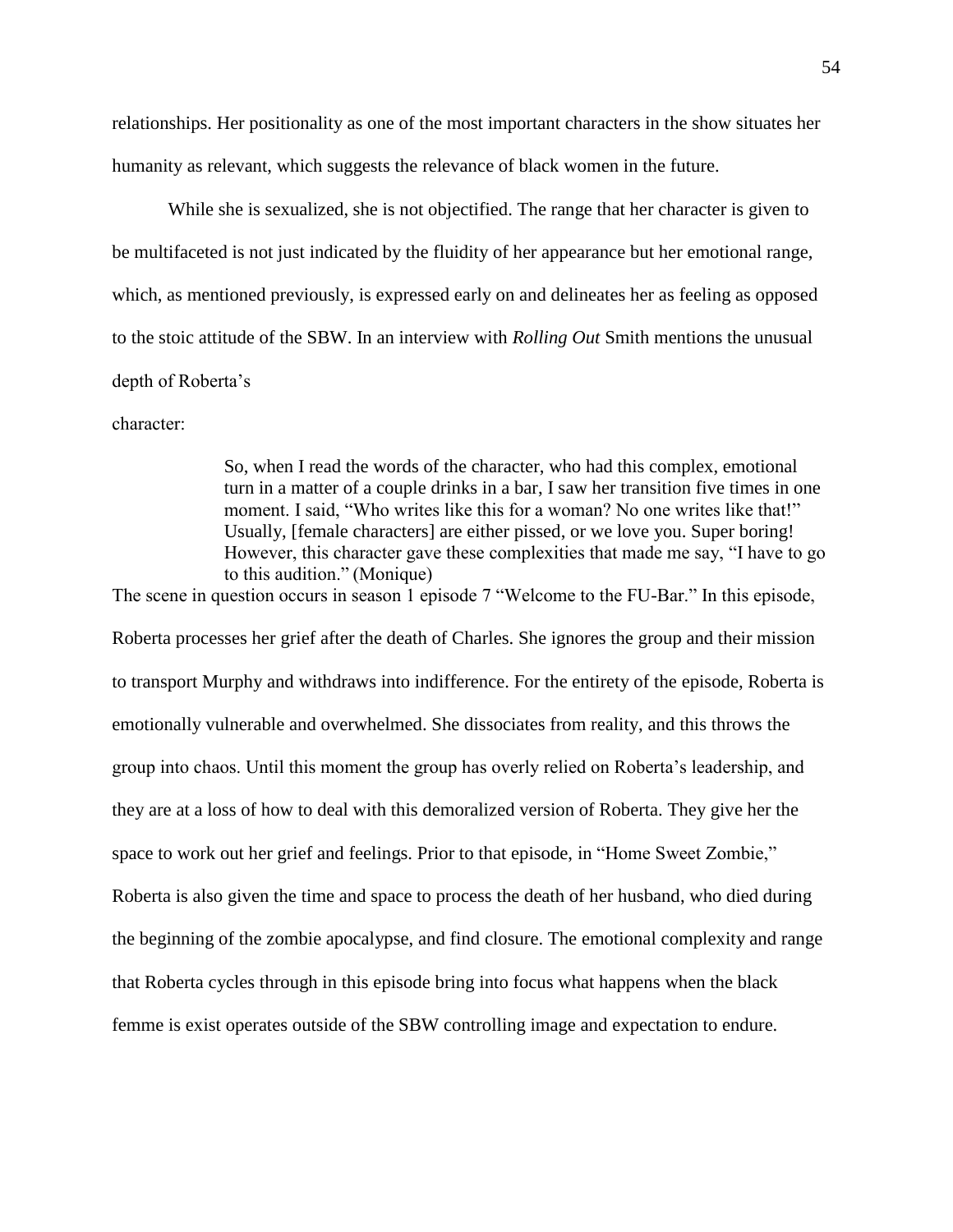Roberta's strength and resiliency, or rather its failure, does reveal the group's dependency on her emotional and physical labor. The invisible emotional labor that Roberta performs enables the group to function almost like children, looking toward the responsible and dependable mother role that Roberta, in some ways, takes on. The real-world expectation of the SBW is that she will take on the burdens of others. Murphy benefits from Roberta's desire to save humanity and her subsequent protection of him. As Murphy tells Roberta, "I need you. Whatever makes you go and never stop" ("The Siege of Murphytown"). Roberta's sense of duty and commitment, likely ingrained in her from being in the military, is what makes Roberta's emotional processing of loss so impactful because, in doing so, she completely deprioritized the group to withdraw into herself.  When labor is one of the ways that society assigns black women to value, self-care is a radical act.

Of course, it can be pointed out that Roberta is still required to pull herself together for the sake of the group. Other members of the group are allowed to wallow or sulk for several episodes before their emotional drama is resolved, like Murphy who mourns the loss of his daughter over the course of a season, or Addy, who spends several episodes coming to terms with her repressed memory of accidentally killing her mother.  Because it is for only one episode that Roberta is unable to function, it sends the message that Roberta must exercise an acceptable time frame for her grief. Roberta's grief could stand to be explored further. Roberta is allowed to be vulnerable for one to two episodes before she is once again required to pull herself together and resolve her grief and depression. However, her agency lies in the fact that she does take the time for herself. Her recovery is less for the sake of the group and more for her own sense of purpose and healing.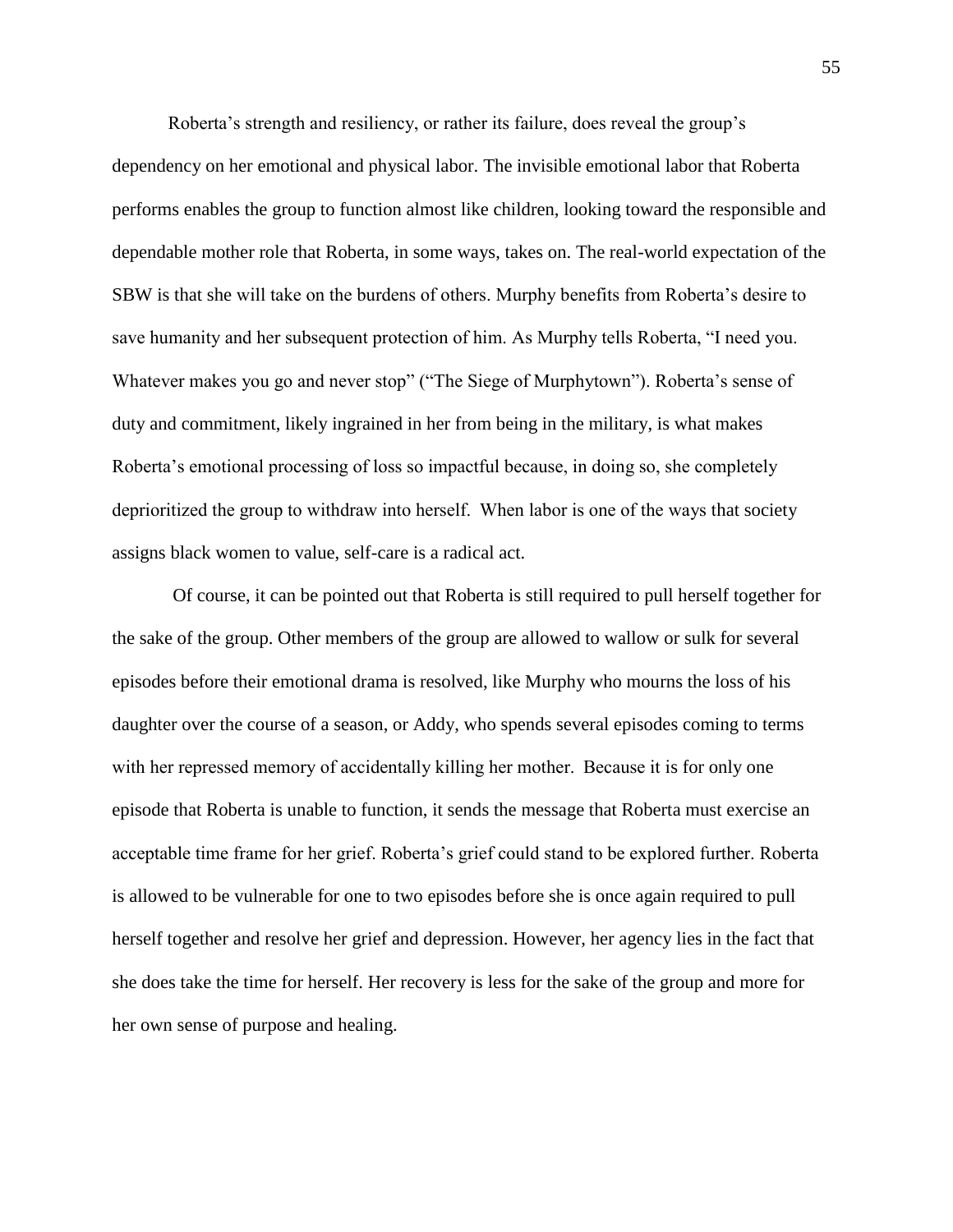# **The Second Coming**

Where her grief and vulnerability complicate the superhuman strength ascribed to the SBW, her performance of labor for the sake of humanity, also becomes a performance of labor that is in service of white characters. According to writer Brooke Bennett, "Roberta is arguably performing physical labor for Murphy by constantly protecting him, making it her ethical mission to deliver him to the CDC" (318). She and Murphy are situated as opposites. Murphy is self-serving whereas Roberta is concerned with the welfare of the group and the group's missions to save humanity. She becomes the leader of the group; she is seen as the group's moral compass. The extent to which Roberta performs emotional labor for the group treads a fine line between the self-sacrificial characteristics of the mammy and healthy maternalism and threatens to detract from the emotional nuance and vulnerability that her character is given. While Murphy may have a Christ-like key to saving humanity through his blood, he is, ironically, not a great white hope or savior. It is Roberta who is the messianic figure.

Roberta's heroism is highlighted against Murphy's attributes. Even as Roberta may remain somewhat paired with Murphy as a white male lead, Murphy is contextually different from the typical white male lead. Not only because he is consistently portrayed as a "highly weak and unmasculine figure, in striking distinction from characters such as Rick Grimes in *The Walking Dead*" (Bennett 318), but also because he serves as a monstrous Other. His immunity has made him into something not entirely human, but a type of hybrid whose blood has special properties to control others and put them under a spell. Because he views himself as an outsider who has never belonged to or fit in with society, and, at every turn, his distrust of authority drives his undisguised desire to sabotage his friends' attempts to save humanity. In stark contrast to Murphy, who has the power to save humanity, but chooses not to, Roberta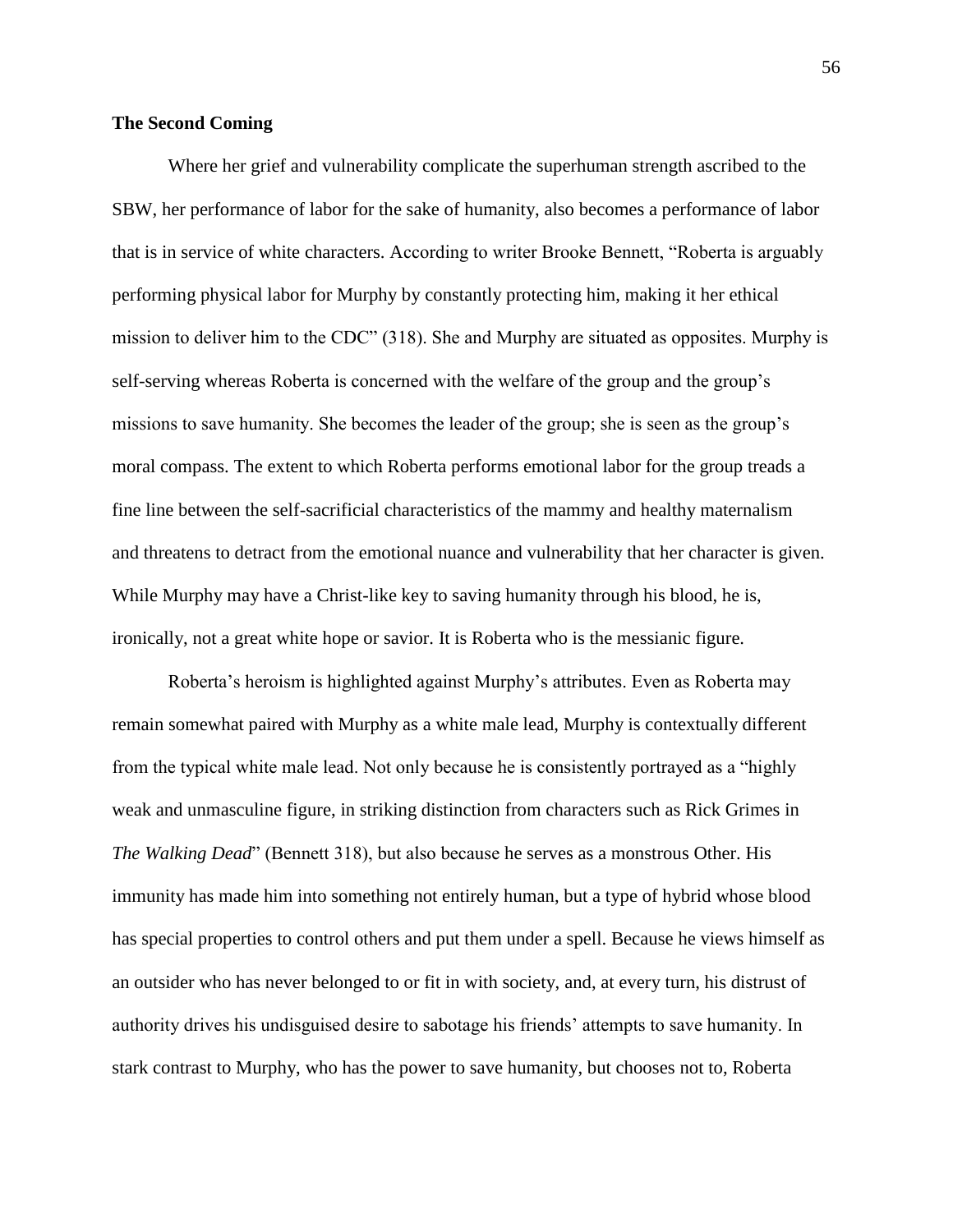maintains a steadfast belief in the group's original mission. Murphy contends that he has never had a reason to believe in the goodness of humanity.  In fact, he goes so far as to use his hybridity to control and grossly abuses his power. Roberta, on the other hand, pushes herself and the group to achieve this goal, even as many of the group grow disillusioned or weary. Roberta maintains her faith in the purpose of their goal.

Roberta's heroism is what drives her to give of herself and leads her, not Murphy's authority. While still fulfilling the group's original missions, she is inexplicably drawn to understand a vision that she has of another apocalyptic event and acts to try to stop it. She succeeds, but dies in the process. However, she does not intentionally sacrifice herself. She does not even realize that she has died and "turned." Roberta's death, or un-death, transcodes the racialized trope of death and abjection because in her death-not death she has agency other characters do not possess. She is also unlike any other hybrid, who can be controlled by Murphy, or any Talker, who needs to eat "biscuits" made out of brains in order to remain sentient. In her last decision while still alive and human and even in her death, she retains control over her personal choices and her bodily autonomy.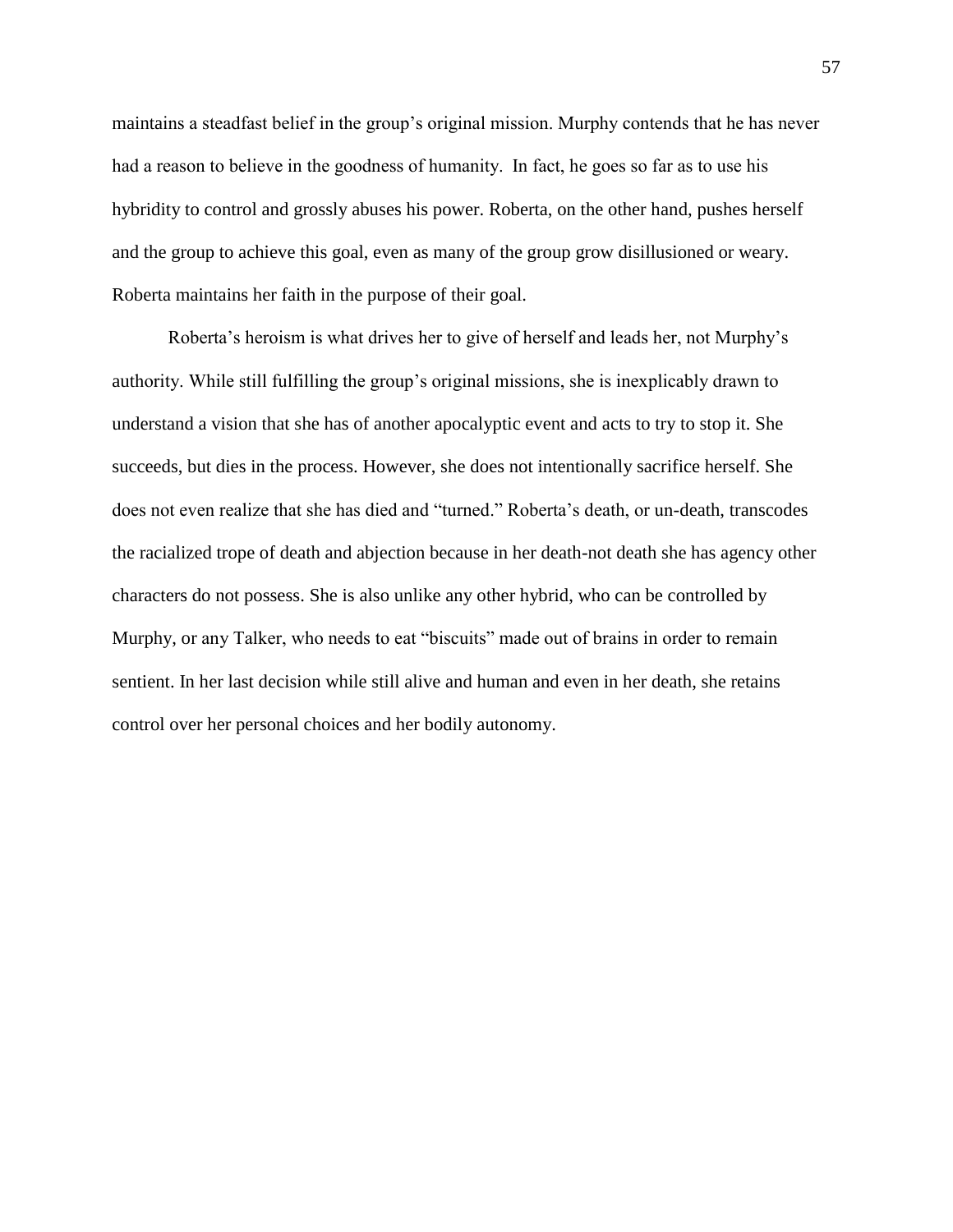# <span id="page-58-0"></span>**Conclusion**

# **Breaking the Cycle: The Emancipation of the Black Femme**

To truly break the horror trope of black death and abjection, it is not enough for the black Final Girl to just survive and "endure." She must triumph. As mentioned previously, stereotypes like the SBW have not remained static. As the film industry has gradually shifted to be more inclusive, diverse, and multicultural, controlling images have also evolved in the postracial environment. The re-inscription of the SBW is subtler and less obviously harmful. Horror still punishes black women and tells on society's fear of challenging power-dominant hierarchies. Orr reminds us that "just as slasher cinema arose during the crisis of masculinity that followed the Vietnam War, the punishment of black women in horror films reflects American culture's distaste for our triple consciousness" (88). It suggests a cultural anxiety toward the ontological dilemma of intersectional identity. This triple consciousness, formulated "in response to racism, sexism, and homophobia" (Keeling 1-2) upsets race-sex hierarchy with its alterity. Misogynoiristic scripts can be traced within post-millennial trends in the media landscape that mimic a real-life disregard for black women's lives. This is prescient and timely as we consider the social reality of black women, in which alarming statistics such as the black femicide rate do not receive as much attention, where black women receive less empathy within educational institutions and the workplace, where black women are more likely be unprotected, withstand pain, and are not believed. Where SBW stereotype is prevalent, devaluation of black women's worthiness as human beings is encouraged.

Horror has often rarely deviated from this punishment of black women. If punishment is more often the norm, where does the black Final Girl go in a hostile environment? I believe that the black femme function and its orientation toward challenging racism, sexism and homophobia is a key factor in the punishment of the black female character within horror, even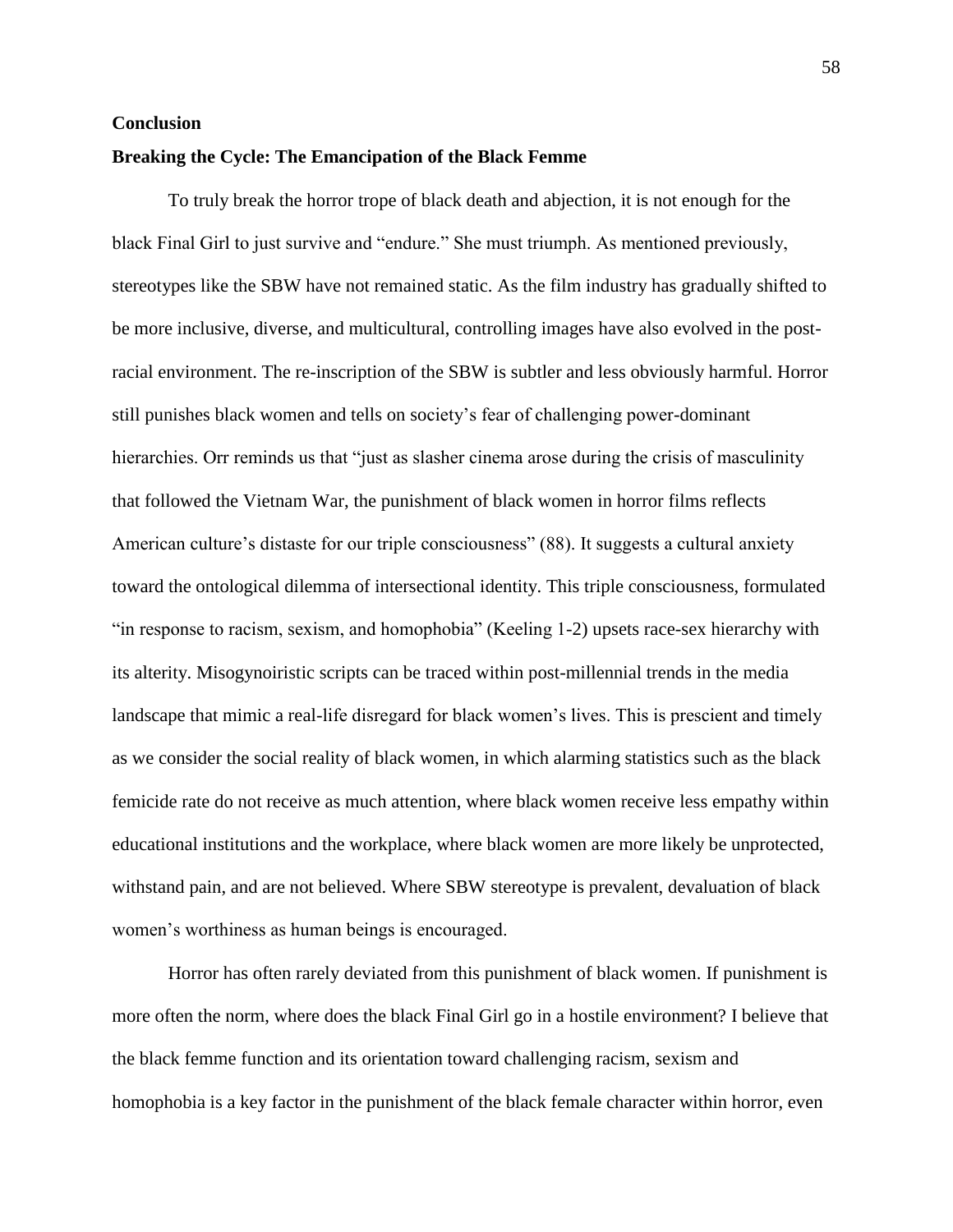as a Final Girl, because she disrupts the race-sex hierarchy. Whether the black Final Girl not only survives but achieves emancipation is indicative of the degree to which she is successful at disrupting racist and sexist constructions via the black femme function and breaking the cycle of the Dark Other, thus achieving, as Keeling terms it, "the witch's flight," or the ability to transcend. If she does not achieve emancipation, although she may survive, which is a triumph, it does not go beyond that and sometimes may even still reinforce conventional limitations for the black femme. Her narrative resolution then ends in haunting. This can be evidenced by a lack of narrative resolution that frustrates a happy or triumphant ending for the heroine. It can take the form of unrequited love. Whatever form it takes it reinforces the idea that black women must suffer in some and punishes them for surviving or attempting to thrive.

> The final principle and step of the dark fantastic cycle is *emancipation*, which is only reached when the Dark Other is liberated from spectacle, embodied hesitation, violence, and haunting. Narratives with liberated Dark Others are rare, and are rarely as popular as those that feature trapped dark subjectivities. This positioning of the Dark Other in the fantastic requires radical rethinking of everything that we know. (Thomas 7)

I would also suggest that narratives with a liberated or emancipated black Final Girl are also rare for the same reason. It is difficult for individuals, audiences, and society to rethink ideas and perceptions of black femininity that are deeply ingrained in the Western racial imaginary. When these patterns are subverted, it is also difficult for audiences to find these portrayals believable because they do not conform to stereotypes or expected narrative patterns (7). Selena, Michonne, and Roberta all subvert the SBW stereotype and disrupt the expected narrative pattern in some way. Selena is both a protector and protected, Michonne is independent and partnered, and Roberta is a leader/savior and a believer. These diegetic narratives often have nondiegetic consequences. The punishment tropes that haunt black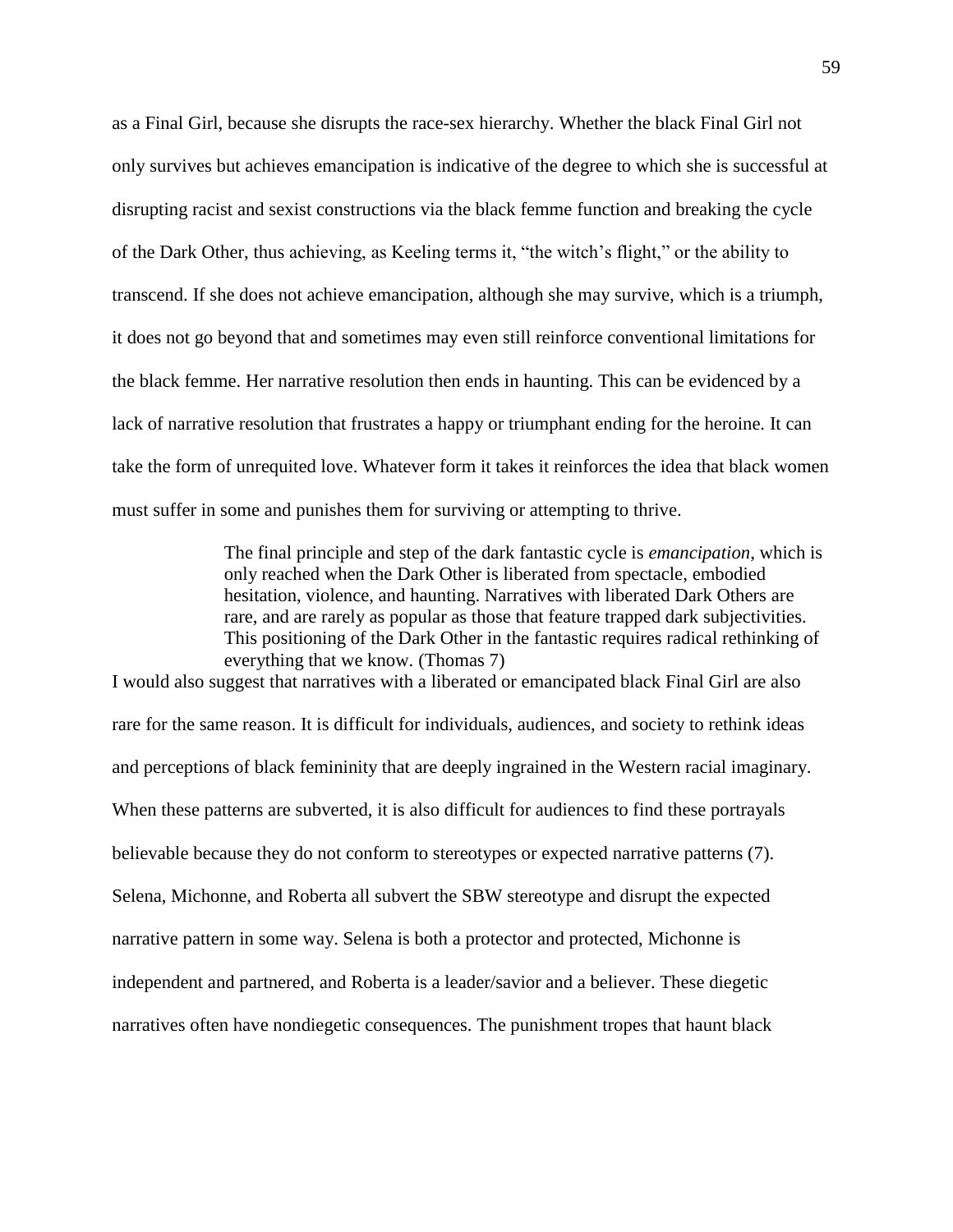women in horror films mirror the real-life effects of misogynoir to deny black female subjectivities. It is important that the black Final Girl not only survives but thrives.

#### **Free Your Mind and the Rest Will Follow**

If thriving is not easy to achieve, regardless, whether or not the Final Girl survives. Can the black final girl ever be truly emancipated? The black Final Girl may then end up exhibiting some of the same pitfalls of the Enduring Woman, switching out a Blaxploitation era setting for the zombie apocalypse. Her resiliency can easily be repackaged as a positive quality that helps her to survive the undead. The black Final Girl may be found more frequently within postapocalyptic zombie horror because that subgenre feels safe. There is something to be said that there does not seem to be any other black femme in zombie horror other than the "tough and resilient badass." It does not seem to leave much room for the black femme to imagine and survive in zombie horror in ways that do not require them to already be skilled at surviving. To imagine black women surviving and thriving in a future where they are no longer called upon to endure requires rethinking ideas of Otherness that are ingrained into the Western racial and filmic imaginary.

Despite the claims that television shows like *The Walking Dead* and *Z Nation* are operating in a post racial world where race has ceased to matter, race still matters in the real world and in narrative alike. The template for the post-apocalyptic world is hard-pressed to escape from the figurations of blackness that continue to be present in the Western racial imaginary and the racist and sexist conventions of film. Selena, Michonne, and Roberta are, without question, important representations of the black femme within postmillennial zombie horror. They exist in mainstream cinema in roles that are considered post-racial, where race is not considered to matter, but where race clearly informs how their characters are perceived and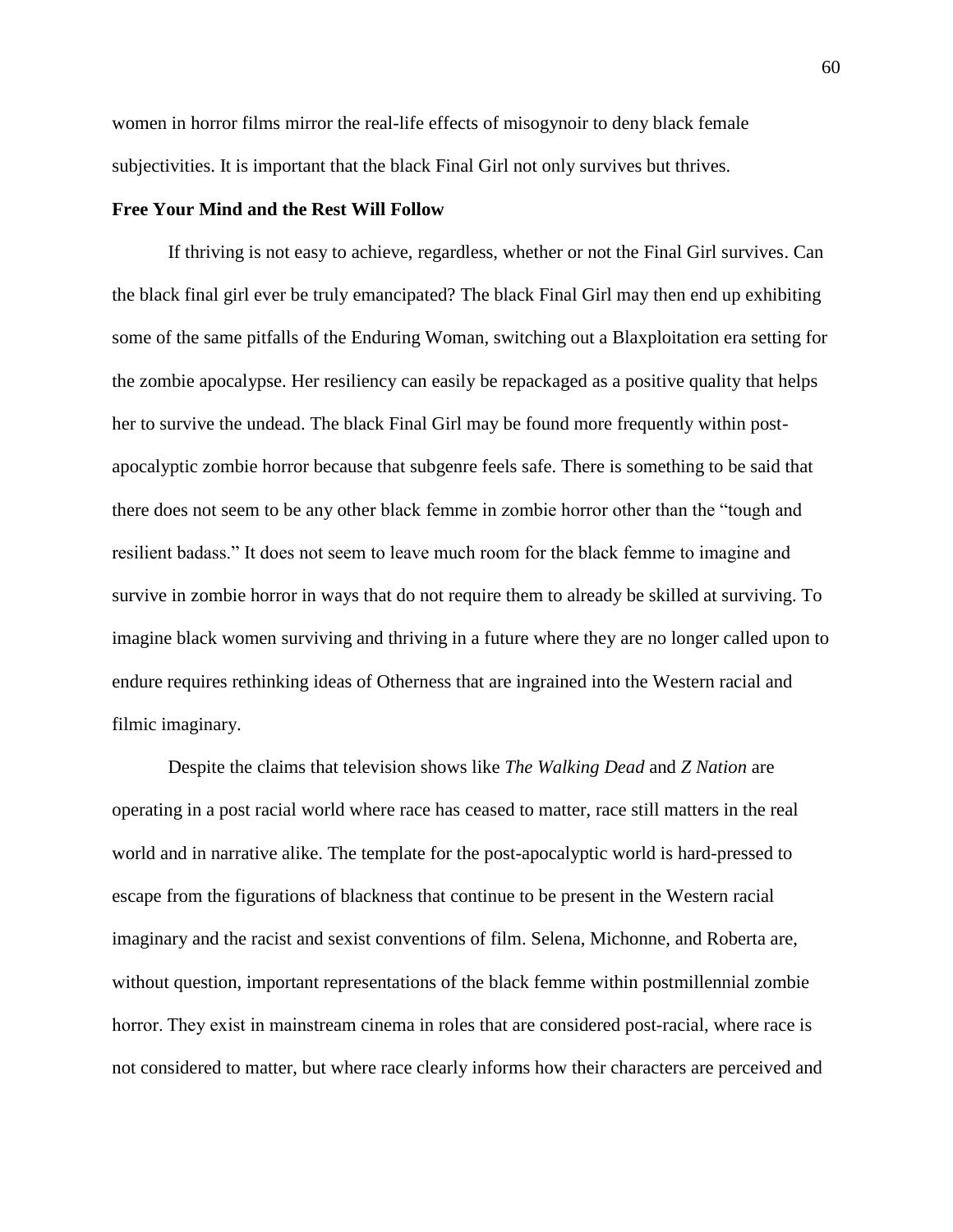developed. As Final Girls, they are predecessors to the more complex and empowering representations of black femininity that are being created in what can be considered a neo-Gilded Age or post-*Get Out* era of black representation in horror. It is an age of horror where more is expected from writers, filmmakers, and audiences when it comes to race. The current focus on racial horror has brought about several films and television shows that deal directly with race.  

In this current climate, are Selena, Michonne, and Roberta fully realized black female characters? Not quite, but they are active narrative agents. They act in ways that are more than woman-as-object. They save their families, save the future, and model new possibilities for the representation of black women in postmillennial zombie horror. Significantly, they illustrate that black women's pain and traumas are often misunderstood and ignored. In a digital age where the memefication of black female pain, bodies, and personalities for entertainment are quick to spread, empathetic imagination is crucial to seeing people as human and worthy. Misogynoir and controlling images encourage a racial empathy gap. Identification with the emancipated black Final Girl encourages the empathetic imagining of what black women in the real world should not have to endure or survive.

With the success of films like *Get Out* and shows like *Lovecraft Country* that explores post-racial horror and racial trauma. Horror is being created in a decidedly different climate with more diverse authorship and creators. Most recently, the 2021 remake of *Candyman* was the first high-grossing box office horror film directed by a black woman, Nia DaCosta. With more mainstream horror films with black women, films may begin to see the horror imaginary expanded. *The Walking Dead* is not finished yet. Although it is in its final season, the story of Michonne will continue in the films. Her narrative resolution is uncertain, but it holds the promise that she and Rick will reunite. *Z Nation* extends what a future really looks like and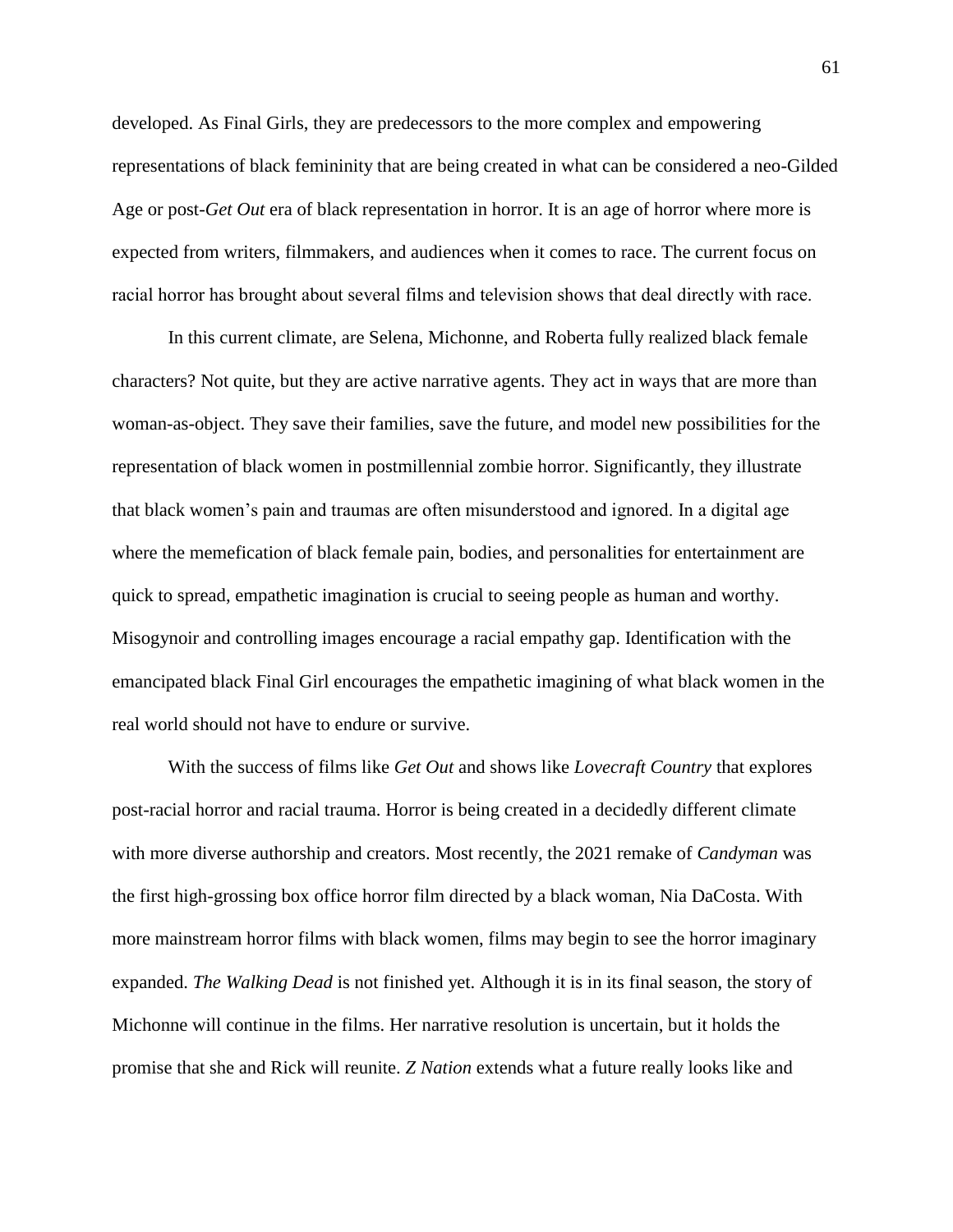what can be built from the ruins. In the end, it is Roberta, a black woman who saves us all.  One thing that is certain is that black women inhabit a curious intersectional space, in a hierarchy of alterity, where they are the Other of Others, and they will continue to redefine what it means to be strong, what it means to be vulnerable, and what it means to be human.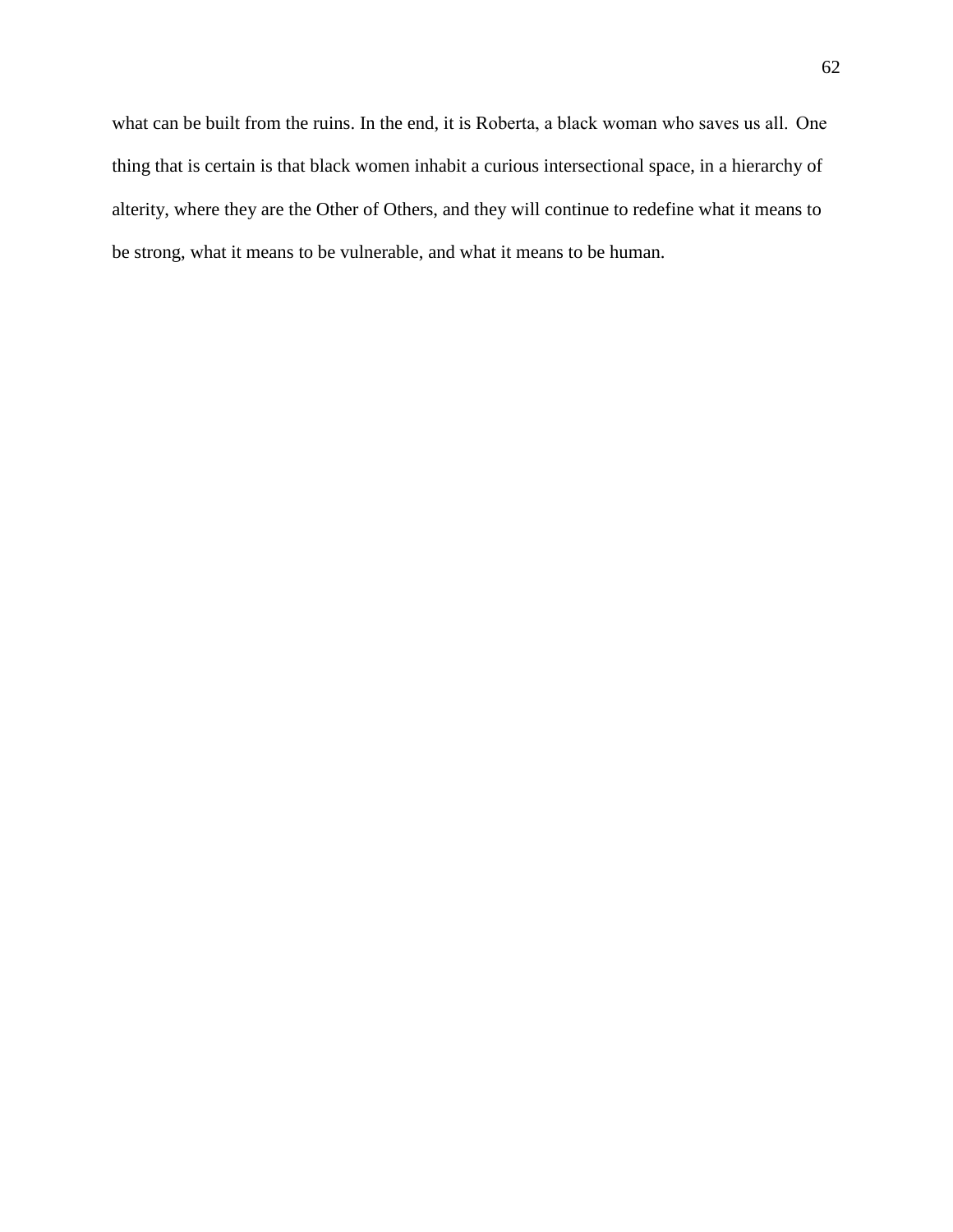# **Works Cited**

<span id="page-63-0"></span>Bailey, Moya. *Misogynoir Transformed: Black Women's Digital Resistance*. New York University Press, 2021.

Bennett, Brooke. "'Posts' in the Zombie Apocalypse: Post-Feminism and Postracial Discourses in *The Walking Dead* and *Z Nation*." *Feminist Media Studies*, vol. 20, no. 3, May 2020, pp. 311–324. *EBSCOhost*,

search.ebscohost.com/login.aspx?direct=true&AuthType=ip,shib&db=mzh&AN=20201 8564967&site=eds-live&scope=site&custid=geo1

Bonomolo, Cameron. "'The Walking Dead's David Morrissey Was Pleased the Show Toned Down the Comics' Brutality." *Comic Book*, 17 Nov 2018[,](https://comicbook.com/thewalkingdead/news/the-walking-dead-david-morrissey-really-upset-the-governor-killed-hershel-scott-wilson/)

[https://comicbook.com/thewalkingdead/news/the-walking-dead-david-morrissey-really](https://comicbook.com/thewalkingdead/news/the-walking-dead-david-morrissey-really-upset-the-governor-killed-hershel-scott-wilson/)[upset-the-governor-killed-hershel-scott-wilson/.](https://comicbook.com/thewalkingdead/news/the-walking-dead-david-morrissey-really-upset-the-governor-killed-hershel-scott-wilson/) Accessed 18 February 2022[.](https://www.thewrap.com/walking-dead-star-danai-gurira-talks-michonne-final-episode/)

- Bradford, Joyce, host. "Session 222: How Horror Helps Us Process Life." *Therapy for Black Girls*, episode 222, *Spotify* app, 25 Aug 2021.
- Brooks, Kinitra D. "The Importance of Neglected Intersections: Race and Gender in Contemporary Zombie Texts and Theories." *Searching for Sycorax: Black Women's Hauntings of Contemporary Horror*. Rutgers University Press, 2017, pp. 15-40.
- Brown, Jayna. "The Human Project: Utopia, Dystopia, and the Black Heroine in *Children of Men* and *28 Days Later*." *Transition*, no. 110, 2013, pp. 120-135. *JSTOR*, www.jstor.org/stable/10.2979/transition.110.121.
- Brown, Jeffrey A. "3. Ethnicity and New Action Heroines." *Beyond Bombshells: The New Action Heroine in Popular Culture*. University Press of Mississippi, 2015, pp. 78-118. *ProQuest Ebook Central*[,](https://ebookcentral.proquest.com/lib/gcsu/detail.action?docID=4397090)

[https://ebookcentral.proquest.com/lib/gcsu/detail.action?docID=4397090.](https://ebookcentral.proquest.com/lib/gcsu/detail.action?docID=4397090)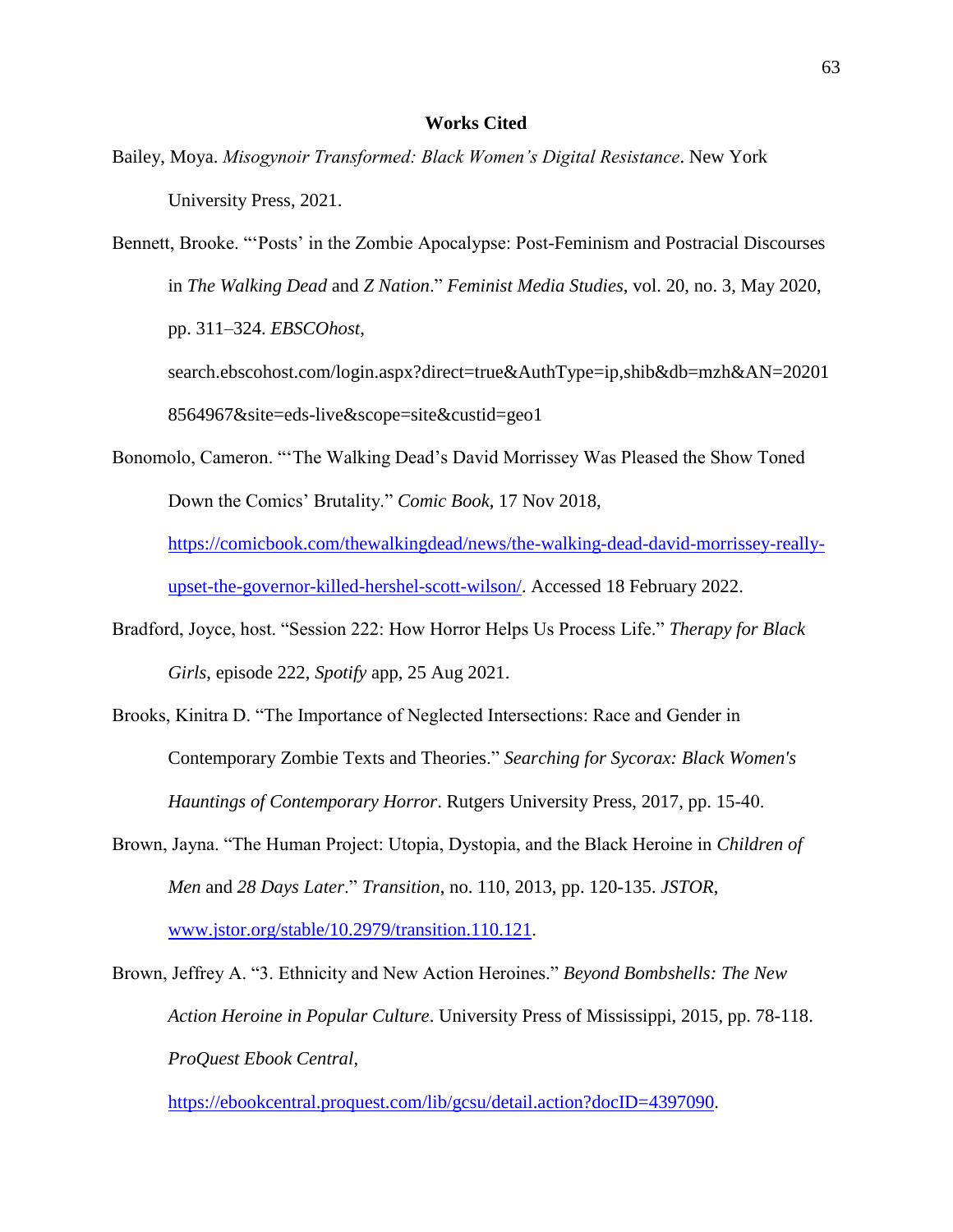- Chapman, Erin D. "Rape Fantasies and Other Assaults: Black Women's Sexuality and Racial Redemption on Film." *Black Female Sexualities*, edited by Joanne M. Braxton and Trimiko Melancon. Rutgers University Press, 2015, pp. 141-158.  *EBSCOhost*, search.ebscohost.com/login.aspx?direct=true&AuthType=ip,shib&db=nlebk&AN=9661 40&site=eds-live&scope=site.
- Clover, Carol J. *Men, Women, and Chainsaws: Gender in the Modern Horror Film - Updated Edition*. Princeton University Press, 1992. *JSTOR*, [www.jstor.org/stable/j.ctvc7776m](http://www.jstor.org/stable/j.ctvc7776m)
- Collins, Patricia Hill. "Get Your Freak On: Sex, Babies, and Images of Black Femininity." *Black Sexual Politics: African Americans, Gender, and the New Racism*. Routledge, 2005, pp. 119-148.
- Garland, Tammy S., et al. "Gender Politics and The Walking Dead: Gendered Violence and the Reestablishment of Patriarchy." *Feminist Criminology*, vol. 13, no. 1, Jan 2018, pp. 59– 86, doi:10.1177/1557085116635269.
- Guerrero, Ed. "Slaves, Monsters, and Others: Racial Fragment, Metaphor, and Allegory on the Commercial Screen." *Framing Blackness: The African American Image in Film*.

Temple University Press, 1993, pp. 41-68. *JSTOR*, www.jstor.org/stable/j.ctvrdf2mb.7.

hooks, bell. "The Oppositional Gaze." *Black Looks: Race and Representation*. South End Press, 1992, pp. 115-131.

---. *Ain't I A Woman*. South End Press, 1981.

Keeling, Kara. *The Witch's Flight*. Duke University Press, 2007.

Lorde, Audre. *Sister Outsider.* The Crossing Press, 1984.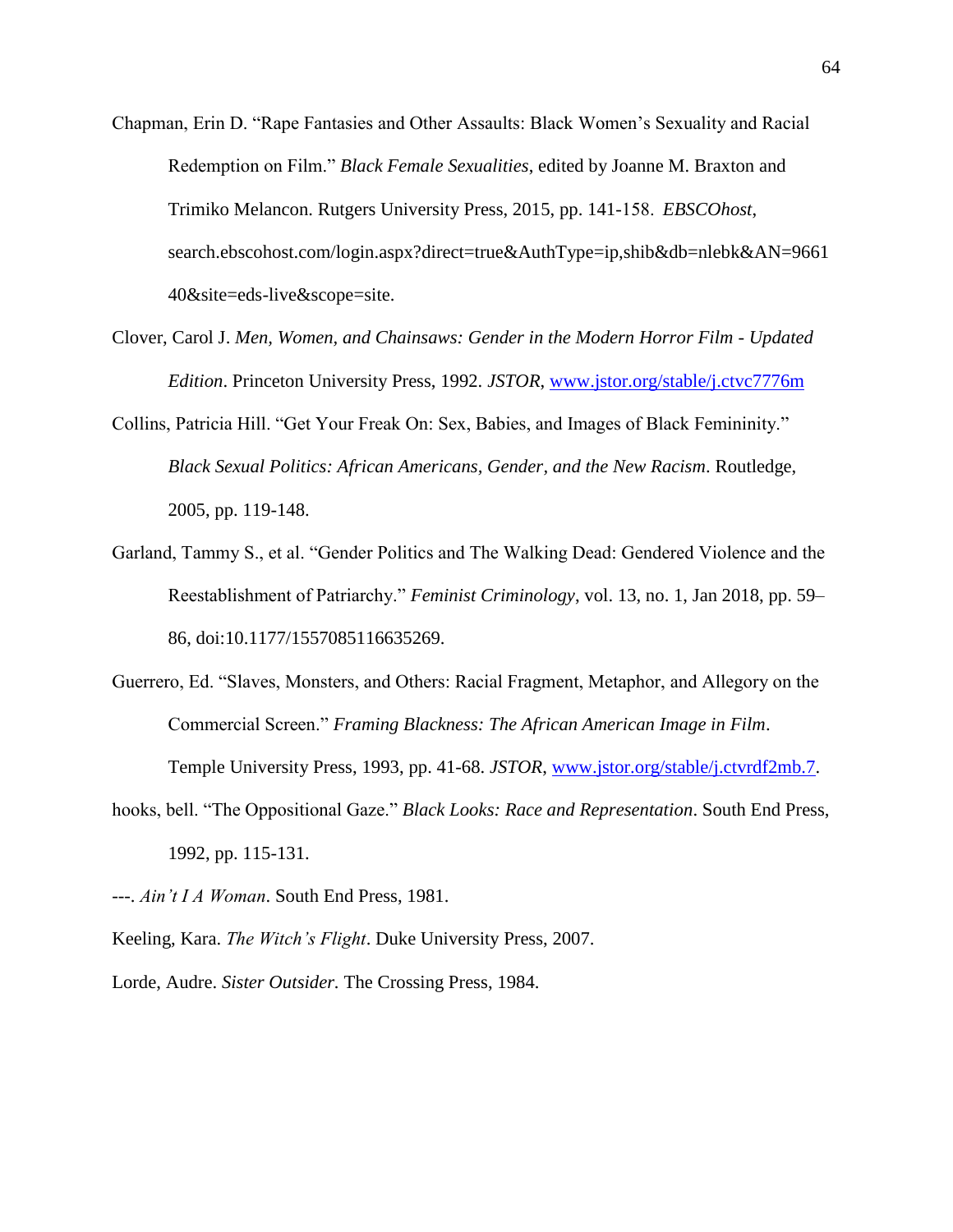Mafe, Diana A. "Seeking a Friend for the End of the World: *28 Days Later*" *Where No Black Woman Has Gone Before: Subversive Portrayals in Speculative Film and TV.*  University of Texas Press, 2018, pp. 19-44.

Mask, Mia. "Pam Grier: A Phallic Idol of Perversity and Sexual Charisma." *Divas on Screen: Black Women in American Film*. University of Illinois Press, 2009, pp 58-104. *EBSCOhost*, search.ebscohost.com/login.aspx?direct=true&AuthType=ip,shib&db=nlebk&AN=5696

61&site=eds-live&scope=site.

- McTaggart, Ninochka., et al. "Representations of Black Women in Hollywood." The Geena Davis Institute for Gender in Media, 2021. [https://seejane.org/research-informs](https://seejane.org/research-informs-empowers/representations-of-black-women-in-hollywood/)[empowers/representations-of-black-women-in-hollywood/](https://seejane.org/research-informs-empowers/representations-of-black-women-in-hollywood/)
- Means Coleman, Robin R. "The Enduring Woman: Race, Revenge, and Self-Determination in *Chloe, Love Is Calling You*." *Heroines of Film and Television : Portrayals in Popular Culture*. Edited by Norma Jones, et al. Rowman & Littlefield Publishers, 2014, pp. 163- 176. *EBSCOhost*[,](https://search.ebscohost.com/login.aspx?direct=true&AuthType=ip,shib&db=nlebk&AN=754949&site=eds-live&scope=site&custid=geo1&ebv=EB&ppid=pp_163)

[https://search.ebscohost.com/login.aspx?direct=true&AuthType=ip,shib&db=nlebk&A](https://search.ebscohost.com/login.aspx?direct=true&AuthType=ip,shib&db=nlebk&AN=754949&site=eds-live&scope=site&custid=geo1&ebv=EB&ppid=pp_163) [N=754949&site=eds-live&scope=site&custid=geo1&ebv=EB&ppid=pp\\_163](https://search.ebscohost.com/login.aspx?direct=true&AuthType=ip,shib&db=nlebk&AN=754949&site=eds-live&scope=site&custid=geo1&ebv=EB&ppid=pp_163)

Monique, Porsha. "Kellita Smith on her Role in 'Z Nation' and as 1st Black Female Lead on SYFY." *Rolling Out*, 17 Nov 2018, [https://rollingout.com/2018/11/17/kellita-smith-on](https://rollingout.com/2018/11/17/kellita-smith-on-her-role-in-z-nation-and-as-1st-black-female-lead-on-syfy/)[her-role-in-z-nation-and-as-1st-black-female-lead-on-syfy/.](https://rollingout.com/2018/11/17/kellita-smith-on-her-role-in-z-nation-and-as-1st-black-female-lead-on-syfy/) Accessed 18 February 2022.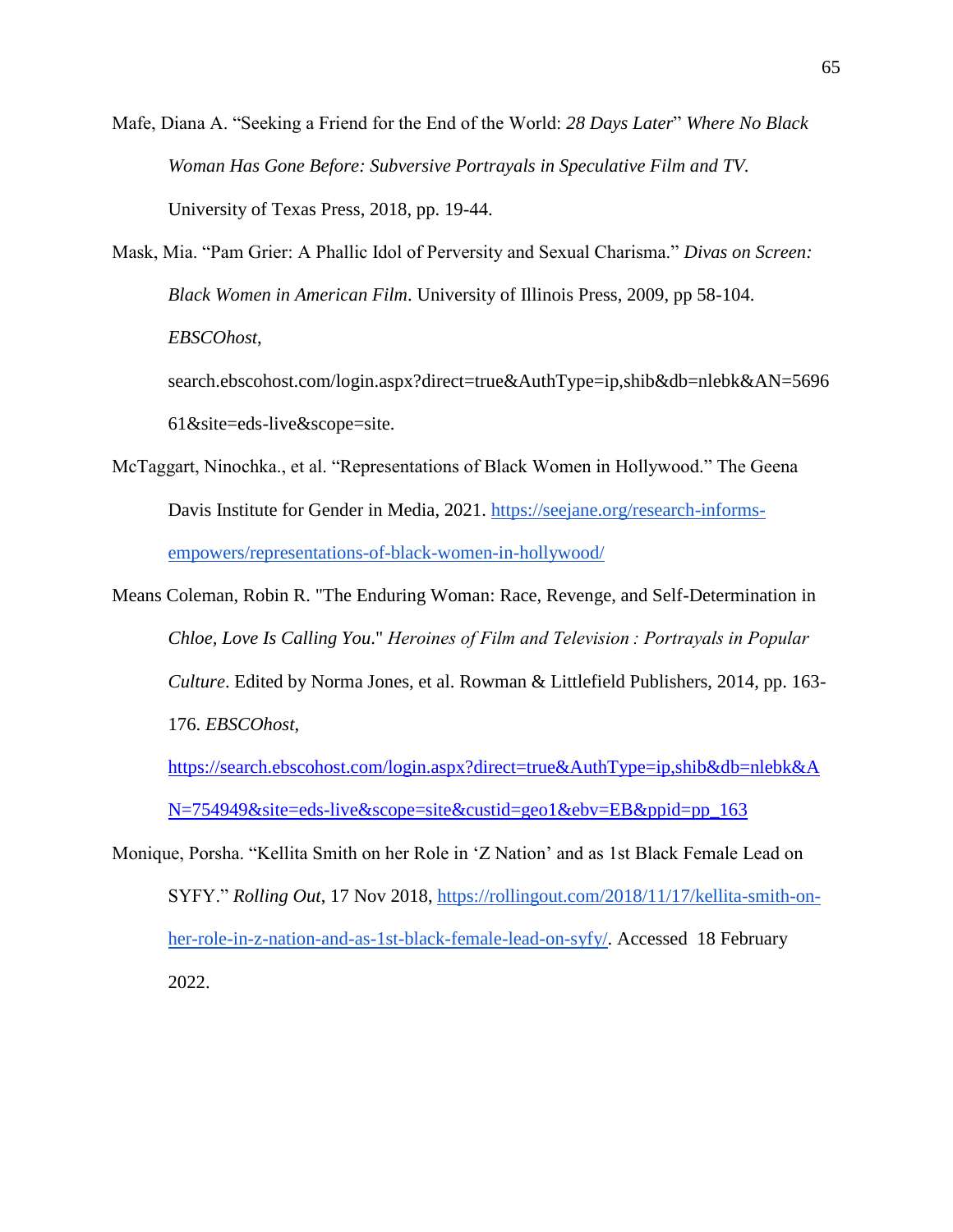- Orr, Niela. "The Women Who Knew Too Much: Horror Cinema Punishes Its Inquisitive Black Female Characters." The Baffler, no. 46, 2019, pp. 86–93. JSTOR, www.jstor.org/stable/26739875. Accessed 6 Sept. 2021.
- Projansky, Sarah. "Persistently Displaced: Black Women in Rape Narratives." *Watching Rape: Film and Television in Postfeminist Culture*. New York University Press, 2001, pp. 154- 195. *ProQuest, Ebook Central*,

https://ebookcentral.proquest.com/lib/gcsu/detail.action?docID=865827.

- Reese, Alexis. "Screen Veteran Kellita Smith on 'Influence,' 'Z Nation' and Continued Success in Hollywood." BET, 17 March 2020, [https://rollingout.com/2018/11/17/kellita-smith](https://rollingout.com/2018/11/17/kellita-smith-on-her-role-in-z-nation-and-as-1st-black-female-lead-on-syfy/)[on-her-role-in-z-nation-and-as-1st-black-female-lead-on-syfy/.](https://rollingout.com/2018/11/17/kellita-smith-on-her-role-in-z-nation-and-as-1st-black-female-lead-on-syfy/) Accessed 18 February 2022.
- Ridgely, Charlie. "The Walking Dead Was the Most-Watched Show in 2016 For Ages 18-49." *Comic Book*, 5 Sep 2015[,](https://comicbook.com/thewalkingdead/news/the-walking-dead-was-the-most-watched-show-in-2016-for-ages-18-4/) [https://comicbook.com/thewalkingdead/news/the-walking](https://comicbook.com/thewalkingdead/news/the-walking-dead-was-the-most-watched-show-in-2016-for-ages-18-4/)[dead-was-the-most-watched-show-in-2016-for-ages-18-4/.](https://comicbook.com/thewalkingdead/news/the-walking-dead-was-the-most-watched-show-in-2016-for-ages-18-4/) Accessed 18 Feb 2022.
- Schalk, Sami. *Bodyminds Reimagined: (Dis)ability, Race, and Gender in Black Women's Speculative Fiction*. Duke University Press, 2018, p. 30.
- Trimble, Sarah. "Revolting Reanimations: The 28 Films." *Undead Ends: Stories of Apocalypse*. Rutgers University Press, 2019. *EBSCOhost*,

https://search.ebscohost.com/login.aspx?direct=true&AuthType=ip,shib&db=nlebk&A N=2275730&site=eds-live&scope=site.

*28 Days Later.* Directed by Danny Boyle, Fox Searchlight Pictures, 2002. *Amazon Prime.*

*---.* "X-Ray."